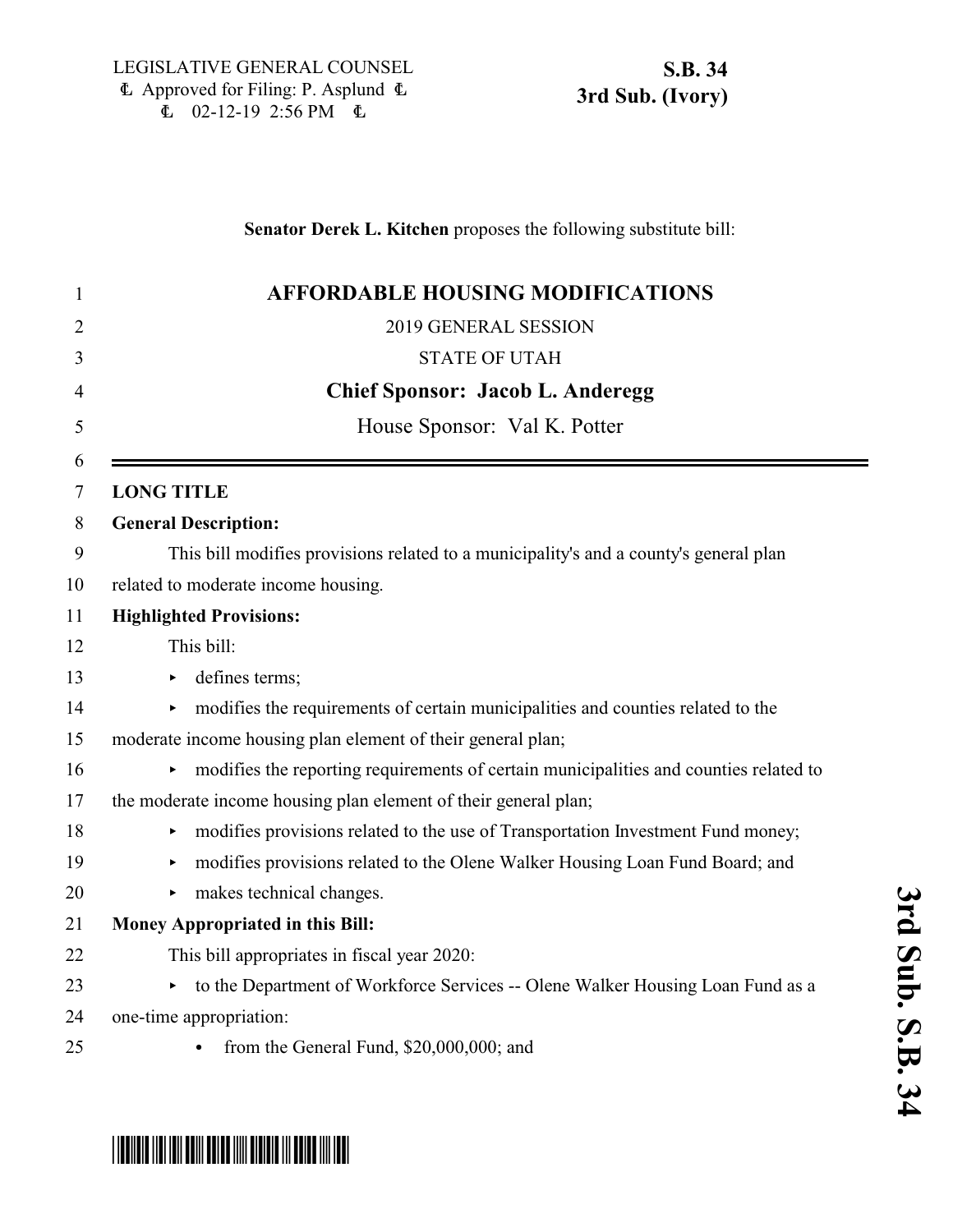<span id="page-1-0"></span>

| 26 | to the Department of Workforce Services -- Olene Walker Housing Loan Fund as an<br>Þ.    |
|----|------------------------------------------------------------------------------------------|
| 27 | ongoing appropriation:                                                                   |
| 28 | from the General Fund, \$4,000,000.                                                      |
| 29 | <b>Other Special Clauses:</b>                                                            |
| 30 | None                                                                                     |
| 31 | <b>Utah Code Sections Affected:</b>                                                      |
| 32 | <b>AMENDS:</b>                                                                           |
| 33 | 10-9a-103, as last amended by Laws of Utah 2018, Chapters 339 and 415                    |
| 34 | 10-9a-401, as last amended by Laws of Utah 2018, Chapter 218                             |
| 35 | 10-9a-403, as last amended by Laws of Utah 2018, Chapter 218                             |
| 36 | 10-9a-408, as last amended by Laws of Utah 2018, Chapters 218 and 364                    |
| 37 | 17-27a-103, as last amended by Laws of Utah 2018, Chapters 339 and 415                   |
| 38 | 17-27a-401, as last amended by Laws of Utah 2018, Chapter 218                            |
| 39 | 17-27a-403, as last amended by Laws of Utah 2018, Chapter 218                            |
| 40 | 17-27a-408, as last amended by Laws of Utah 2018, Chapters 218 and 364                   |
| 41 | 35A-8-503, as renumbered and amended by Laws of Utah 2012, Chapter 212                   |
| 42 | 35A-8-505, as last amended by Laws of Utah 2018, Chapter 251                             |
| 43 | 35A-8-803, as renumbered and amended by Laws of Utah 2012, Chapter 212                   |
| 44 | 63B-18-401, as last amended by Laws of Utah 2013, Chapter 389                            |
| 45 | 63B-27-101, as last amended by Laws of Utah 2018, Chapter 280                            |
| 46 | 63I-2-217, as last amended by Laws of Utah 2018, Chapter 68 and further amended by       |
| 47 | Revisor Instructions, Laws of Utah 2018, Chapter 456                                     |
| 48 | 72-1-304, as last amended by Laws of Utah 2018, Chapter 424                              |
| 49 | 72-2-124, as last amended by Laws of Utah 2018, Chapter 424                              |
| 50 |                                                                                          |
| 51 | Be it enacted by the Legislature of the state of Utah:                                   |
| 52 | Section 1. Section 10-9a-103 is amended to read:                                         |
| 53 | 10-9a-103. Definitions.                                                                  |
| 54 | As used in this chapter:                                                                 |
| 55 | (1) "Accessory dwelling unit" means a habitable living unit added to, created within, or |
| 56 | detached from a primary single-family dwelling and contained on one lot.                 |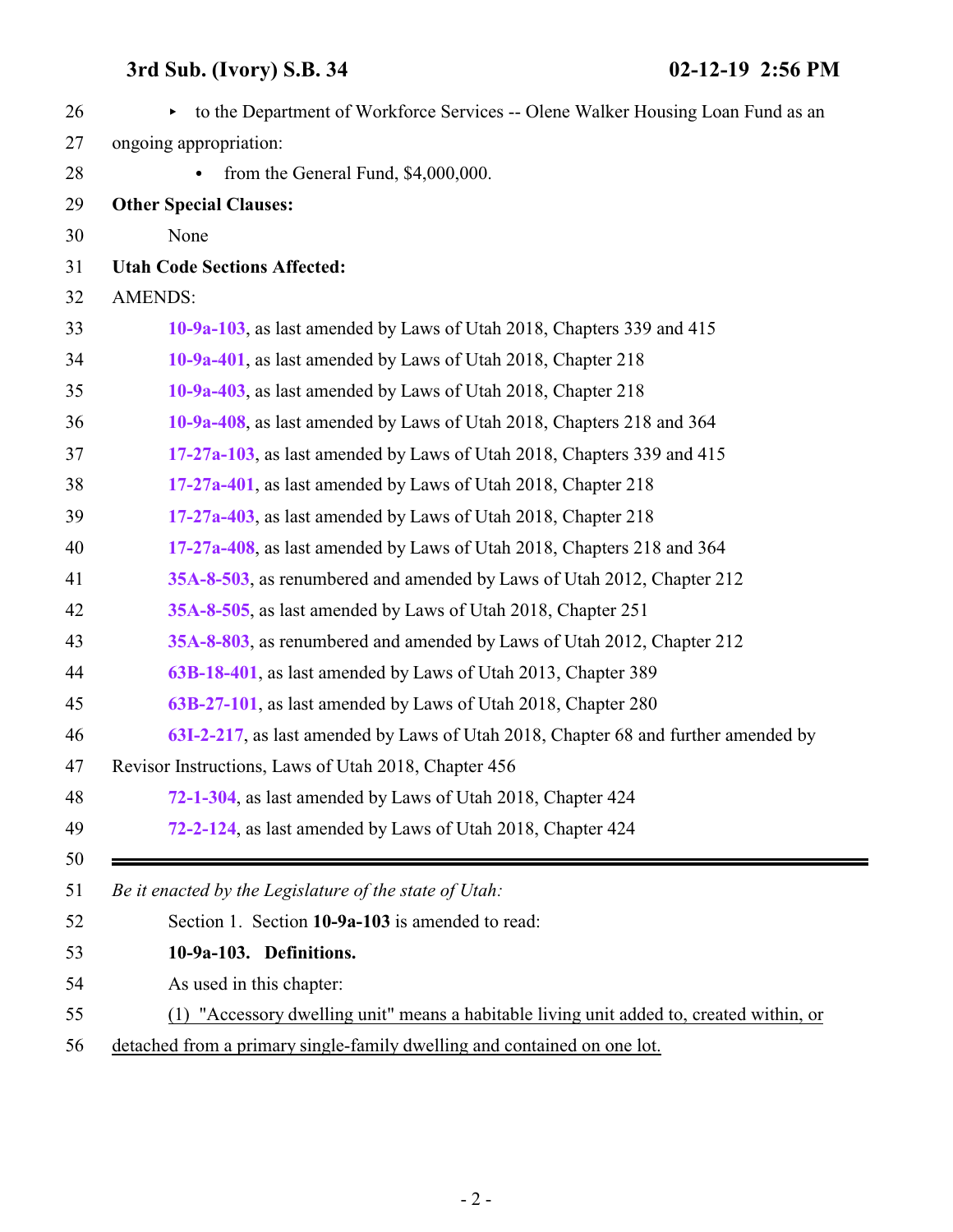| 57 | $[\text{+}]}$ (2) "Affected entity" means a county, municipality, local district, special service   |
|----|-----------------------------------------------------------------------------------------------------|
| 58 | district under Title 17D, Chapter 1, Special Service District Act, school district, interlocal      |
| 59 | cooperation entity established under Title 11, Chapter 13, Interlocal Cooperation Act, specified    |
| 60 | public utility, property owner, property owners association, or the Utah Department of              |
| 61 | Transportation, if:                                                                                 |
| 62 | (a) the entity's services or facilities are likely to require expansion or significant              |
| 63 | modification because of an intended use of land;                                                    |
| 64 | (b) the entity has filed with the municipality a copy of the entity's general or long-range         |
| 65 | plan; or                                                                                            |
| 66 | (c) the entity has filed with the municipality a request for notice during the same                 |
| 67 | calendar year and before the municipality provides notice to an affected entity in compliance       |
| 68 | with a requirement imposed under this chapter.                                                      |
| 69 | $[\frac{1}{2}]$ (3) "Appeal authority" means the person, board, commission, agency, or other        |
| 70 | body designated by ordinance to decide an appeal of a decision of a land use application or a       |
| 71 | variance.                                                                                           |
| 72 | $[\langle 3\rangle]$ (4) "Billboard" means a freestanding ground sign located on industrial,        |
| 73 | commercial, or residential property if the sign is designed or intended to direct attention to a    |
| 74 | business, product, or service that is not sold, offered, or existing on the property where the sign |
| 75 | is located.                                                                                         |
| 76 | $[\left(4\right)]$ (5) (a) "Charter school" means:                                                  |
| 77 | (i) an operating charter school;                                                                    |
| 78 | (ii) a charter school applicant that has its application approved by a charter school               |
| 79 | authorizer in accordance with Title 53G, Chapter 5, Part 3, Charter School Authorization; or        |
| 80 | (iii) an entity that is working on behalf of a charter school or approved charter                   |
| 81 | applicant to develop or construct a charter school building.                                        |
| 82 | (b) "Charter school" does not include a therapeutic school.                                         |
| 83 | $[5]$ (6) "Conditional use" means a land use that, because of its unique characteristics            |
| 84 | or potential impact on the municipality, surrounding neighbors, or adjacent land uses, may not      |
| 85 | be compatible in some areas or may be compatible only if certain conditions are required that       |
| 86 | mitigate or eliminate the detrimental impacts.                                                      |
| 87 | $[\text{6}]$ (7) "Constitutional taking" means a governmental action that results in a taking of    |
|    |                                                                                                     |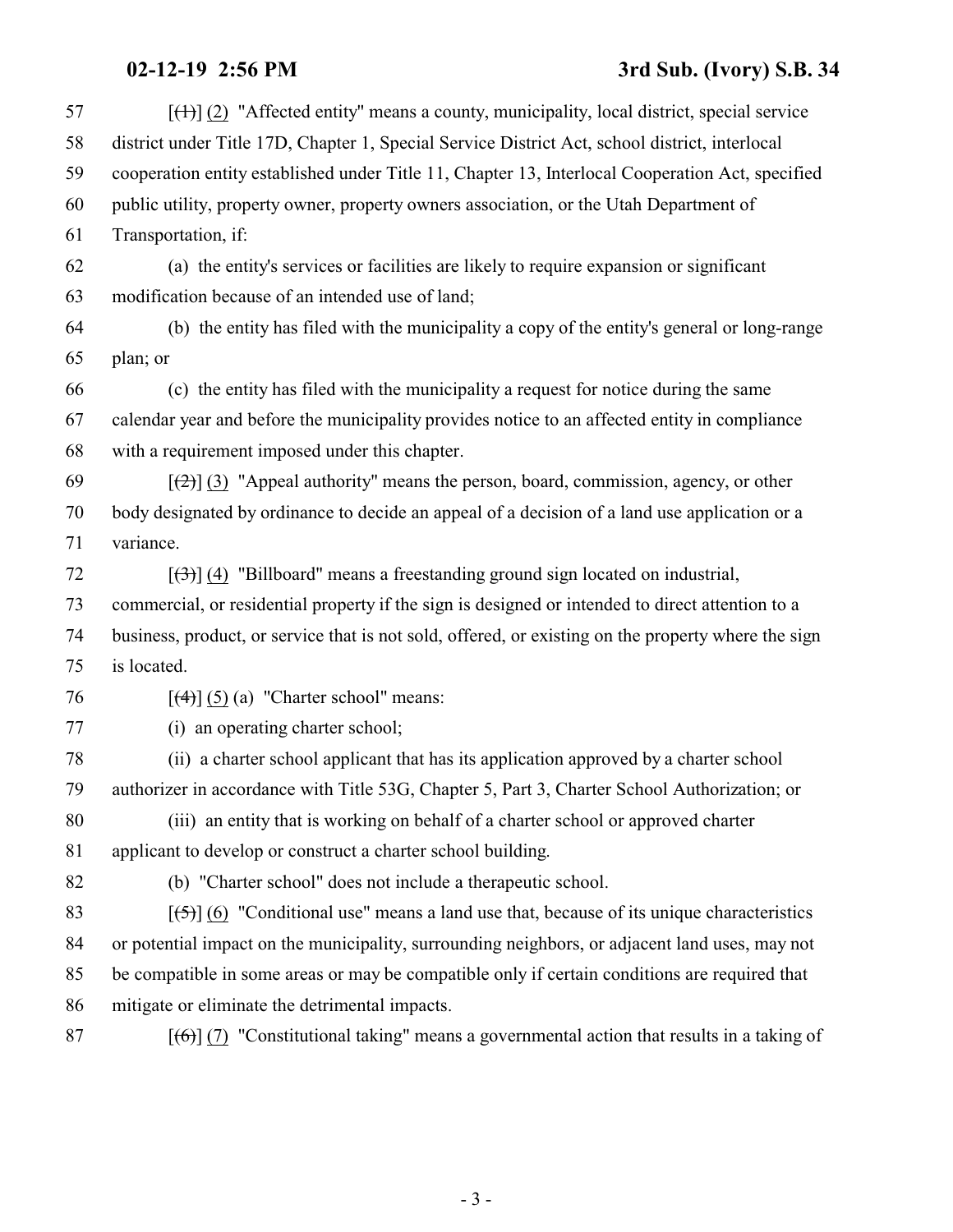private property so that compensation to the owner of the property is required by the: (a) Fifth or Fourteenth Amendment of the Constitution of the United States; or (b) Utah Constitution Article I, Section 22.  $\left[\left(\frac{7}{7}\right)\right]$  (8) "Culinary water authority" means the department, agency, or public entity with responsibility to review and approve the feasibility of the culinary water system and sources for the subject property.  $\left[\frac{1}{8}\right]$  (9) "Development activity" means: (a) any construction or expansion of a building, structure, or use that creates additional demand and need for public facilities; (b) any change in use of a building or structure that creates additional demand and need for public facilities; or (c) any change in the use of land that creates additional demand and need for public facilities.  $[(9)$ ] (10) (a) "Disability" means a physical or mental impairment that substantially limits one or more of a person's major life activities, including a person having a record of such an impairment or being regarded as having such an impairment. (b) "Disability" does not include current illegal use of, or addiction to, any federally controlled substance, as defined in Section 102 of the Controlled Substances Act, 21 U.S.C. 802.  $[(10)(11)]$  "Educational facility": (a) means: (i) a school district's building at which pupils assemble to receive instruction in a program for any combination of grades from preschool through grade 12, including kindergarten and a program for children with disabilities; 112 (ii) a structure or facility: 113 (A) located on the same property as a building described in Subsection  $[ (10) ]$  $(11)(a)(i)$ ; and (B) used in support of the use of that building; and (iii) a building to provide office and related space to a school district's administrative personnel; and (b) does not include: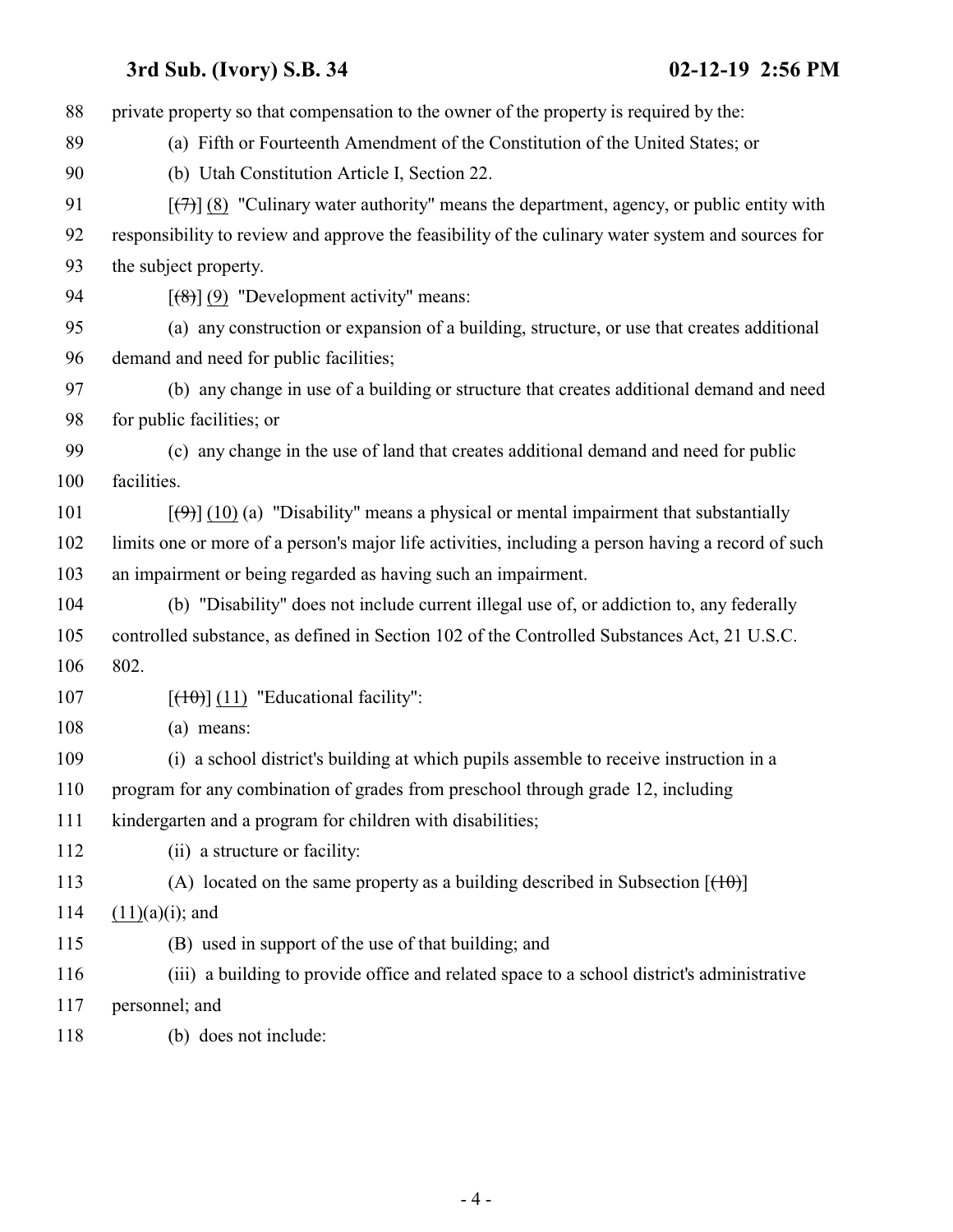| 119 | (i) land or a structure, including land or a structure for inventory storage, equipment            |
|-----|----------------------------------------------------------------------------------------------------|
| 120 | storage, food processing or preparing, vehicle storage or maintenance, or similar use that is:     |
| 121 | (A) not located on the same property as a building described in Subsection $[$ ( $\uparrow$ 0) $]$ |
| 122 | $(11)(a)(i)$ ; and                                                                                 |
| 123 | (B) used in support of the purposes of a building described in Subsection $[$ ( $\uparrow$ 0) $]$  |
| 124 | $(11)(a)(i)$ ; or                                                                                  |
| 125 | (ii) a therapeutic school.                                                                         |
| 126 | $[\frac{(11)}{(12)}]$ "Fire authority" means the department, agency, or public entity with         |
| 127 | responsibility to review and approve the feasibility of fire protection and suppression services   |
| 128 | for the subject property.                                                                          |
| 129 | $[$ ( $(12)$ ) $(13)$ "Flood plain" means land that:                                               |
| 130 | (a) is within the 100-year flood plain designated by the Federal Emergency                         |
| 131 | Management Agency; or                                                                              |
| 132 | (b) has not been studied or designated by the Federal Emergency Management Agency                  |
| 133 | but presents a likelihood of experiencing chronic flooding or a catastrophic flood event because   |
| 134 | the land has characteristics that are similar to those of a 100-year flood plain designated by the |
| 135 | Federal Emergency Management Agency.                                                               |
| 136 | $[ (13) ]$ (14) "General plan" means a document that a municipality adopts that sets forth         |
| 137 | general guidelines for proposed future development of the land within the municipality.            |
| 138 | $[$ (14+)] (15) "Geologic hazard" means:                                                           |
| 139 | (a) a surface fault rupture;                                                                       |
| 140 | (b) shallow groundwater;                                                                           |
| 141 | (c) liquefaction;                                                                                  |
| 142 | (d) a landslide;                                                                                   |
| 143 | (e) a debris flow;                                                                                 |
| 144 | (f) unstable soil;                                                                                 |
| 145 | $(g)$ a rock fall; or                                                                              |
| 146 | (h) any other geologic condition that presents a risk:                                             |
| 147 | $(i)$ to life;                                                                                     |
| 148 | (ii) of substantial loss of real property; or                                                      |
| 149 | (iii) of substantial damage to real property.                                                      |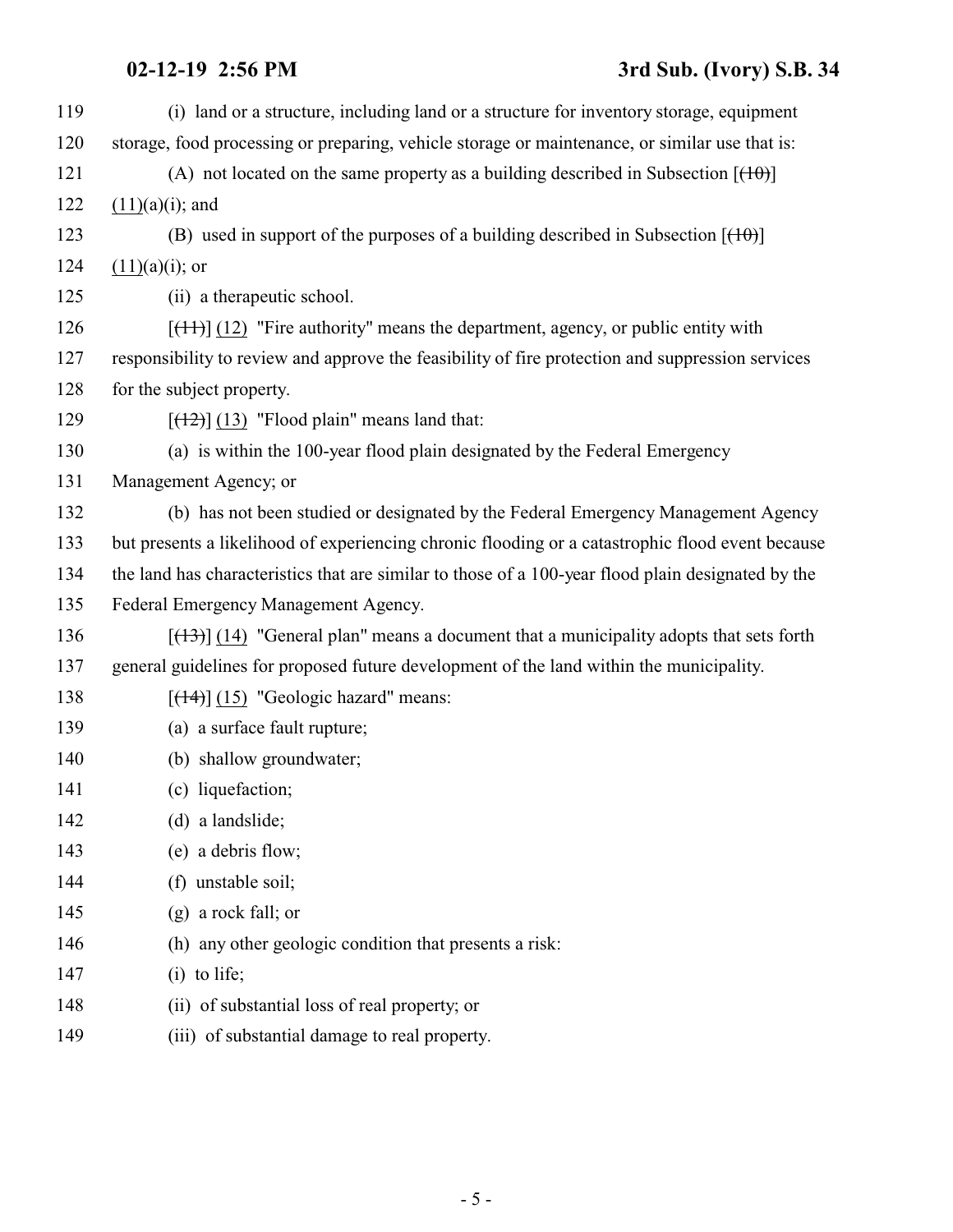| 150 | $[ (15) ]$ (16) "Historic preservation authority" means a person, board, commission, or             |
|-----|-----------------------------------------------------------------------------------------------------|
| 151 | other body designated by a legislative body to:                                                     |
| 152 | (a) recommend land use regulations to preserve local historic districts or areas; and               |
| 153 | (b) administer local historic preservation land use regulations within a local historic             |
| 154 | district or area.                                                                                   |
| 155 | $[ (16) ] (17)$ "Hookup fee" means a fee for the installation and inspection of any pipe,           |
| 156 | line, meter, or appurtenance that connects to a municipal water, sewer, storm water, power, or      |
| 157 | other utility system.                                                                               |
| 158 | $[ (17) ] (18)$ "Identical plans" means building plans submitted to a municipality that:            |
| 159 | (a) are clearly marked as "identical plans";                                                        |
| 160 | (b) are substantially identical to building plans that were previously submitted to and             |
| 161 | reviewed and approved by the municipality; and                                                      |
| 162 | (c) describe a building that:                                                                       |
| 163 | (i) is located on land zoned the same as the land on which the building described in the            |
| 164 | previously approved plans is located;                                                               |
| 165 | (ii) is subject to the same geological and meteorological conditions and the same law               |
| 166 | as the building described in the previously approved plans;                                         |
| 167 | (iii) has a floor plan identical to the building plan previously submitted to and reviewed          |
| 168 | and approved by the municipality; and                                                               |
| 169 | (iv) does not require any additional engineering or analysis.                                       |
| 170 | $[$ (18)] (19) "Impact fee" means a payment of money imposed under Title 11, Chapter                |
| 171 | 36a, Impact Fees Act.                                                                               |
| 172 | $[$ (49)] (20) "Improvement completion assurance" means a surety bond, letter of credit,            |
| 173 | financial institution bond, cash, assignment of rights, lien, or other equivalent security required |
| 174 | by a municipality to guaranty the proper completion of landscaping or an infrastructure             |
| 175 | improvement required as a condition precedent to:                                                   |
| 176 | (a) recording a subdivision plat; or                                                                |
| 177 | (b) development of a commercial, industrial, mixed use, or multifamily project.                     |
| 178 | $[\frac{1}{20}]$ (21) "Improvement warranty" means an applicant's unconditional warranty that       |
| 179 | the applicant's installed and accepted landscaping or infrastructure improvement:                   |
| 180 | (a) complies with the municipality's written standards for design, materials, and                   |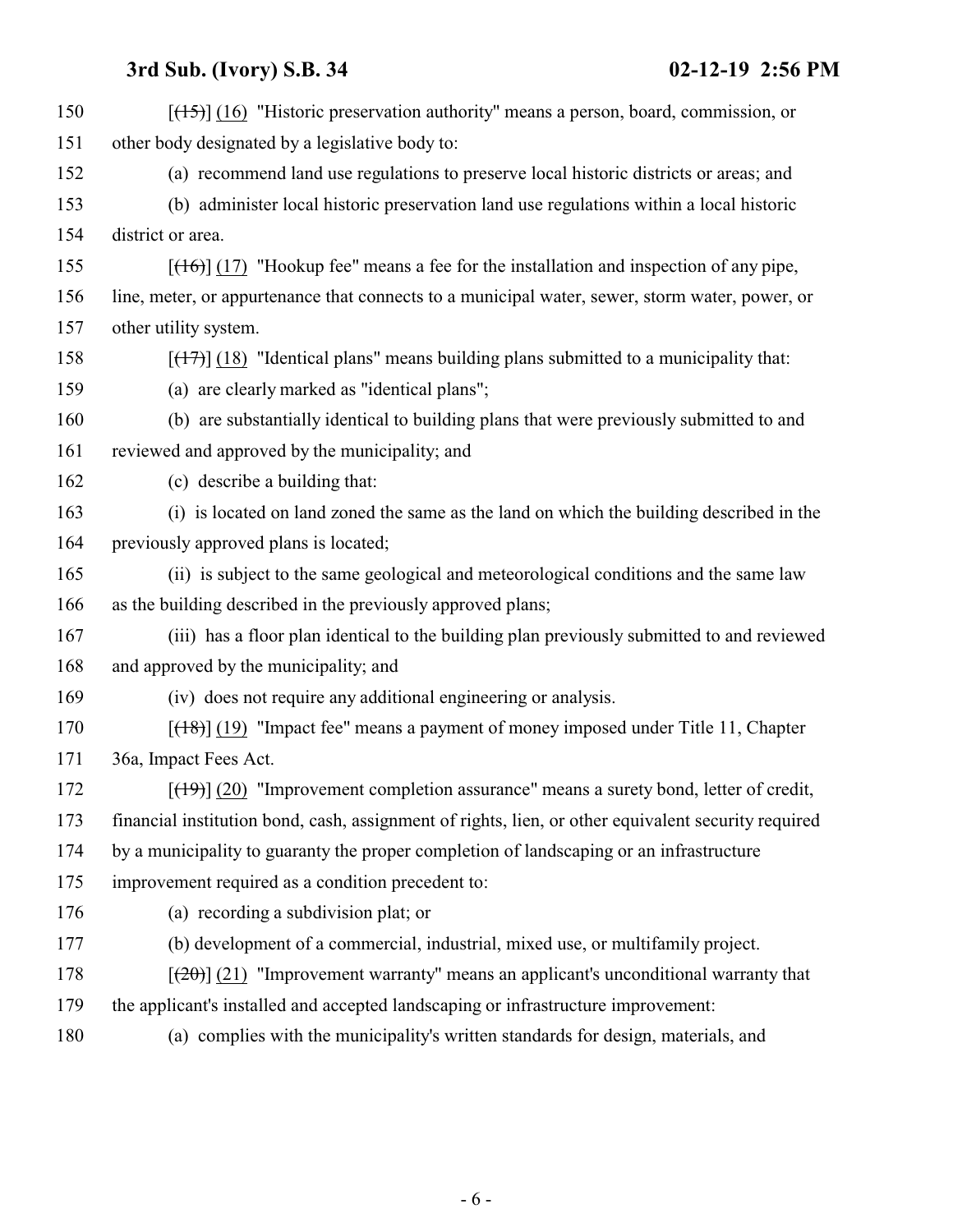| 181 | workmanship; and                                                                                     |
|-----|------------------------------------------------------------------------------------------------------|
| 182 | (b) will not fail in any material respect, as a result of poor workmanship or materials,             |
| 183 | within the improvement warranty period.                                                              |
| 184 | $[\frac{21}{2}]$ (22) "Improvement warranty period" means a period:                                  |
| 185 | (a) no later than one year after a municipality's acceptance of required landscaping; or             |
| 186 | (b) no later than one year after a municipality's acceptance of required infrastructure,             |
| 187 | unless the municipality:                                                                             |
| 188 | (i) determines for good cause that a one-year period would be inadequate to protect the              |
| 189 | public health, safety, and welfare; and                                                              |
| 190 | (ii) has substantial evidence, on record:                                                            |
| 191 | (A) of prior poor performance by the applicant; or                                                   |
| 192 | (B) that the area upon which the infrastructure will be constructed contains suspect soil            |
| 193 | and the municipality has not otherwise required the applicant to mitigate the suspect soil.          |
| 194 | $\left[\frac{(22)}{(23)}\right]$ "Infrastructure improvement" means permanent infrastructure that an |
| 195 | applicant must install:                                                                              |
| 196 | (a) pursuant to published installation and inspection specifications for public                      |
| 197 | improvements; and                                                                                    |
| 198 | (b) as a condition of:                                                                               |
| 199 | (i) recording a subdivision plat; or                                                                 |
| 200 | (ii) development of a commercial, industrial, mixed use, condominium, or multifamily                 |
| 201 | project.                                                                                             |
| 202 | $[23]$ (24) "Internal lot restriction" means a platted note, platted demarcation, or                 |
| 203 | platted designation that:                                                                            |
| 204 | (a) runs with the land; and                                                                          |
| 205 | (b) (i) creates a restriction that is enclosed within the perimeter of a lot described on            |
| 206 | the plat; or                                                                                         |
| 207 | (ii) designates a development condition that is enclosed within the perimeter of a lot               |
| 208 | described on the plat.                                                                               |
| 209 | $[\frac{(24)}{(25)}]$ "Land use applicant" means a property owner, or the property owner's           |
| 210 | designee, who submits a land use application regarding the property owner's land.                    |
| 211 | $[\frac{(25)}{(26)}]$ "Land use application":                                                        |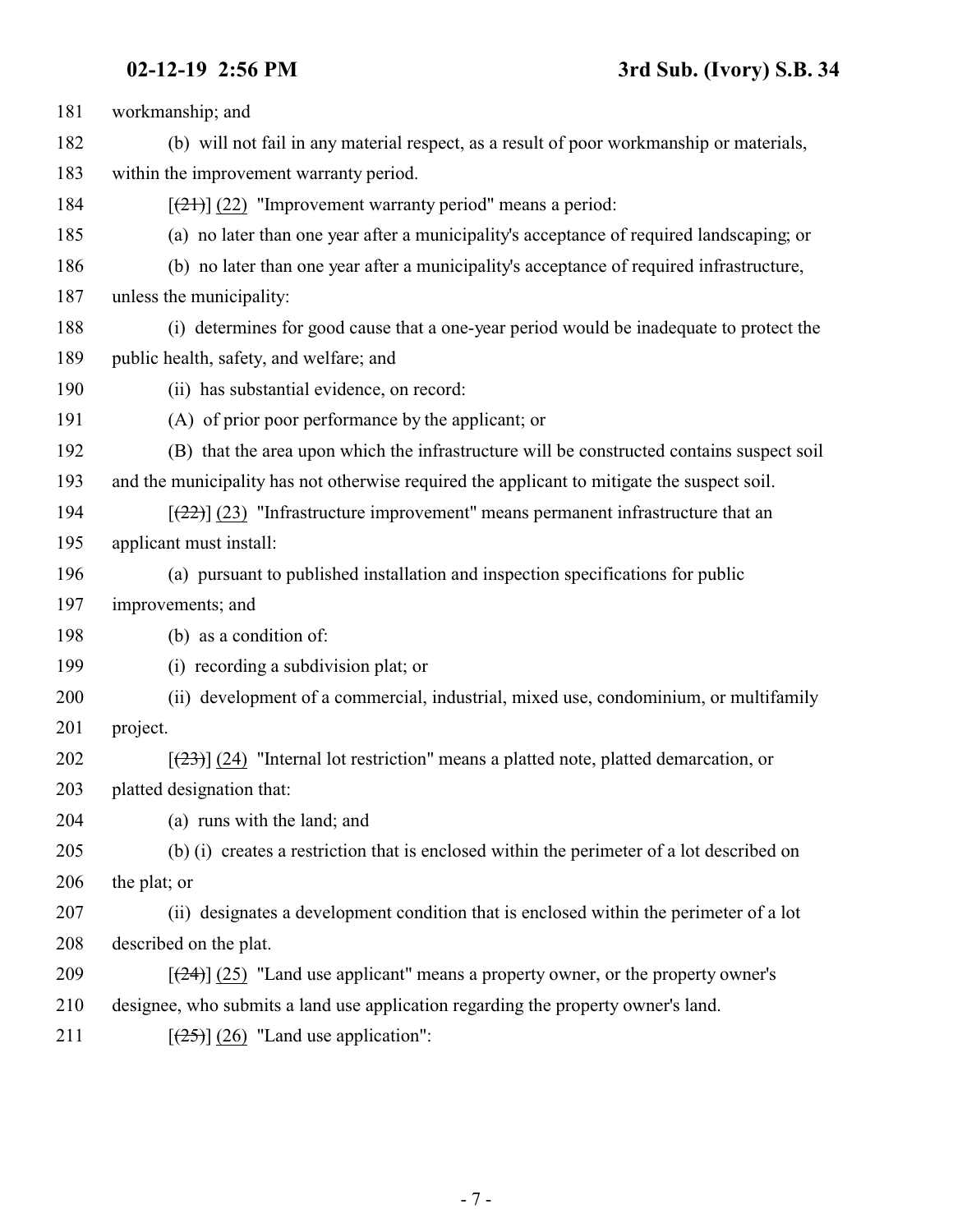| 212 | (a) means an application that is:                                                         |
|-----|-------------------------------------------------------------------------------------------|
| 213 | (i) required by a municipality; and                                                       |
| 214 | (ii) submitted by a land use applicant to obtain a land use decision; and                 |
| 215 | (b) does not mean an application to enact, amend, or repeal a land use regulation.        |
| 216 | $[26]$ (27) "Land use authority" means:                                                   |
| 217 | (a) a person, board, commission, agency, or body, including the local legislative body,   |
| 218 | designated by the local legislative body to act upon a land use application; or           |
| 219 | (b) if the local legislative body has not designated a person, board, commission,         |
| 220 | agency, or body, the local legislative body.                                              |
| 221 | $[27]$ (28) "Land use decision" means an administrative decision of a land use            |
| 222 | authority or appeal authority regarding:                                                  |
| 223 | (a) a land use permit;                                                                    |
| 224 | (b) a land use application; or                                                            |
| 225 | (c) the enforcement of a land use regulation, land use permit, or development             |
| 226 | agreement.                                                                                |
| 227 | $[\frac{(28)}{(29)}]$ "Land use permit" means a permit issued by a land use authority.    |
| 228 | $\left[\frac{(29)}{(29)}\right]$ (30) "Land use regulation":                              |
| 229 | (a) means a legislative decision enacted by ordinance, law, code, map, resolution,        |
| 230 | specification, fee, or rule that governs the use or development of land;                  |
| 231 | (b) includes the adoption or amendment of a zoning map or the text of the zoning code;    |
| 232 | and                                                                                       |
| 233 | (c) does not include:                                                                     |
| 234 | (i) a land use decision of the legislative body acting as the land use authority, even if |
| 235 | the decision is expressed in a resolution or ordinance; or                                |
| 236 | (ii) a temporary revision to an engineering specification that does not materially:       |
| 237 | (A) increase a land use applicant's cost of development compared to the existing          |
| 238 | specification; or                                                                         |
| 239 | (B) impact a land use applicant's use of land.                                            |
| 240 | $[30(31)$ "Legislative body" means the municipal council.                                 |
| 241 | $[31]$ (32) "Local district" means an entity under Title 17B, Limited Purpose Local       |
| 242 | Government Entities - Local Districts, and any other governmental or quasi-governmental   |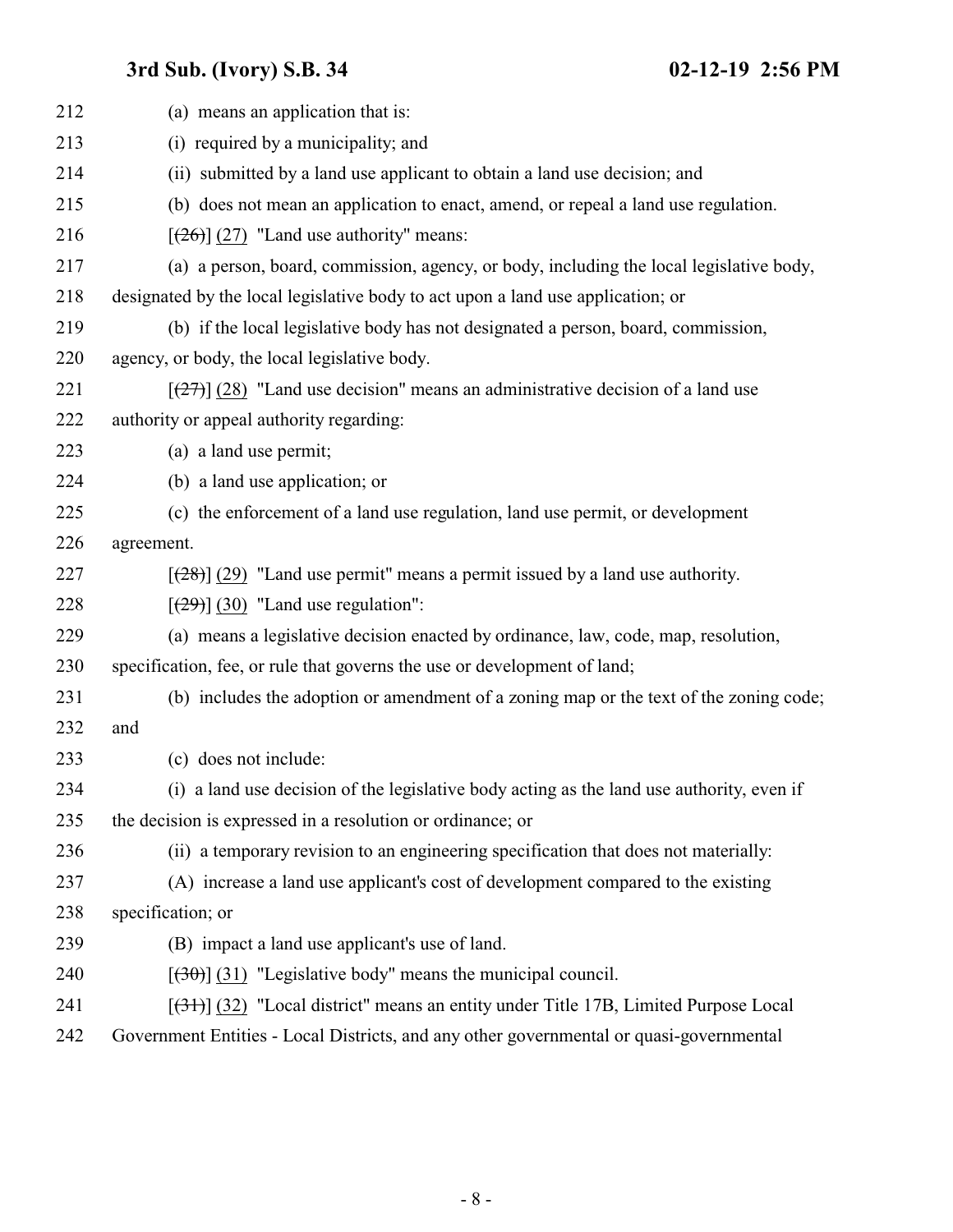| 243 | entity that is not a county, municipality, school district, or the state.                       |
|-----|-------------------------------------------------------------------------------------------------|
| 244 | $[32]$ (33) "Local historic district or area" means a geographically definable area that:       |
| 245 | (a) contains any combination of buildings, structures, sites, objects, landscape features,      |
| 246 | archeological sites, or works of art that contribute to the historic preservation goals of a    |
| 247 | legislative body; and                                                                           |
| 248 | (b) is subject to land use regulations to preserve the historic significance of the local       |
| 249 | historic district or area.                                                                      |
| 250 | $[333]$ (34) "Lot line adjustment" means the relocation of the property boundary line in        |
| 251 | a subdivision between two adjoining lots with the consent of the owners of record.              |
| 252 | (35) "Major transit investment corridor" means public transit service that uses or              |
| 253 | occupies:                                                                                       |
| 254 | (a) public transit rail right-of-way;                                                           |
| 255 | (b) dedicated road right-of-way for the use of public transit, such as bus rapid transit;       |
| 256 | or                                                                                              |
| 257 | (c) fixed-route bus corridors subject to an interlocal agreement or contract between a          |
| 258 | municipality or county and:                                                                     |
| 259 | (i) a public transit district as defined in Section $17B-2a-802$ ; or                           |
| 260 | (ii) an eligible political subdivision as defined in Section $59-12-2219$ .                     |
| 261 | $[34]$ (36) "Moderate income housing" means housing occupied or reserved for                    |
| 262 | occupancy by households with a gross household income equal to or less than 80% of the          |
| 263 | median gross income for households of the same size in the county in which the city is located. |
| 264 | $[35]$ (37) "Nominal fee" means a fee that reasonably reimburses a municipality only            |
| 265 | for time spent and expenses incurred in:                                                        |
| 266 | (a) verifying that building plans are identical plans; and                                      |
| 267 | (b) reviewing and approving those minor aspects of identical plans that differ from the         |
| 268 | previously reviewed and approved building plans.                                                |
| 269 | $[36]$ (38) "Noncomplying structure" means a structure that:                                    |
| 270 | (a) legally existed before its current land use designation; and                                |
| 271 | (b) because of one or more subsequent land use ordinance changes, does not conform              |
| 272 | to the setback, height restrictions, or other regulations, excluding those regulations, which   |
| 273 | govern the use of land.                                                                         |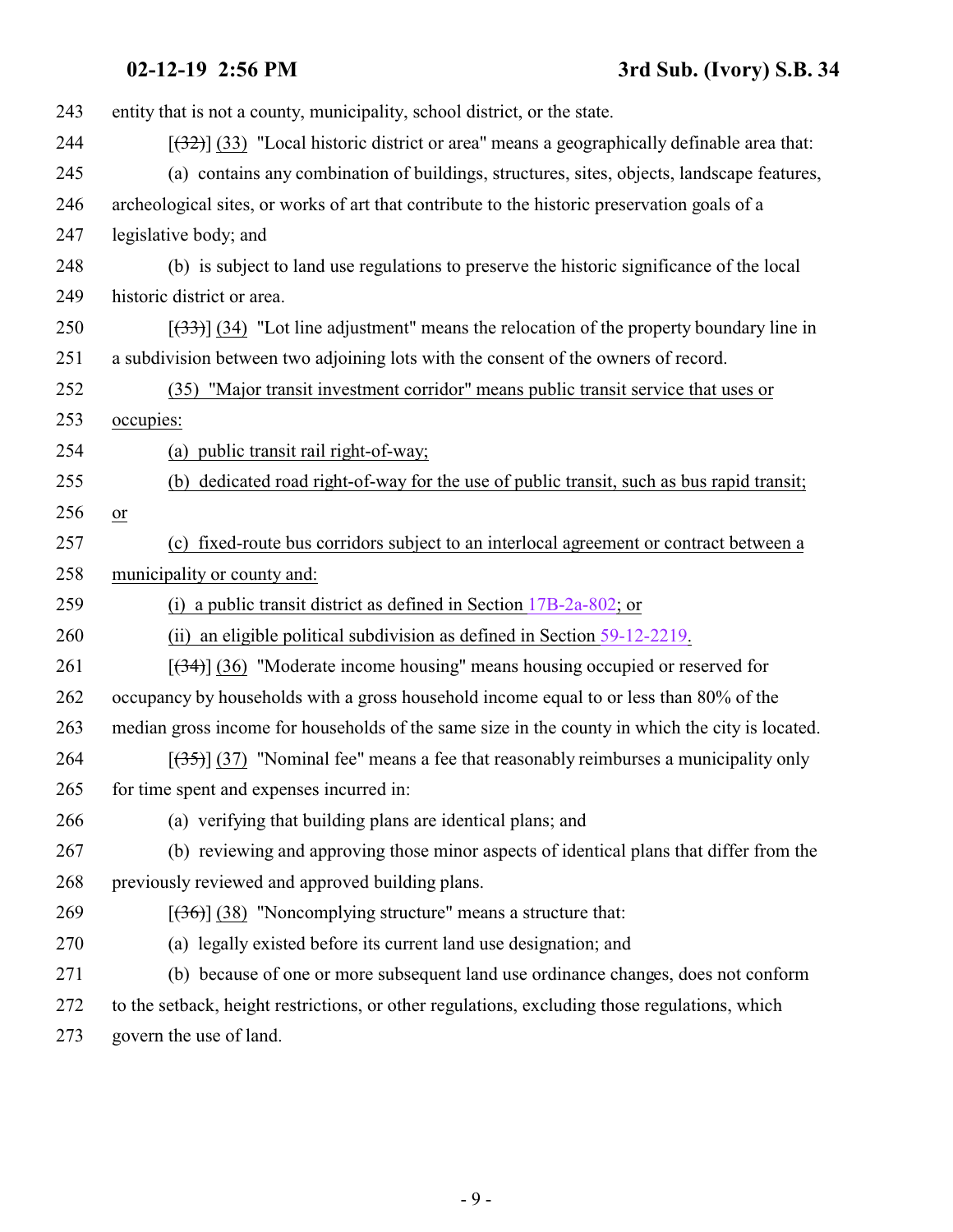| 274 | $[37]$ (39) "Nonconforming use" means a use of land that:                                       |
|-----|-------------------------------------------------------------------------------------------------|
| 275 | (a) legally existed before its current land use designation;                                    |
| 276 | (b) has been maintained continuously since the time the land use ordinance governing            |
| 277 | the land changed; and                                                                           |
| 278 | (c) because of one or more subsequent land use ordinance changes, does not conform              |
| 279 | to the regulations that now govern the use of the land.                                         |
| 280 | $[38]$ (40) "Official map" means a map drawn by municipal authorities and recorded in           |
| 281 | a county recorder's office that:                                                                |
| 282 | (a) shows actual and proposed rights-of-way, centerline alignments, and setbacks for            |
| 283 | highways and other transportation facilities;                                                   |
| 284 | (b) provides a basis for restricting development in designated rights-of-way or between         |
| 285 | designated setbacks to allow the government authorities time to purchase or otherwise reserve   |
| 286 | the land; and                                                                                   |
| 287 | (c) has been adopted as an element of the municipality's general plan.                          |
| 288 | $[39]$ (41) "Parcel boundary adjustment" means a recorded agreement between owners              |
| 289 | of adjoining properties adjusting their mutual boundary if:                                     |
| 290 | (a) no additional parcel is created; and                                                        |
| 291 | (b) each property identified in the agreement is unsubdivided land, including a                 |
| 292 | remainder of subdivided land.                                                                   |
| 293 | $[$ (40)] (42) "Person" means an individual, corporation, partnership, organization,            |
| 294 | association, trust, governmental agency, or any other legal entity.                             |
| 295 | $[\frac{(41)}{(43)}]$ "Plan for moderate income housing" means a written document adopted by    |
| 296 | a [city] municipality's legislative body that includes:                                         |
| 297 | (a) an estimate of the existing supply of moderate income housing located within the            |
| 298 | [city] municipality;                                                                            |
| 299 | (b) an estimate of the need for moderate income housing in the $[\text{city}]$ municipality for |
| 300 | the next five years [as revised biennially];                                                    |
| 301 | (c) a survey of total residential land use;                                                     |
| 302 | (d) an evaluation of how existing land uses and zones affect opportunities for moderate         |
| 303 | income housing; and                                                                             |
| 304 | (e) a description of the [city's] municipality's program to encourage an adequate supply        |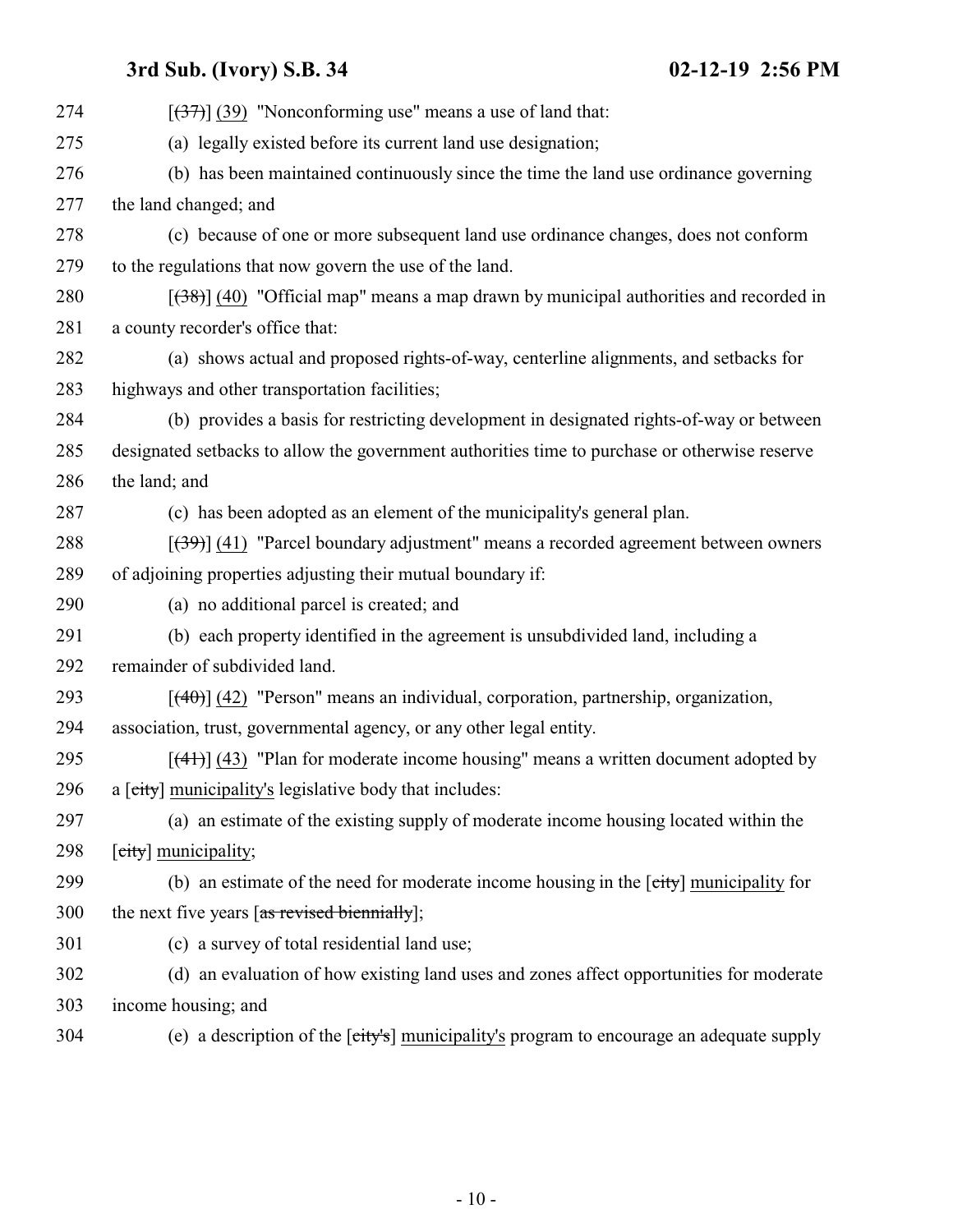of moderate income housing. [(42)] (44) "Plat" means a map or other graphical representation of lands being laid out and prepared in accordance with Section [10-9a-603](http://le.utah.gov/UtahCode/SectionLookup.jsp?section=10-9a-603&session=2019GS), [17-23-17](http://le.utah.gov/UtahCode/SectionLookup.jsp?section=17-23-17&session=2019GS), or [57-8-13](http://le.utah.gov/UtahCode/SectionLookup.jsp?section=57-8-13&session=2019GS). [(43)] (45) "Potential geologic hazard area" means an area that: (a) is designated by a Utah Geological Survey map, county geologist map, or other relevant map or report as needing further study to determine the area's potential for geologic hazard; or (b) has not been studied by the Utah Geological Survey or a county geologist but presents the potential of geologic hazard because the area has characteristics similar to those of a designated geologic hazard area. [ $(44)$ ] (46) "Public agency" means: (a) the federal government; (b) the state; (c) a county, municipality, school district, local district, special service district, or other political subdivision of the state; or (d) a charter school.  $[45]$  (47) "Public hearing" means a hearing at which members of the public are provided a reasonable opportunity to comment on the subject of the hearing.  $[46]$  (48) "Public meeting" means a meeting that is required to be open to the public under Title 52, Chapter 4, Open and Public Meetings Act. [ $(47)$ ] (49) "Receiving zone" means an area of a municipality that the municipality designates, by ordinance, as an area in which an owner of land may receive a transferable development right. 328 [(48)] (50) "Record of survey map" means a map of a survey of land prepared in accordance with Section [17-23-17](http://le.utah.gov/UtahCode/SectionLookup.jsp?section=17-23-17&session=2019GS). [(49)] (51) "Residential facility for persons with a disability" means a residence: (a) in which more than one person with a disability resides; and (b) (i) which is licensed or certified by the Department of Human Services under Title 62A, Chapter 2, Licensure of Programs and Facilities; or (ii) which is licensed or certified by the Department of Health under Title 26, Chapter 21, Health Care Facility Licensing and Inspection Act.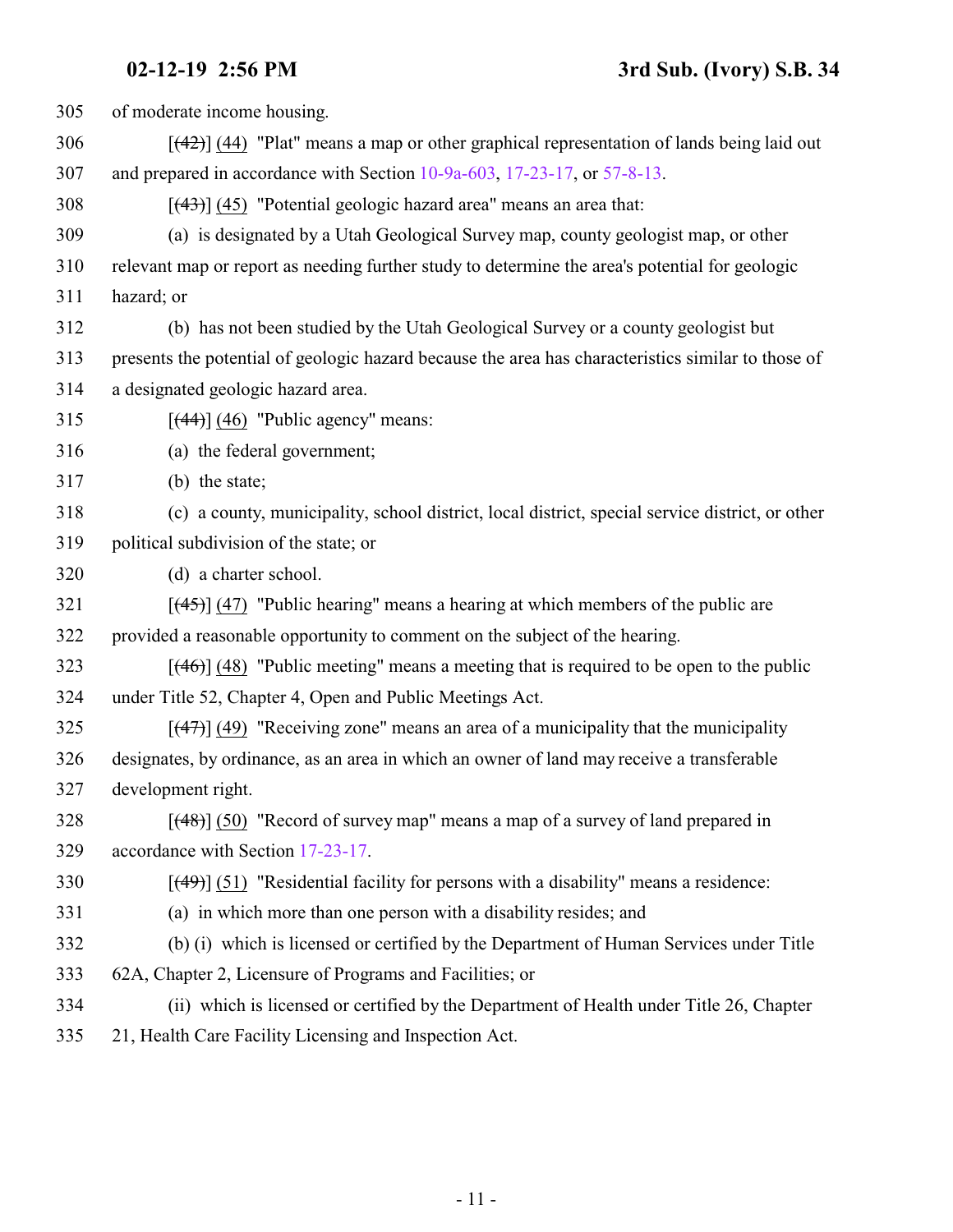$[50]$   $[52]$  "Rules of order and procedure" means a set of rules that govern and prescribe in a public meeting: (a) parliamentary order and procedure; (b) ethical behavior; and (c) civil discourse.  $[341]$  [(51)] (53) "Sanitary sewer authority" means the department, agency, or public entity with responsibility to review and approve the feasibility of sanitary sewer services or onsite wastewater systems.  $[52]$  (54) "Sending zone" means an area of a municipality that the municipality designates, by ordinance, as an area from which an owner of land may transfer a transferable development right. [ $(53)$ ] (55) "Specified public agency" means: (a) the state; (b) a school district; or (c) a charter school. [(54)] (56) "Specified public utility" means an electrical corporation, gas corporation, or telephone corporation, as those terms are defined in Section [54-2-1](http://le.utah.gov/UtahCode/SectionLookup.jsp?section=54-2-1&session=2019GS). [(55)] (57) "State" includes any department, division, or agency of the state. [(56)] (58) "Street" means a public right-of-way, including a highway, avenue, boulevard, parkway, road, lane, walk, alley, viaduct, subway, tunnel, bridge, public easement, or other way.  $[57]$  [(57)] (59) (a) "Subdivision" means any land that is divided, resubdivided or proposed to be divided into two or more lots, parcels, sites, units, plots, or other division of land for the purpose, whether immediate or future, for offer, sale, lease, or development either on the installment plan or upon any and all other plans, terms, and conditions. (b) "Subdivision" includes: (i) the division or development of land whether by deed, metes and bounds description, devise and testacy, map, plat, or other recorded instrument; and 364 (ii) except as provided in Subsection  $[(57)]$  (59)(c), divisions of land for residential and nonresidential uses, including land used or to be used for commercial, agricultural, and industrial purposes.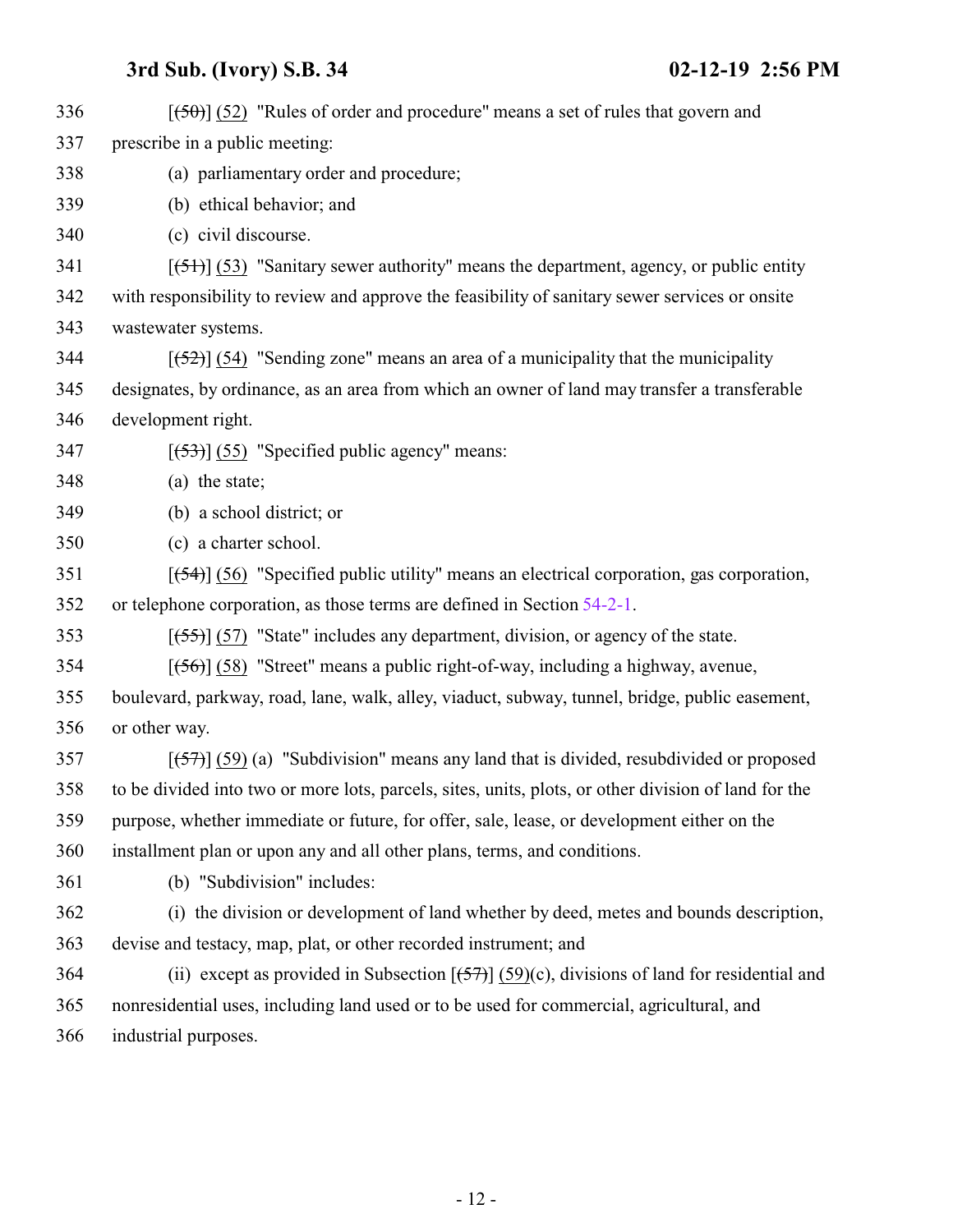| 367 | (c) "Subdivision" does not include:                                                             |
|-----|-------------------------------------------------------------------------------------------------|
| 368 | (i) a bona fide division or partition of agricultural land for the purpose of joining one of    |
| 369 | the resulting separate parcels to a contiguous parcel of unsubdivided agricultural land, if     |
| 370 | neither the resulting combined parcel nor the parcel remaining from the division or partition   |
| 371 | violates an applicable land use ordinance;                                                      |
| 372 | (ii) a recorded agreement between owners of adjoining unsubdivided properties                   |
| 373 | adjusting their mutual boundary if:                                                             |
| 374 | (A) no new lot is created; and                                                                  |
| 375 | (B) the adjustment does not violate applicable land use ordinances;                             |
| 376 | (iii) a recorded document, executed by the owner of record:                                     |
| 377 | (A) revising the legal description of more than one contiguous unsubdivided parcel of           |
| 378 | property into one legal description encompassing all such parcels of property; or               |
| 379 | (B) joining a subdivided parcel of property to another parcel of property that has not          |
| 380 | been subdivided, if the joinder does not violate applicable land use ordinances;                |
| 381 | (iv) a recorded agreement between owners of adjoining subdivided properties adjusting           |
| 382 | their mutual boundary if:                                                                       |
| 383 | (A) no new dwelling lot or housing unit will result from the adjustment; and                    |
| 384 | (B) the adjustment will not violate any applicable land use ordinance;                          |
| 385 | (v) a bona fide division or partition of land by deed or other instrument where the land        |
| 386 | use authority expressly approves in writing the division in anticipation of further land use    |
| 387 | approvals on the parcel or parcels; or                                                          |
| 388 | (vi) a parcel boundary adjustment.                                                              |
| 389 | (d) The joining of a subdivided parcel of property to another parcel of property that has       |
| 390 | not been subdivided does not constitute a subdivision under this Subsection $[(57)]$ (59) as to |
| 391 | the unsubdivided parcel of property or subject the unsubdivided parcel to the municipality's    |
| 392 | subdivision ordinance.                                                                          |
| 393 | $[58]$ (60) "Suspect soil" means soil that has:                                                 |
| 394 | (a) a high susceptibility for volumetric change, typically clay rich, having more than a        |
| 395 | 3% swell potential;                                                                             |
| 396 | (b) bedrock units with high shrink or swell susceptibility; or                                  |
| 397 | (c) gypsiferous silt and clay, gypsum, or bedrock units containing abundant gypsum              |
|     |                                                                                                 |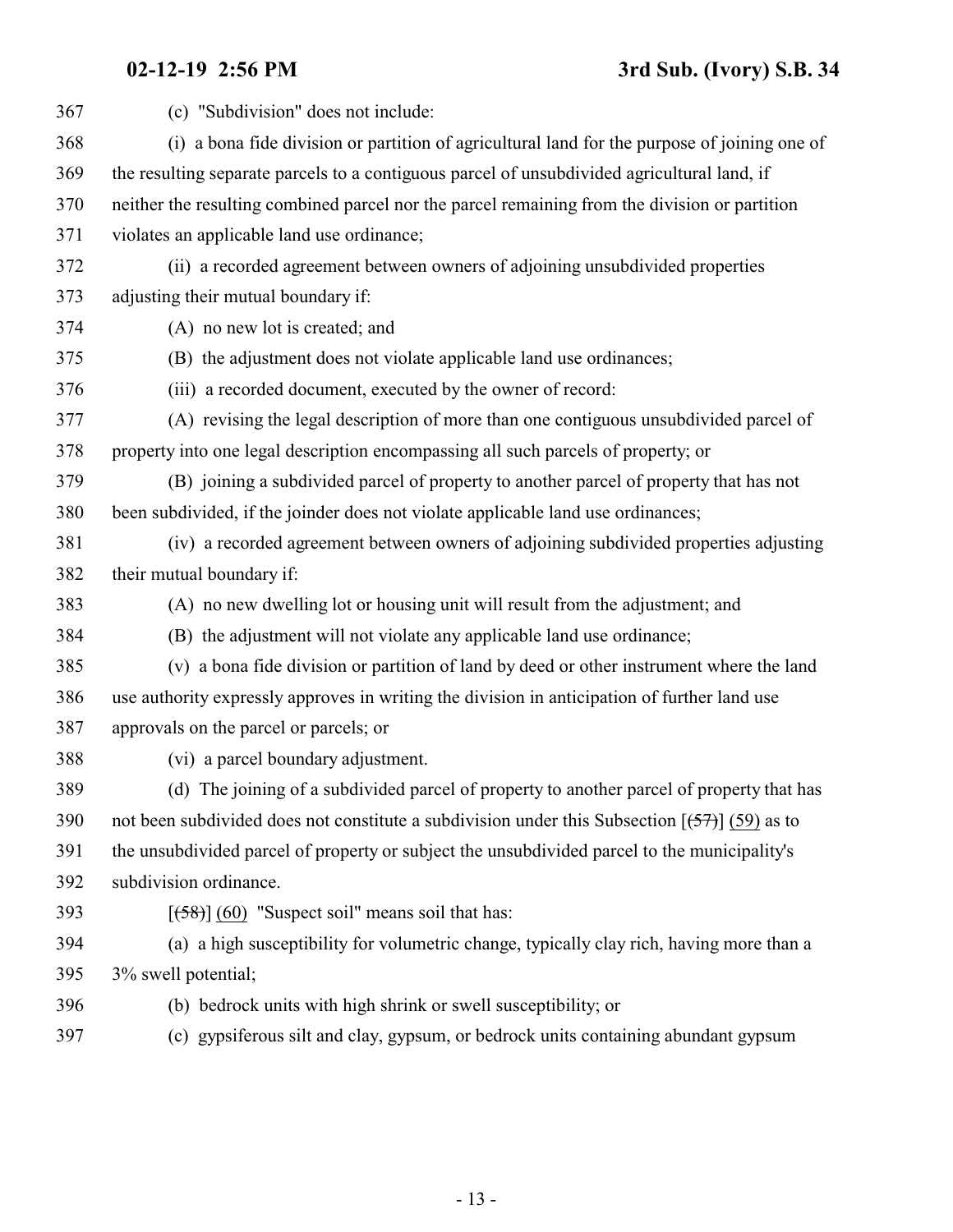<span id="page-13-0"></span>

| 398 | commonly associated with dissolution and collapse features.                                      |
|-----|--------------------------------------------------------------------------------------------------|
| 399 | $[59]$ (61) "Therapeutic school" means a residential group living facility:                      |
| 400 | (a) for four or more individuals who are not related to:                                         |
| 401 | (i) the owner of the facility; or                                                                |
| 402 | (ii) the primary service provider of the facility;                                               |
| 403 | (b) that serves students who have a history of failing to function:                              |
| 404 | (i) at home;                                                                                     |
| 405 | (ii) in a public school; or                                                                      |
| 406 | (iii) in a nonresidential private school; and                                                    |
| 407 | (c) that offers:                                                                                 |
| 408 | (i) room and board; and                                                                          |
| 409 | (ii) an academic education integrated with:                                                      |
| 410 | (A) specialized structure and supervision; or                                                    |
| 411 | (B) services or treatment related to a disability, an emotional development, a                   |
| 412 | behavioral development, a familial development, or a social development.                         |
| 413 | $[$ (60)] (62) "Transferable development right" means a right to develop and use land that       |
| 414 | originates by an ordinance that authorizes a land owner in a designated sending zone to transfer |
| 415 | land use rights from a designated sending zone to a designated receiving zone.                   |
| 416 | $[(61)]$ (63) "Unincorporated" means the area outside of the incorporated area of a city         |
| 417 | or town.                                                                                         |
| 418 | $[62]$ (64) "Water interest" means any right to the beneficial use of water, including:          |
| 419 | (a) each of the rights listed in Section $73-1-11$ ; and                                         |
| 420 | (b) an ownership interest in the right to the beneficial use of water represented by:            |
| 421 | $(i)$ a contract; or                                                                             |
| 422 | (ii) a share in a water company, as defined in Section $73-3-3.5$ .                              |
| 423 | $[ (63) ] (65)$ "Zoning map" means a map, adopted as part of a land use ordinance, that          |
| 424 | depicts land use zones, overlays, or districts.                                                  |
| 425 | Section 2. Section 10-9a-401 is amended to read:                                                 |
| 426 | 10-9a-401. General plan required -- Content.                                                     |
| 427 | (1) In order to accomplish the purposes of this chapter, each municipality shall prepare         |
| 428 | and adopt a comprehensive, long-range general plan for:                                          |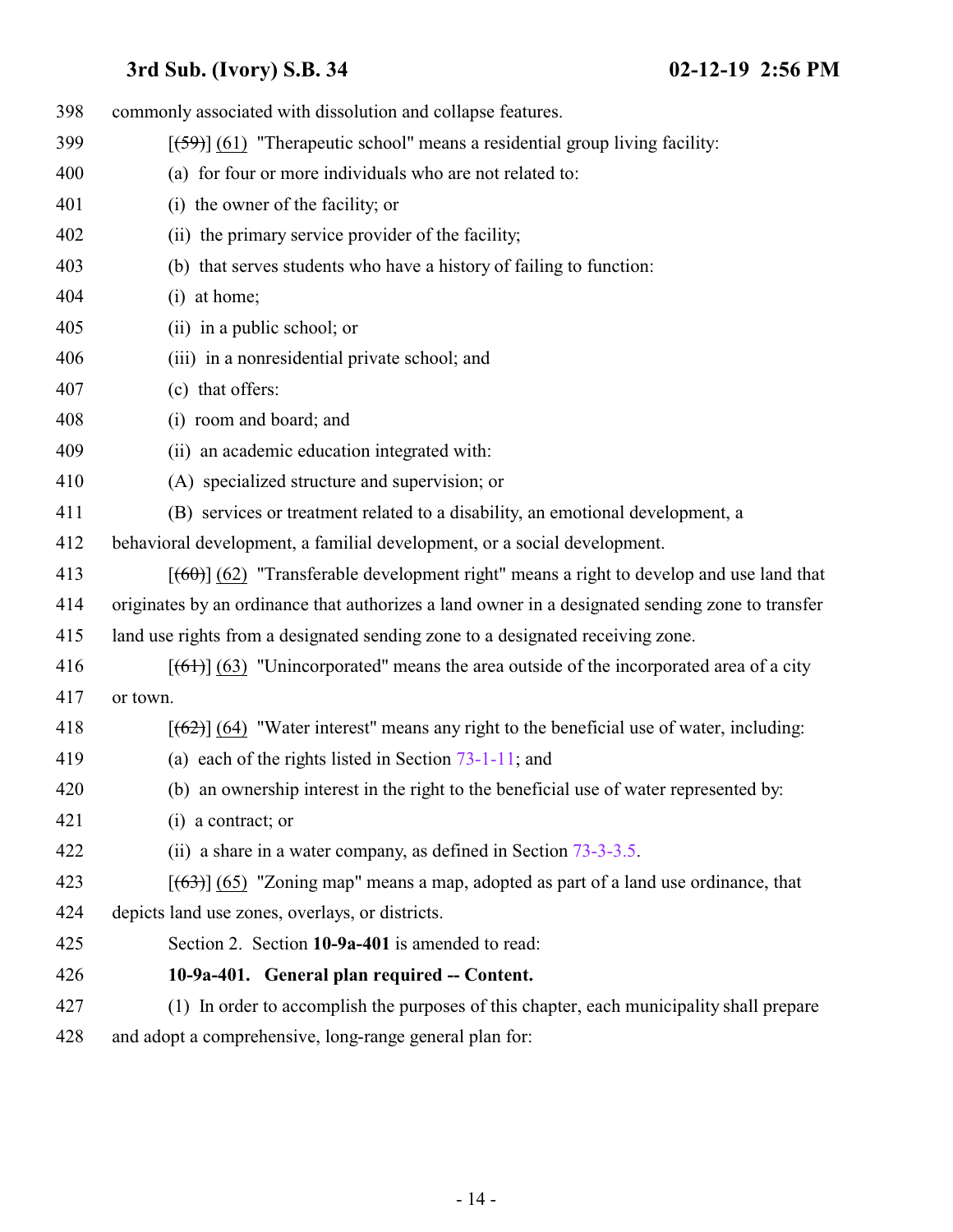| 429 | (a) present and future needs of the municipality; and                                                         |
|-----|---------------------------------------------------------------------------------------------------------------|
| 430 | (b) growth and development of all or any part of the land within the municipality.                            |
| 431 | (2) The general plan may provide for:                                                                         |
| 432 | (a) health, general welfare, safety, energy conservation, transportation, prosperity, civic                   |
| 433 | activities, aesthetics, and recreational, educational, and cultural opportunities;                            |
| 434 | (b) the reduction of the waste of physical, financial, or human resources that result                         |
| 435 | from either excessive congestion or excessive scattering of population;                                       |
| 436 | (c) the efficient and economical use, conservation, and production of the supply of:                          |
| 437 | (i) food and water; and                                                                                       |
| 438 | (ii) drainage, sanitary, and other facilities and resources;                                                  |
| 439 | (d) the use of energy conservation and solar and renewable energy resources;                                  |
| 440 | (e) the protection of urban development;                                                                      |
| 441 | (f) if the municipality is a town, the protection or promotion of moderate income                             |
| 442 | housing;                                                                                                      |
| 443 | (g) the protection and promotion of air quality;                                                              |
| 444 | (h) historic preservation;                                                                                    |
| 445 | (i) identifying future uses of land that are likely to require an expansion or significant                    |
| 446 | modification of services or facilities provided by each affected entity; and                                  |
| 447 | (j) an official map.                                                                                          |
| 448 | (3) (a) The general plan of a municipality, other than a town, shall plan for moderate                        |
| 449 | income housing growth.                                                                                        |
| 450 | (b) On or before $[\frac{\text{July } 1, 2019}{1, 2019}]$ December 1, 2019, each of the following that have a |
| 451 | general plan that does not comply with Subsection $(3)(a)$ shall amend the general plan to                    |
| 452 | comply with Subsection $(3)(a)$ :                                                                             |
| 453 | (i) a city of the first, second, third, or fourth class;                                                      |
| 454 | (ii) a city of the fifth class with a population of 5,000 or more, if the city is located                     |
| 455 | within a county of the first, second, or third class; and                                                     |
| 456 | (iii) a metro township with a population of 5,000 or more $\frac{1}{2}$ , and $\frac{1}{2}$ .                 |
| 457 | $f(iv)$ a metro township with a population of less than 5,000, if the metro township is                       |
| 458 | located within a county of the first, second, or third class.                                                 |
| 459 | (c) The population figures described in Subsections $(3)(b)(ii)$ , $(iii)$ , and $(iv)$ shall be              |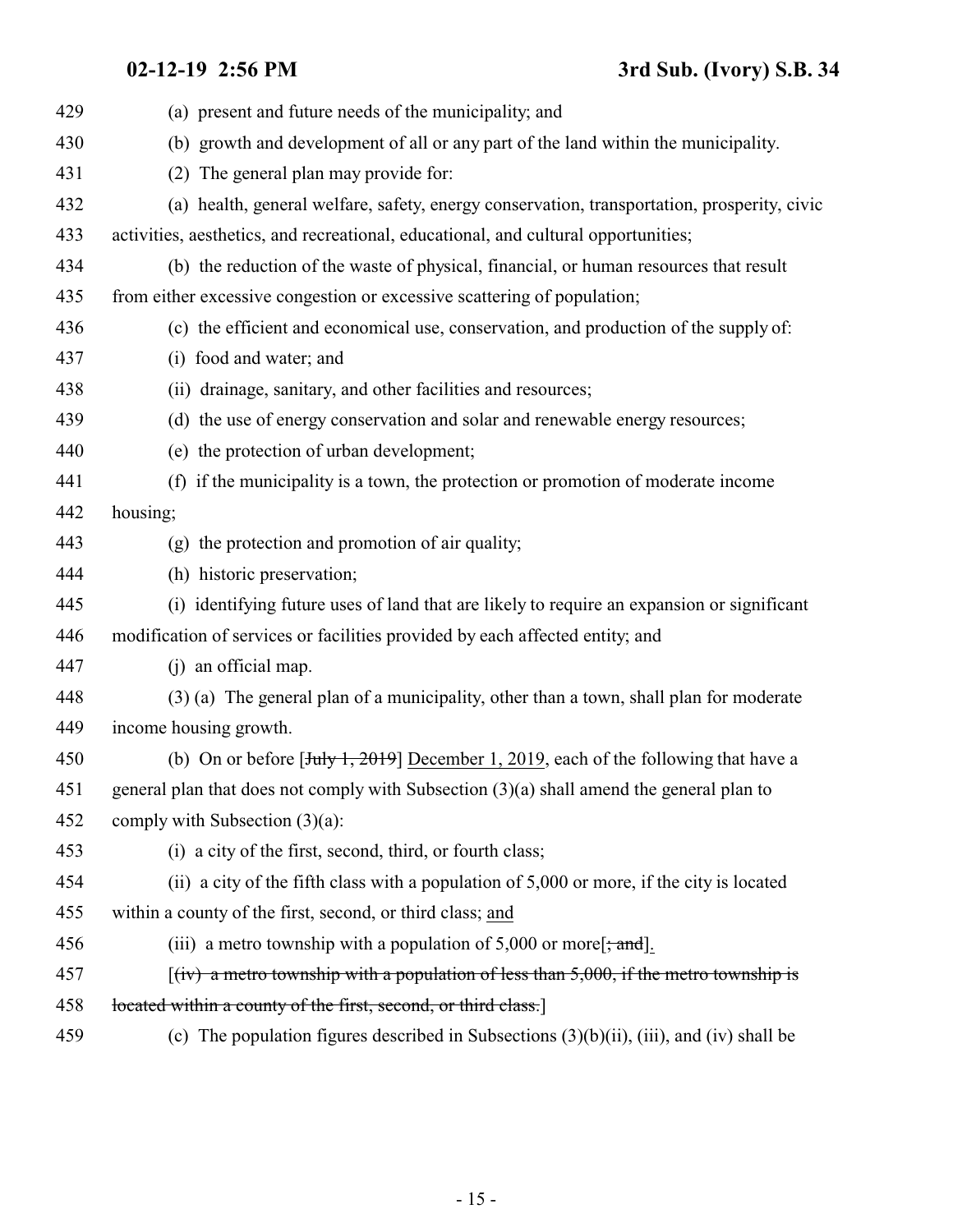derived from:

 (i) the most recent official census or census estimate of the United States Census Bureau; or

463 (ii) if a population figure is not available under Subsection  $(3)(c)(i)$ , an estimate of the Utah Population Estimates Committee.

 (4) Subject to Subsection [10-9a-403](#page-15-0)(2), the municipality may determine the comprehensiveness, extent, and format of the general plan.

<span id="page-15-0"></span>

Section 3. Section **10-9a-403** is amended to read:

**10-9a-403. General plan preparation.**

(1) (a) The planning commission shall provide notice, as provided in Section

 [10-9a-203](http://le.utah.gov/UtahCode/SectionLookup.jsp?section=10-9a-203&session=2019GS), of its intent to make a recommendation to the municipal legislative body for a general plan or a comprehensive general plan amendment when the planning commission

initiates the process of preparing its recommendation.

 (b) The planning commission shall make and recommend to the legislative body a proposed general plan for the area within the municipality.

 (c) The plan may include areas outside the boundaries of the municipality if, in the planning commission's judgment, those areas are related to the planning of the municipality's territory.

 (d) Except as otherwise provided by law or with respect to a municipality's power of eminent domain, when the plan of a municipality involves territory outside the boundaries of the municipality, the municipality may not take action affecting that territory without the concurrence of the county or other municipalities affected.

 (2) (a) At a minimum, the proposed general plan, with the accompanying maps, charts, and descriptive and explanatory matter, shall include the planning commission's recommendations for the following plan elements:

(i) a land use element that:

 (A) designates the long-term goals and the proposed extent, general distribution, and location of land for housing for residents of various income levels, business, industry,

agriculture, recreation, education, public buildings and grounds, open space, and other

categories of public and private uses of land as appropriate; and

(B) may include a statement of the projections for and standards of population density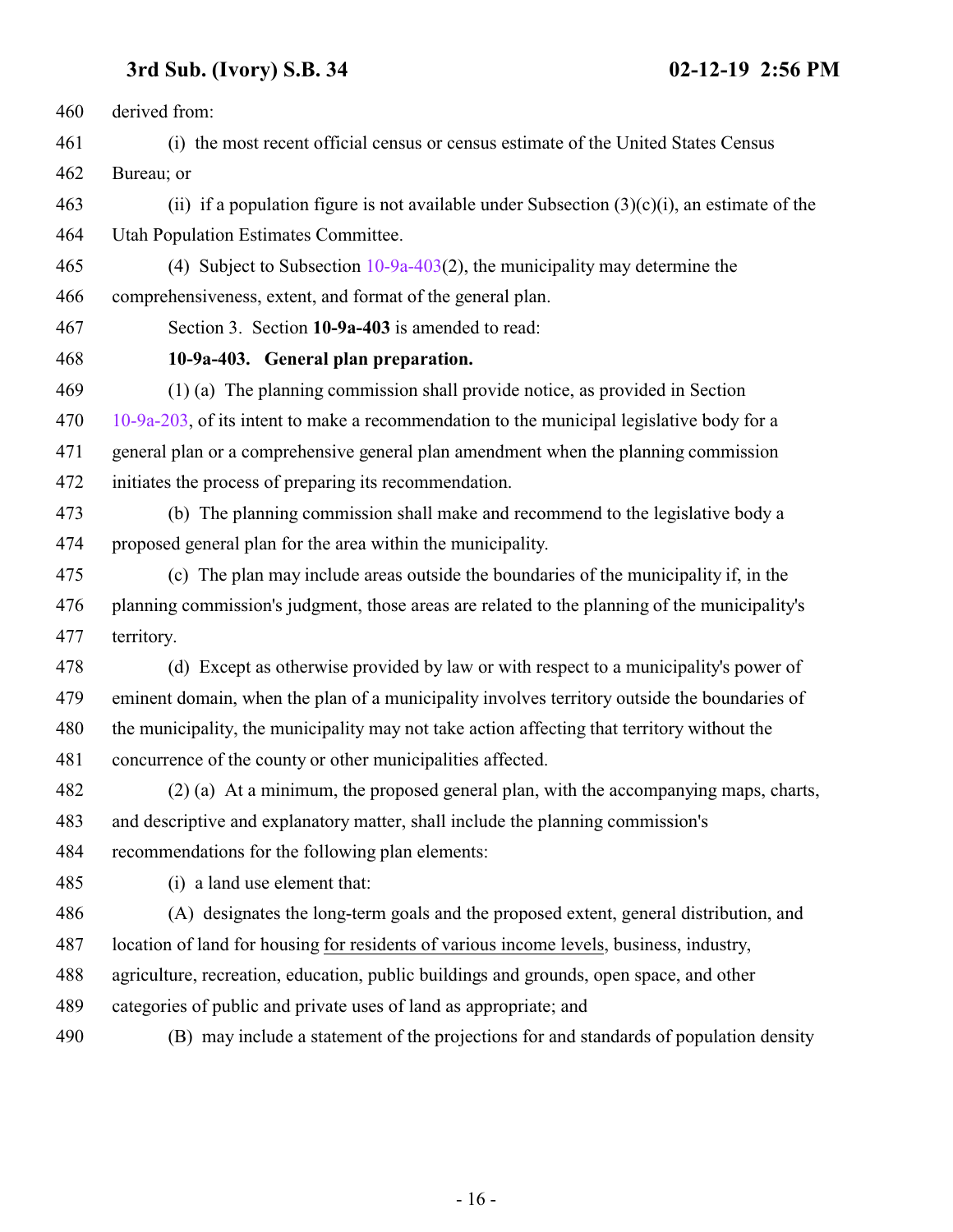| 491 | and building intensity recommended for the various land use categories covered by the plan;     |
|-----|-------------------------------------------------------------------------------------------------|
| 492 | (ii) a transportation and traffic circulation element [consisting of the general location       |
| 493 | and extent of existing and proposed freeways, arterial and collector streets, mass transit, and |
| 494 | any other modes of transportation that the planning commission considers appropriate, all       |
| 495 | correlated with the population projections and the proposed land use element of the general     |
| 496 | plan; and that:                                                                                 |
| 497 | (A) provides the general location and extent of existing and proposed freeways, arterial        |
| 498 | and collector streets, public transit, active transportation facilities, and other modes of     |
| 499 | transportation that the planning commission considers appropriate;                              |
| 500 | (B) for a municipality that has access to a major transit investment corridor, addresses        |
| 501 | the municipality's plan for residential and commercial development around major transit         |
| 502 | investment corridors to maintain and improve the connections between housing, employment,       |
| 503 | education, recreation, and commerce;                                                            |
| 504 | (C) for a municipality that does not have access to a major transit investment corridor,        |
| 505 | addresses the municipality's plan for residential and commercial development in areas that will |
| 506 | maintain and improve the connections between housing, transportation, employment,               |
| 507 | education, recreation, and commerce; and                                                        |
| 508 | (D) correlates with the population projections, the employment projections, and the             |
| 509 | proposed land use element of the general plan; and                                              |
| 510 | (iii) for a municipality described in Subsection $10-9a-401(3)(b)$ , a plan that provides a     |
| 511 | realistic opportunity to meet the need for additional moderate income housing.                  |
| 512 | (b) In drafting the moderate income housing element, the planning commission:                   |
| 513 | (i) shall consider the Legislature's determination that municipalities shall facilitate a       |
| 514 | reasonable opportunity for a variety of housing, including moderate income housing:             |
| 515 | (A) to meet the needs of people [desiring to live] of various income levels living,             |
| 516 | working, or desiring to live or work in the community; and                                      |
| 517 | (B) to allow [persons with moderate] people with various incomes to benefit from and            |
| 518 | fully participate in all aspects of neighborhood and community life; [and]                      |
| 519 | (ii) for a town, may include, and for other municipalities, shall include, an analysis of       |
| 520 | [why the recommended means, techniques, or combination of means and techniques provide]         |
| 521 | how the municipality will provide a realistic opportunity for the development of moderate       |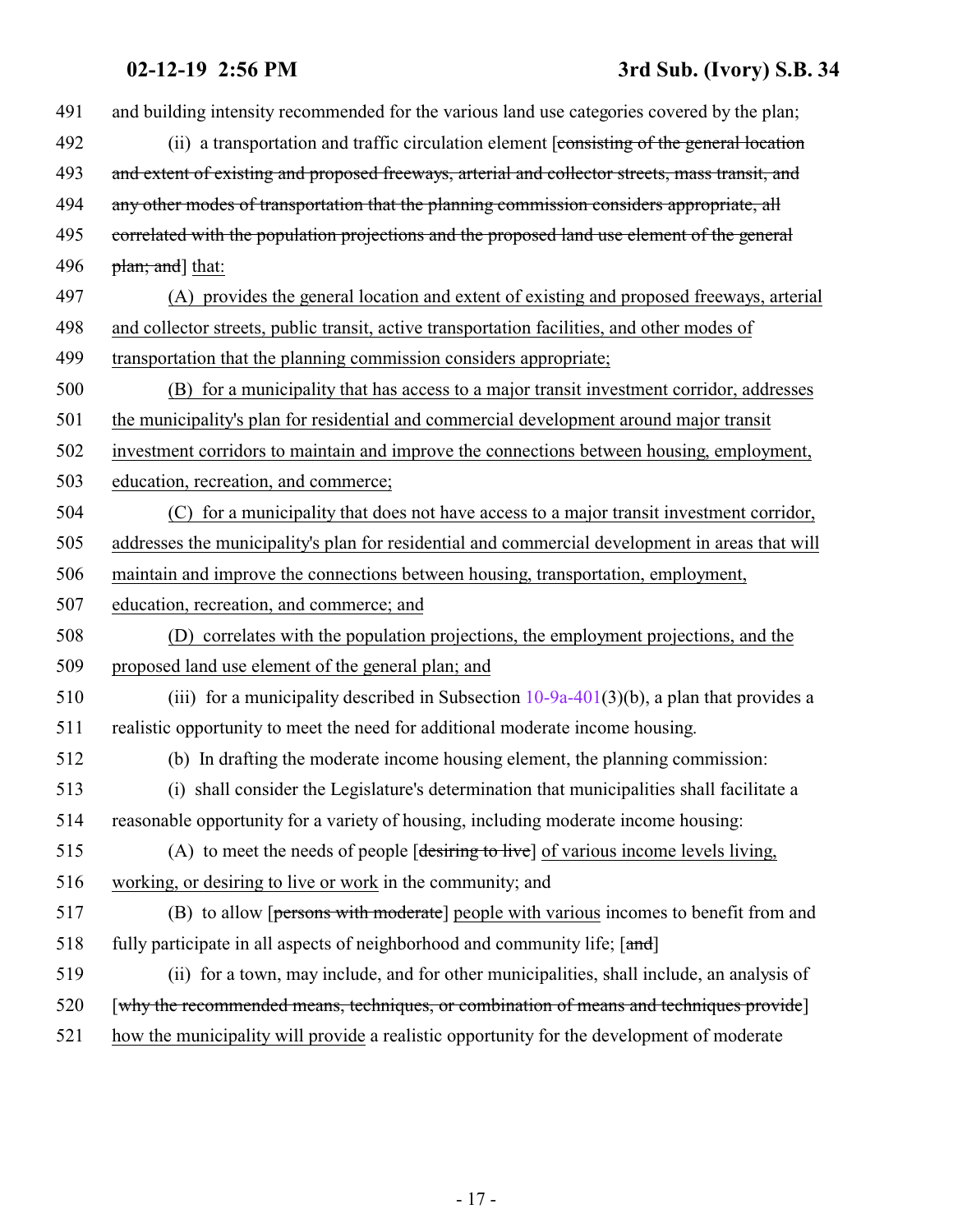| 522 | income housing within the next five years[, which means or techniques may include a                 |
|-----|-----------------------------------------------------------------------------------------------------|
| 523 | recommendation to: ];                                                                               |
| 524 | (iii) for a town, may include, and for other municipalities, shall include, a                       |
| 525 | recommendation to implement three or more of the following strategies:                              |
| 526 | (A) rezone for densities necessary to assure the production of moderate income                      |
| 527 | housing;                                                                                            |
| 528 | (B) facilitate the rehabilitation or expansion of infrastructure that will encourage the            |
| 529 | construction of moderate income housing;                                                            |
| 530 | (C) [encourage] facilitate the rehabilitation of existing uninhabitable housing stock into          |
| 531 | moderate income housing;                                                                            |
| 532 | (D) consider general fund subsidies or other sources of revenue to waive construction               |
| 533 | related fees that are otherwise generally imposed by the city;                                      |
| 534 | (E) create or allow for, and reduce regulations related to, accessory dwelling units in             |
| 535 | residential zones;                                                                                  |
| 536 | (F) allow for higher density or moderate income residential development in                          |
| 537 | commercial and mixed-use zones, commercial centers, or employment centers;                          |
| 538 | (G) encourage higher density or moderate income residential development near major                  |
| 539 | transit investment corridors;                                                                       |
| 540 | (H) eliminate or reduce parking requirements for residential development where a                    |
| 541 | resident is less likely to rely on the resident's own vehicle, such as residential development near |
| 542 | major transit investment corridors or senior living facilities;                                     |
| 543 | allow for single room occupancy developments;<br>(I)                                                |
| 544 | (J) implement zoning incentives for low to moderate income units in new                             |
| 545 | developments;                                                                                       |
| 546 | (K) utilize strategies that preserve subsidized low to moderate income units on a                   |
| 547 | long-term basis;                                                                                    |
| 548 | (L) preserve existing moderate income housing;                                                      |
| 549 | (M) reduce impact fees, as defined in Section $11-36a-102$ , related to low and moderate            |
| 550 | income housing;                                                                                     |
| 551 | (N) participate in a community land trust program for low or moderate income                        |
| 552 | housing;                                                                                            |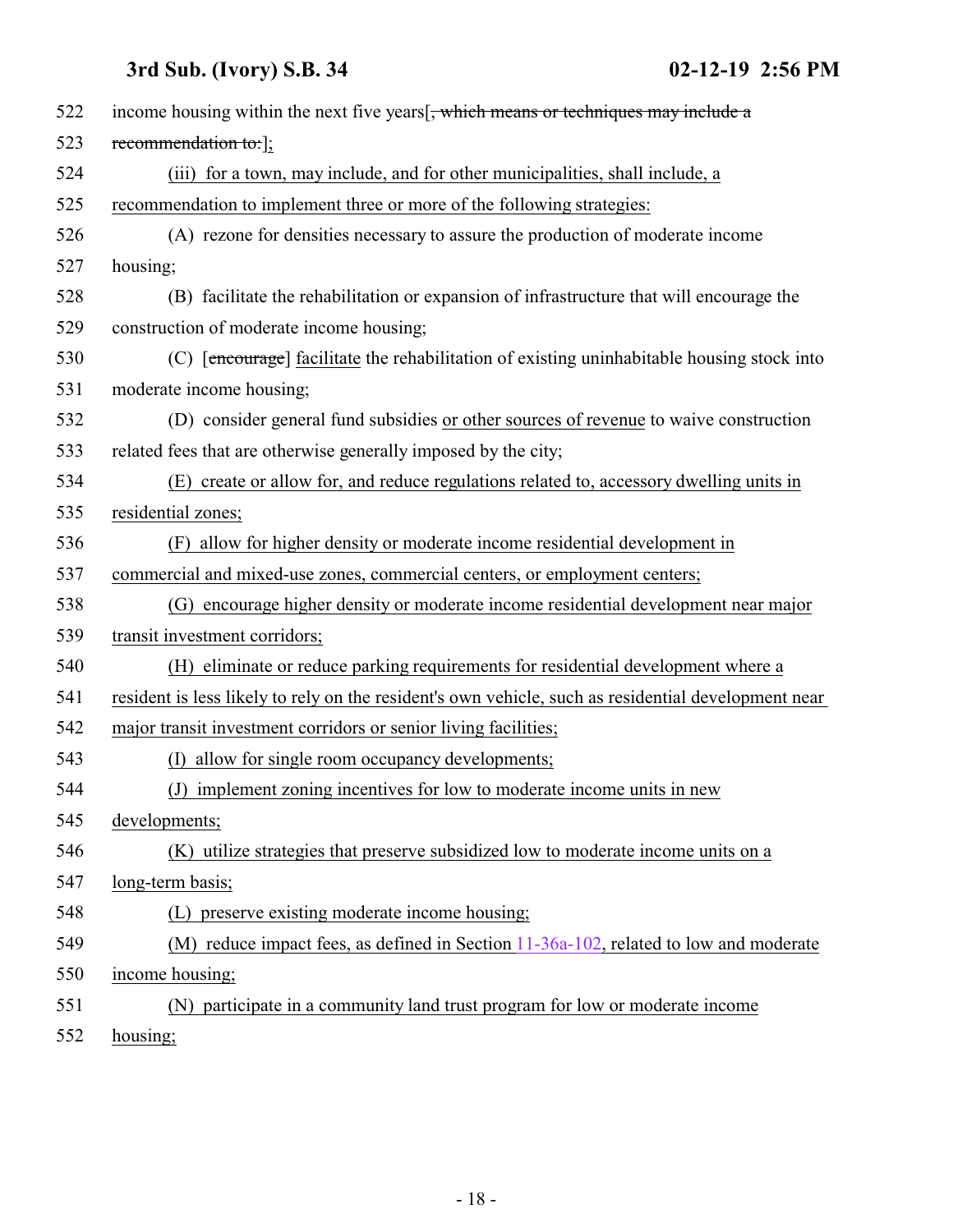| 553 | (O) implement a mortgage assistance program for employees of the municipality or of                          |
|-----|--------------------------------------------------------------------------------------------------------------|
| 554 | an employer that provides contracted services to the municipality;                                           |
| 555 | $[\text{E})$ consider utilization of $[\text{P})$ apply for or partner with an entity that applies for state |
| 556 | or federal funds or tax incentives to promote the construction of moderate income housing;                   |
| 557 | $[f]$ consider utilization of $(Q)$ apply for or partner with an entity that applies for                     |
| 558 | programs offered by the Utah Housing Corporation within that agency's funding capacity;                      |
| 559 | $[(G)$ consider utilization of $(R)$ apply for or partner with an entity that applies for                    |
| 560 | affordable housing programs administered by the Department of Workforce Services; [and]                      |
| 561 | $[f(H)$ consider utilization of $(S)$ apply for or partner with an entity that applies for                   |
| 562 | programs administered by an association of governments established by an interlocal                          |
| 563 | agreement under Title 11, Chapter 13, Interlocal Cooperation Act[-];                                         |
| 564 | (T) apply for or partner with an entity that applies for services provided by a public                       |
| 565 | housing authority to preserve and create moderate income housing;                                            |
| 566 | (U) apply for or partner with an entity that applies for programs administered by a                          |
| 567 | metropolitan planning organization or other transportation agency that provides technical                    |
| 568 | planning assistance;                                                                                         |
| 569 | (V) utilize a moderate income housing set aside from a community reinvestment                                |
| 570 | agency, redevelopment agency, or community development and renewal agency; and                               |
| 571 | (W) any other program or strategy implemented by the municipality to address the                             |
| 572 | housing needs of residents of the municipality who earn less than 80% of the area median                     |
| 573 | income; and                                                                                                  |
| 574 | (iv) in addition to the recommendations required under Subsection $(2)(b)(iii)$ , for a                      |
| 575 | municipality that has a fixed guideway public transit station, shall include a recommendation to             |
| 576 | implement the strategies described in Subsections $(2)(b)(iii)(G)$ or $(H)$ .                                |
| 577 | (c) In drafting the land use element, the planning commission shall:                                         |
| 578 | (i) identify and consider each agriculture protection area within the municipality; and                      |
| 579 | (ii) avoid proposing a use of land within an agriculture protection area that is                             |
| 580 | inconsistent with or detrimental to the use of the land for agriculture.                                     |
| 581 | (d) In drafting the transportation and traffic circulation element, the planning                             |
| 582 | commission shall:                                                                                            |
| 583 | (i) consider the regional transportation plan developed by its region's metropolitan                         |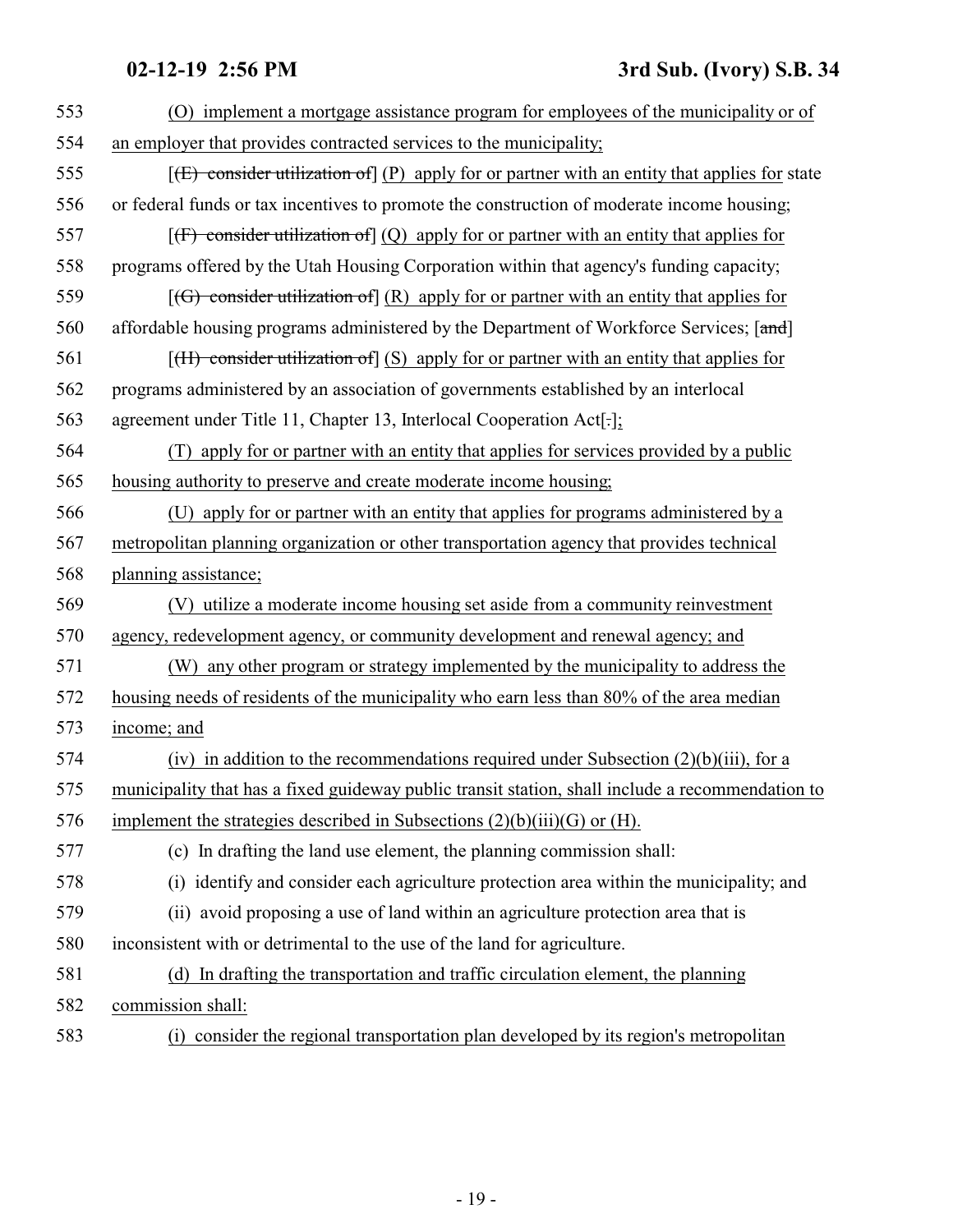| 584 | planning organization, if the municipality is within the boundaries of a metropolitan planning       |
|-----|------------------------------------------------------------------------------------------------------|
| 585 | organization; or                                                                                     |
| 586 | (ii) consider the long-range transportation plan developed by the Department of                      |
| 587 | Transportation, if the municipality is not within the boundaries of a metropolitan planning          |
| 588 | organization.                                                                                        |
| 589 | (3) The proposed general plan may include:                                                           |
| 590 | (a) an environmental element that addresses:                                                         |
| 591 | (i) the protection, conservation, development, and use of natural resources, including               |
| 592 | the quality of air, forests, soils, rivers and other waters, harbors, fisheries, wildlife, minerals, |
| 593 | and other natural resources; and                                                                     |
| 594 | (ii) the reclamation of land, flood control, prevention and control of the pollution of              |
| 595 | streams and other waters, regulation of the use of land on hillsides, stream channels and other      |
| 596 | environmentally sensitive areas, the prevention, control, and correction of the erosion of soils,    |
| 597 | protection of watersheds and wetlands, and the mapping of known geologic hazards;                    |
| 598 | (b) a public services and facilities element showing general plans for sewage, water,                |
| 599 | waste disposal, drainage, public utilities, rights-of-way, easements, and facilities for them,       |
| 600 | police and fire protection, and other public services;                                               |
| 601 | (c) a rehabilitation, redevelopment, and conservation element consisting of plans and                |
| 602 | programs for:                                                                                        |
| 603 | (i) historic preservation;                                                                           |
| 604 | (ii) the diminution or elimination of blight; and                                                    |
| 605 | (iii) redevelopment of land, including housing sites, business and industrial sites, and             |
| 606 | public building sites;                                                                               |
| 607 | (d) an economic element composed of appropriate studies and forecasts, as well as an                 |
| 608 | economic development plan, which may include review of existing and projected municipal              |
| 609 | revenue and expenditures, revenue sources, identification of basic and secondary industry,           |
| 610 | primary and secondary market areas, employment, and retail sales activity;                           |
| 611 | (e) recommendations for implementing all or any portion of the general plan, including               |
| 612 | the use of land use ordinances, capital improvement plans, community development and                 |
| 613 | promotion, and any other appropriate action;                                                         |
| 614 | (f) provisions addressing any of the matters listed in Subsection $10-9a-401(2)$ or (3);             |
|     |                                                                                                      |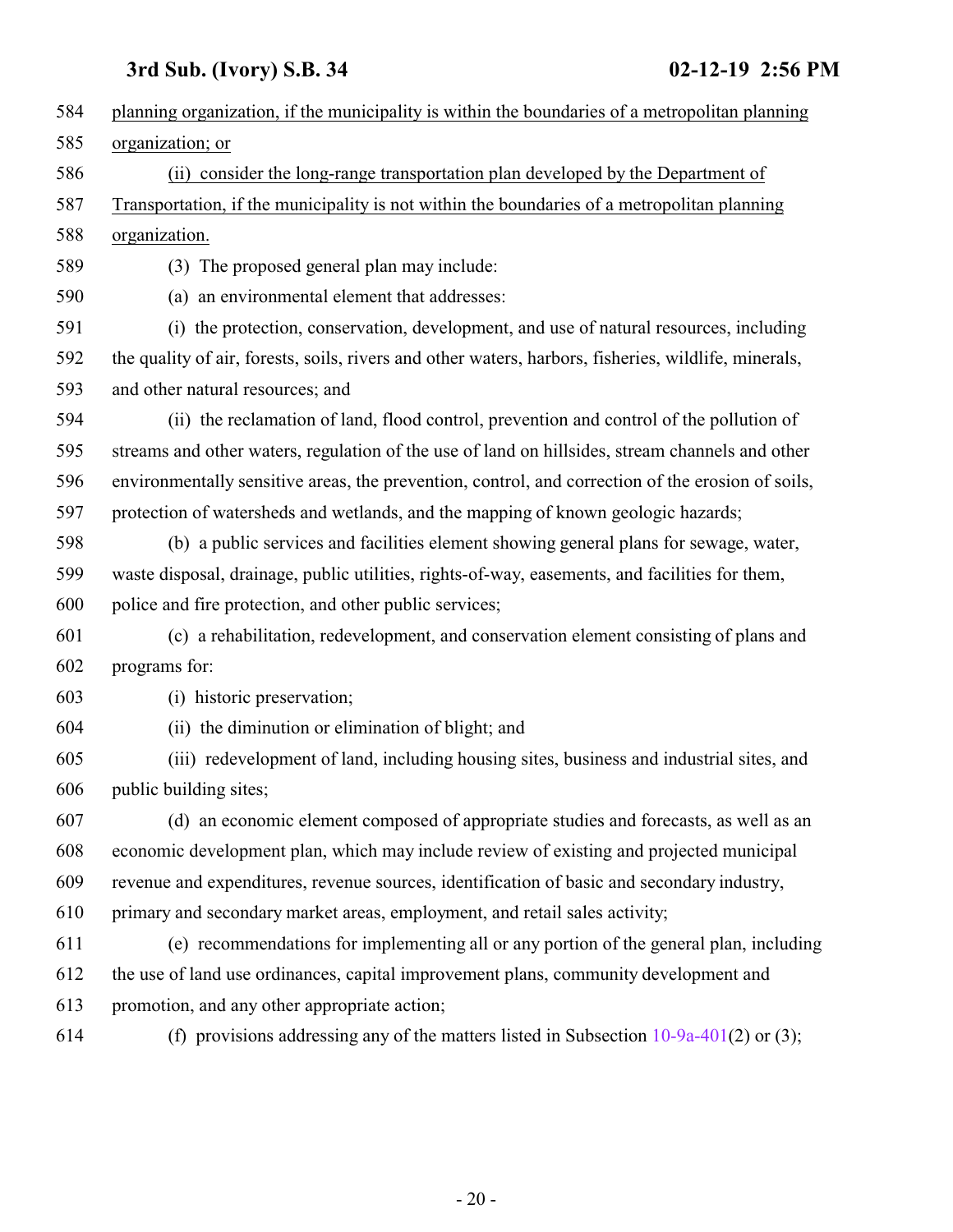<span id="page-20-0"></span>

| 615 | and                                                                                                                  |
|-----|----------------------------------------------------------------------------------------------------------------------|
| 616 | (g) any other element the municipality considers appropriate.                                                        |
| 617 | Section 4. Section 10-9a-408 is amended to read:                                                                     |
| 618 | 10-9a-408. Reporting requirements and civil action regarding moderate income                                         |
| 619 | housing element of general plan.                                                                                     |
| 620 | (1) The legislative body of a municipality described in Subsection $10-9a-401(3)(b)$                                 |
| 621 | shall [biennially] annually:                                                                                         |
| 622 | (a) review the moderate income housing plan element of the municipality's general                                    |
| 623 | plan and implementation of that element of the general plan;                                                         |
| 624 | (b) prepare a report on the findings of the review described in Subsection $(1)(a)$ ; and                            |
| 625 | (c) post the report described in Subsection $(1)(b)$ on the municipality's website.                                  |
| 626 | (2) The report described in Subsection (1) shall include $[a$ description of:                                        |
| 627 | $(a)$ efforts made by the municipality to reduce, mitigate, or eliminate local regulatory                            |
| 628 | barriers to moderate income housing;                                                                                 |
| 629 | (a) a revised estimate of the need for moderate income housing in the municipality for                               |
| 630 | the next five years;                                                                                                 |
| 631 | [(b) actions taken by the municipality to encourage preservation of existing moderate                                |
| 632 | income housing and development of new moderate income housing;                                                       |
| 633 | $[\text{e}(\epsilon)]$ (b) a description of progress made within the municipality to provide moderate                |
| 634 | income housing, demonstrated by analyzing and publishing data on $[\pm(\mathbf{i})]$ the number of                   |
| 635 | housing units in the municipality that are at or below:                                                              |
| 636 | $[\vec{A}]$ (i) 80% of the adjusted median family income [for the municipality];                                     |
| 637 | $[\text{H}\text{H}]$ (ii) 50% of the adjusted median family income [for the municipality]; and                       |
| 638 | $[\text{f}\Theta]$ (iii) 30% of the adjusted median family income [for the municipality];                            |
| 639 | $(iii)$ the number of housing units in the municipality that are subsidized by the                                   |
| 640 | municipality, the state, or the federal government; and]                                                             |
| 641 | $[(iii)$ the number of housing units in the municipality that are deed-restricted;                                   |
| 642 | [(d) all efforts made by the city to coordinate moderate income housing plans and                                    |
| 643 | actions with neighboring municipalities or associations of governments established by an                             |
| 644 | interlocal agreement under Title 11, Chapter 13, Interlocal Cooperation Act;                                         |
| 645 | $[\text{e}(\text{e})]$ (c) $[\text{a}H]$ a description of any efforts made by the municipality to utilize a moderate |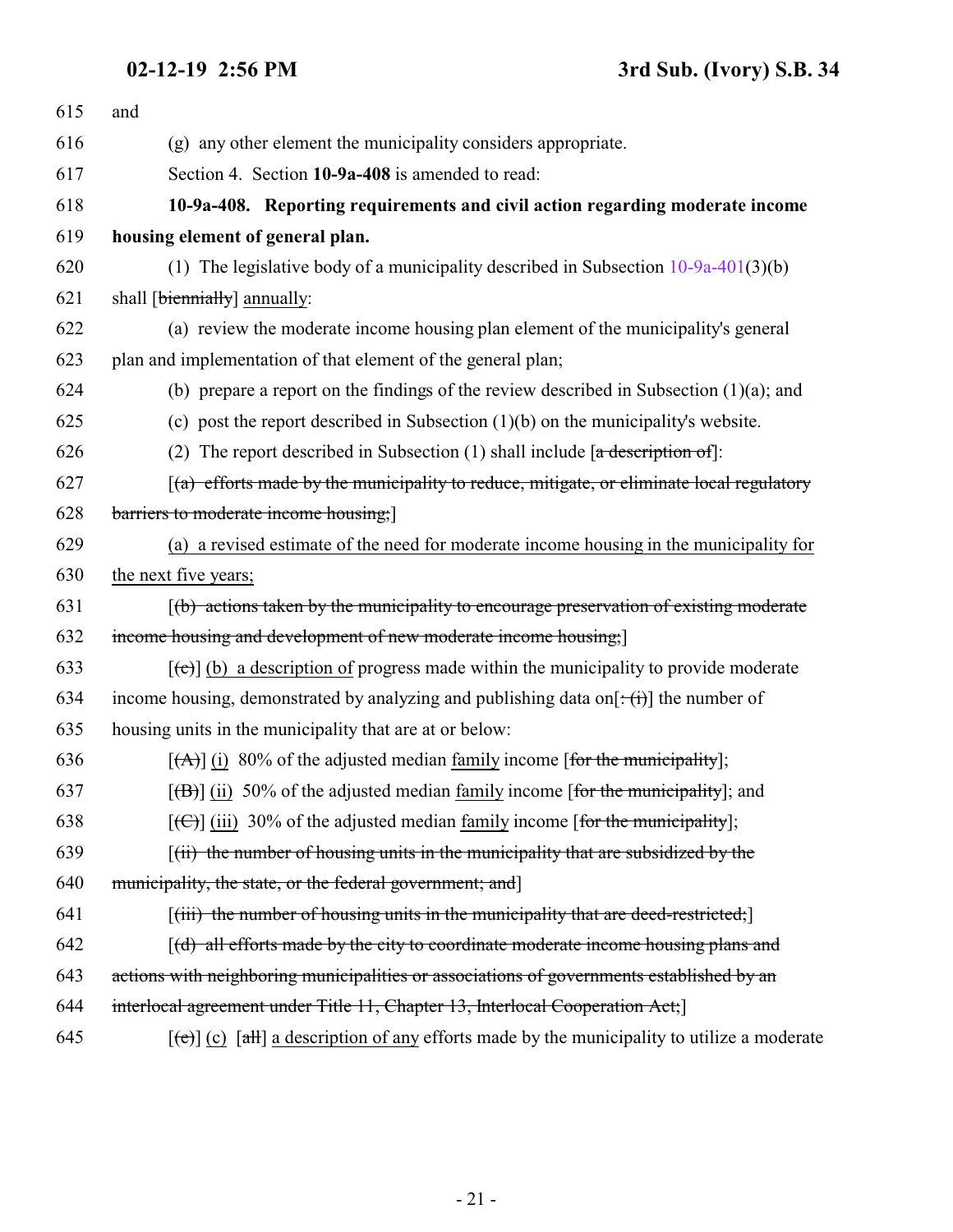<span id="page-21-0"></span>

| 646 | income housing set-aside from a [redevelopment agency, a community development agency, or        |
|-----|--------------------------------------------------------------------------------------------------|
| 647 | an economic development agency; community reinvestment agency, redevelopment agency, or          |
| 648 | community development and renewal agency; and                                                    |
| 649 | $(f)$ money expended by the municipality to pay or waive construction-related fees               |
| 650 | required by the municipality; and]                                                               |
| 651 | $[(g)$ programs of the Utah Housing Corporation that were utilized by the municipality.          |
| 652 | (d) a description of how the municipality has implemented any of the recommendations             |
| 653 | related to moderate income housing described in Subsection $10-9a-403(2)(b)(iii)$ .              |
| 654 | (3) The legislative body of each $\lceil$ city municipality described in Subsection (1) shall    |
| 655 | send a copy of the report under Subsection $(1)$ to the Department of Workforce Services [and],  |
| 656 | the association of governments in which the [city] municipality is located[.], and, if located   |
| 657 | within the boundaries of a metropolitan planning organization, the appropriate metropolitan      |
| 658 | planning organization.                                                                           |
| 659 | (4) In a civil action seeking enforcement or claiming a violation of this section or of          |
| 660 | Subsection $10-9a-404(5)(c)$ , a plaintiff may not recover damages but may be awarded only       |
| 661 | injunctive or other equitable relief.                                                            |
| 662 | Section 5. Section 17-27a-103 is amended to read:                                                |
| 663 | 17-27a-103. Definitions.                                                                         |
|     |                                                                                                  |
| 664 | As used in this chapter:                                                                         |
| 665 | (1) "Accessory dwelling unit" means a habitable living unit added to, created within, or         |
| 666 | detached from a primary single-family dwelling and contained on one lot.                         |
| 667 | $[\text{+}]$ (2) "Affected entity" means a county, municipality, local district, special service |
| 668 | district under Title 17D, Chapter 1, Special Service District Act, school district, interlocal   |
| 669 | cooperation entity established under Title 11, Chapter 13, Interlocal Cooperation Act, specified |
| 670 | property owner, property owners association, public utility, or the Utah Department of           |
| 671 | Transportation, if:                                                                              |
| 672 | (a) the entity's services or facilities are likely to require expansion or significant           |
| 673 | modification because of an intended use of land;                                                 |
| 674 | (b) the entity has filed with the county a copy of the entity's general or long-range plan;      |
| 675 | or                                                                                               |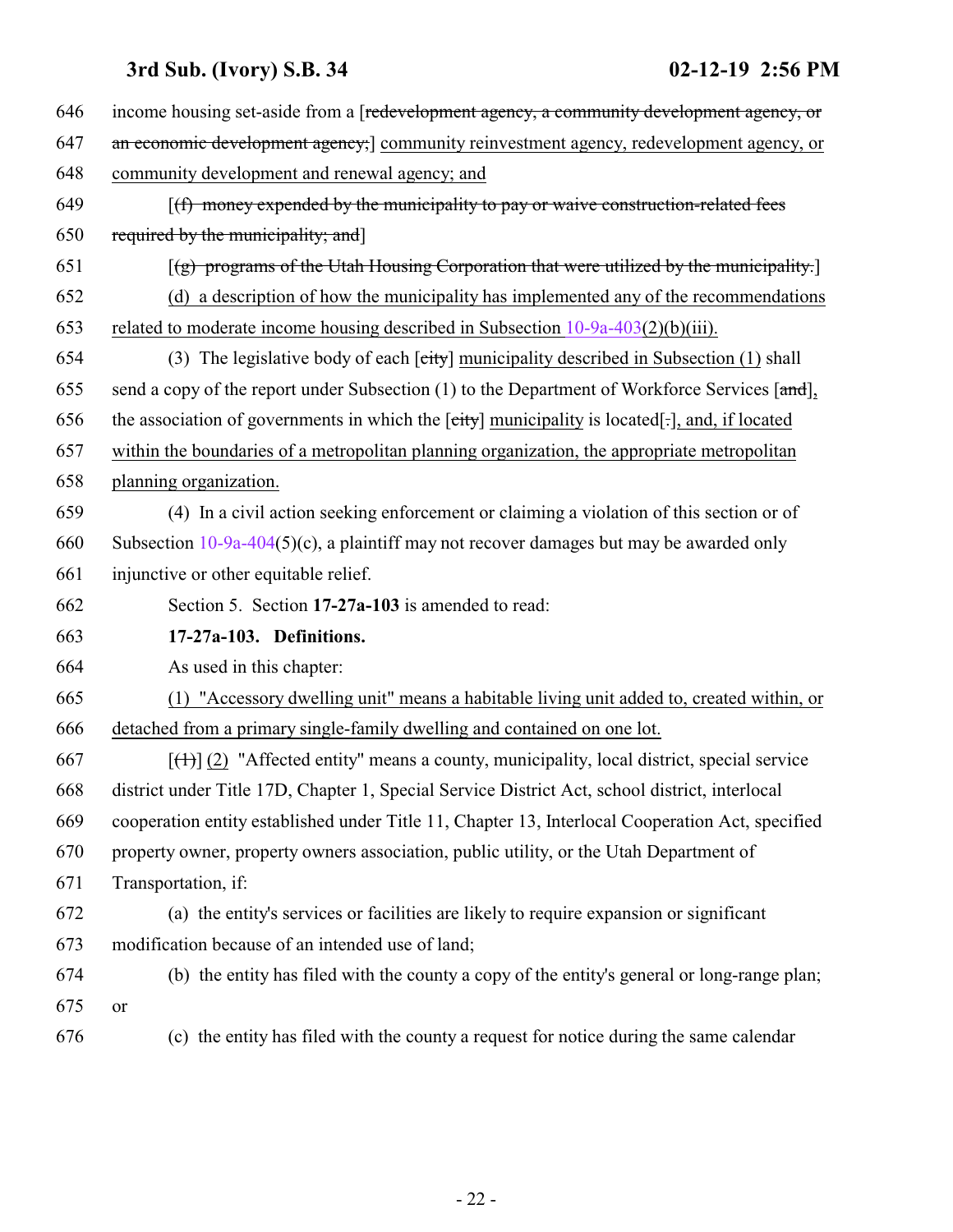year and before the county provides notice to an affected entity in compliance with a requirement imposed under this chapter.  $\left[\frac{1}{2}\right]$  (3) "Appeal authority" means the person, board, commission, agency, or other body designated by ordinance to decide an appeal of a decision of a land use application or a variance.  $\left[\left(\frac{3}{2}\right)\right]$  (4) "Billboard" means a freestanding ground sign located on industrial, commercial, or residential property if the sign is designed or intended to direct attention to a business, product, or service that is not sold, offered, or existing on the property where the sign is located.  $\left[\frac{(4)}{(5)}\right]$  (5) (a) "Charter school" means: (i) an operating charter school; (ii) a charter school applicant that has its application approved by a charter school authorizer in accordance with Title 53G, Chapter 5, Part 3, Charter School Authorization; or (iii) an entity that is working on behalf of a charter school or approved charter applicant to develop or construct a charter school building. (b) "Charter school" does not include a therapeutic school.  $\left[\frac{(-5)}{6}\right]$  (6) "Chief executive officer" means the person or body that exercises the executive powers of the county.  $[(6)]$  (7) "Conditional use" means a land use that, because of its unique characteristics or potential impact on the county, surrounding neighbors, or adjacent land uses, may not be compatible in some areas or may be compatible only if certain conditions are required that mitigate or eliminate the detrimental impacts.  $\lceil(\frac{7}{7})\rceil$  (8) "Constitutional taking" means a governmental action that results in a taking of private property so that compensation to the owner of the property is required by the: (a) Fifth or Fourteenth Amendment of the Constitution of the United States; or (b) Utah Constitution, Article I, Section 22.  $\left[\frac{1}{8}\right]$  (9) "Culinary water authority" means the department, agency, or public entity with responsibility to review and approve the feasibility of the culinary water system and sources for the subject property.  $\left[\left(\frac{9}{9}\right)\right]$  (10) "Development activity" means: (a) any construction or expansion of a building, structure, or use that creates additional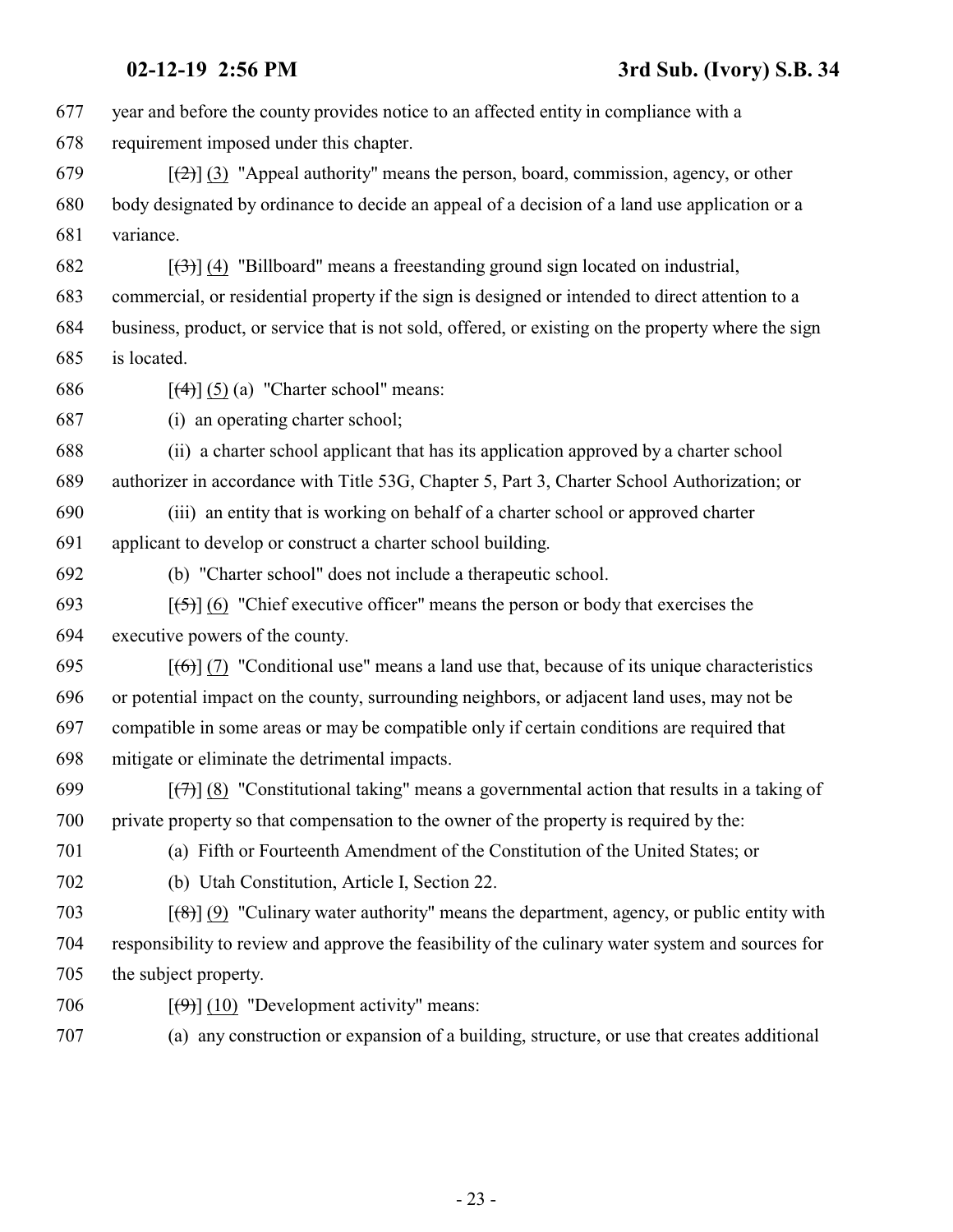| 708 | demand and need for public facilities;                                                               |
|-----|------------------------------------------------------------------------------------------------------|
| 709 | (b) any change in use of a building or structure that creates additional demand and need             |
| 710 | for public facilities; or                                                                            |
| 711 | (c) any change in the use of land that creates additional demand and need for public                 |
| 712 | facilities.                                                                                          |
| 713 | $[\frac{(10)}{(11)}]$ (11) (a) "Disability" means a physical or mental impairment that substantially |
| 714 | limits one or more of a person's major life activities, including a person having a record of such   |
| 715 | an impairment or being regarded as having such an impairment.                                        |
| 716 | (b) "Disability" does not include current illegal use of, or addiction to, any federally             |
| 717 | controlled substance, as defined in Section 102 of the Controlled Substances Act, 21 U.S.C.          |
| 718 | Sec. 802.                                                                                            |
| 719 | $[\text{(+1)}]$ (12) "Educational facility":                                                         |
| 720 | (a) means:                                                                                           |
| 721 | (i) a school district's building at which pupils assemble to receive instruction in a                |
| 722 | program for any combination of grades from preschool through grade 12, including                     |
| 723 | kindergarten and a program for children with disabilities;                                           |
| 724 | (ii) a structure or facility:                                                                        |
| 725 | (A) located on the same property as a building described in Subsection $[$ ( $+1$ ) $]$              |
| 726 | $(12)(a)(i)$ ; and                                                                                   |
| 727 | (B) used in support of the use of that building; and                                                 |
| 728 | (iii) a building to provide office and related space to a school district's administrative           |
| 729 | personnel; and                                                                                       |
| 730 | (b) does not include:                                                                                |
| 731 | (i) land or a structure, including land or a structure for inventory storage, equipment              |
| 732 | storage, food processing or preparing, vehicle storage or maintenance, or similar use that is:       |
| 733 | (A) not located on the same property as a building described in Subsection $[$ ( $+1$ ) $]$          |
| 734 | $(12)(a)(i)$ ; and                                                                                   |
| 735 | (B) used in support of the purposes of a building described in Subsection $[$ ( $]$ $[$ $]$ $]$      |
| 736 | $(12)(a)(i)$ ; or                                                                                    |
| 737 | (ii) a therapeutic school.                                                                           |
| 738 | $[$ ( $\{+2\}$ ) $(13)$ "Fire authority" means the department, agency, or public entity with         |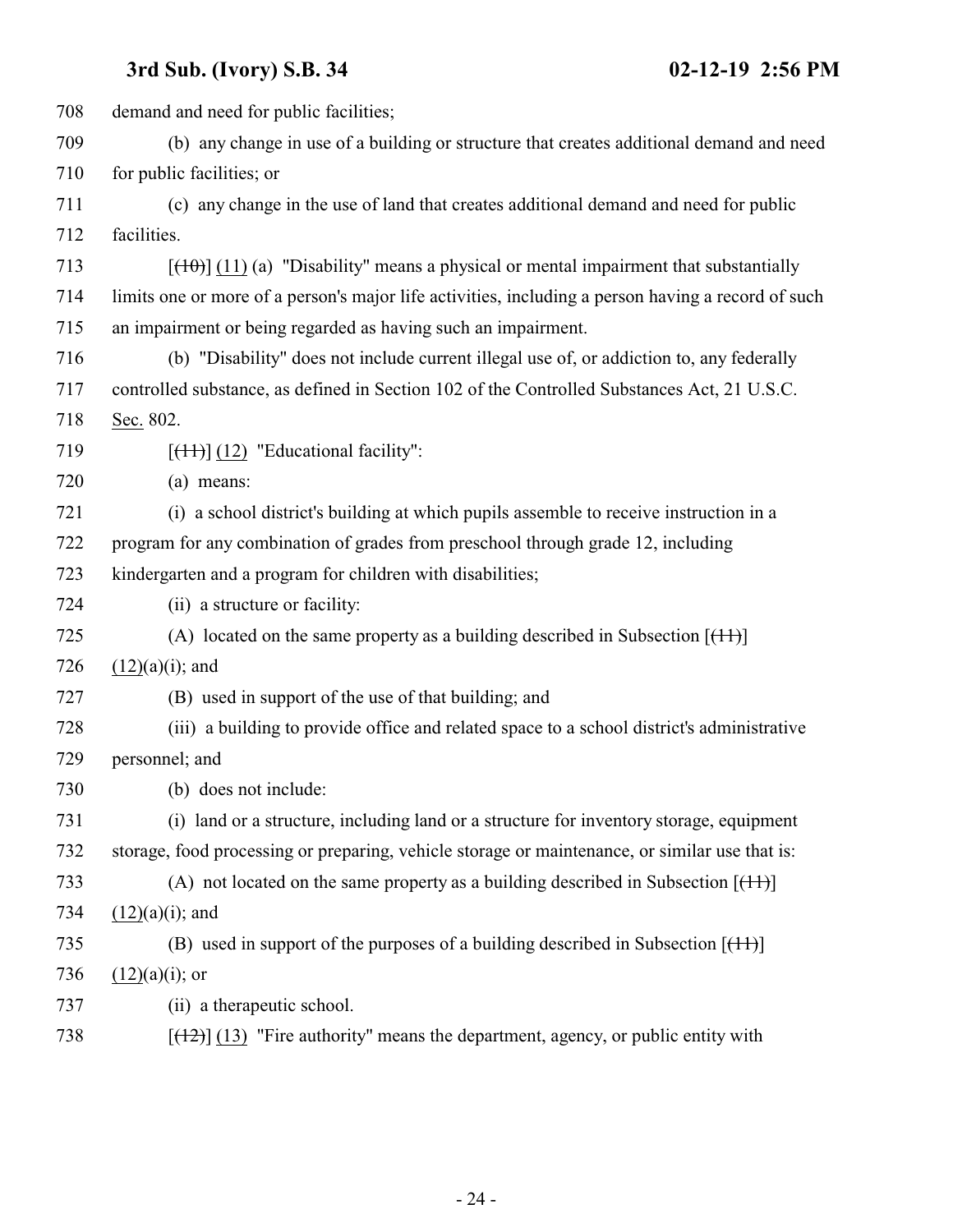| 739 | responsibility to review and approve the feasibility of fire protection and suppression services   |
|-----|----------------------------------------------------------------------------------------------------|
| 740 | for the subject property.                                                                          |
| 741 | $[ (13) ]$ (14) "Flood plain" means land that:                                                     |
| 742 | (a) is within the 100-year flood plain designated by the Federal Emergency                         |
| 743 | Management Agency; or                                                                              |
| 744 | (b) has not been studied or designated by the Federal Emergency Management Agency                  |
| 745 | but presents a likelihood of experiencing chronic flooding or a catastrophic flood event because   |
| 746 | the land has characteristics that are similar to those of a 100-year flood plain designated by the |
| 747 | Federal Emergency Management Agency.                                                               |
| 748 | $[ (14) ] (15)$ "Gas corporation" has the same meaning as defined in Section 54-2-1.               |
| 749 | $[$ (15) $]$ (16) "General plan" means a document that a county adopts that sets forth             |
| 750 | general guidelines for proposed future development of:                                             |
| 751 | (a) the unincorporated land within the county; or                                                  |
| 752 | (b) for a mountainous planning district, the land within the mountainous planning                  |
| 753 | district.                                                                                          |
| 754 | $[ (16) ] (17)$ "Geologic hazard" means:                                                           |
| 755 | (a) a surface fault rupture;                                                                       |
| 756 | (b) shallow groundwater;                                                                           |
| 757 | (c) liquefaction;                                                                                  |
| 758 | (d) a landslide;                                                                                   |
| 759 | (e) a debris flow;                                                                                 |
| 760 | (f) unstable soil;                                                                                 |
| 761 | $(g)$ a rock fall; or                                                                              |
| 762 | (h) any other geologic condition that presents a risk:                                             |
| 763 | $(i)$ to life;                                                                                     |
| 764 | (ii) of substantial loss of real property; or                                                      |
| 765 | (iii) of substantial damage to real property.                                                      |
| 766 | $[(17)]$ (18) "Hookup fee" means a fee for the installation and inspection of any pipe,            |
| 767 | line, meter, or appurtenance to connect to a county water, sewer, storm water, power, or other     |
| 768 | utility system.                                                                                    |
|     |                                                                                                    |

769  $[(18)] (19)$  "Identical plans" means building plans submitted to a county that: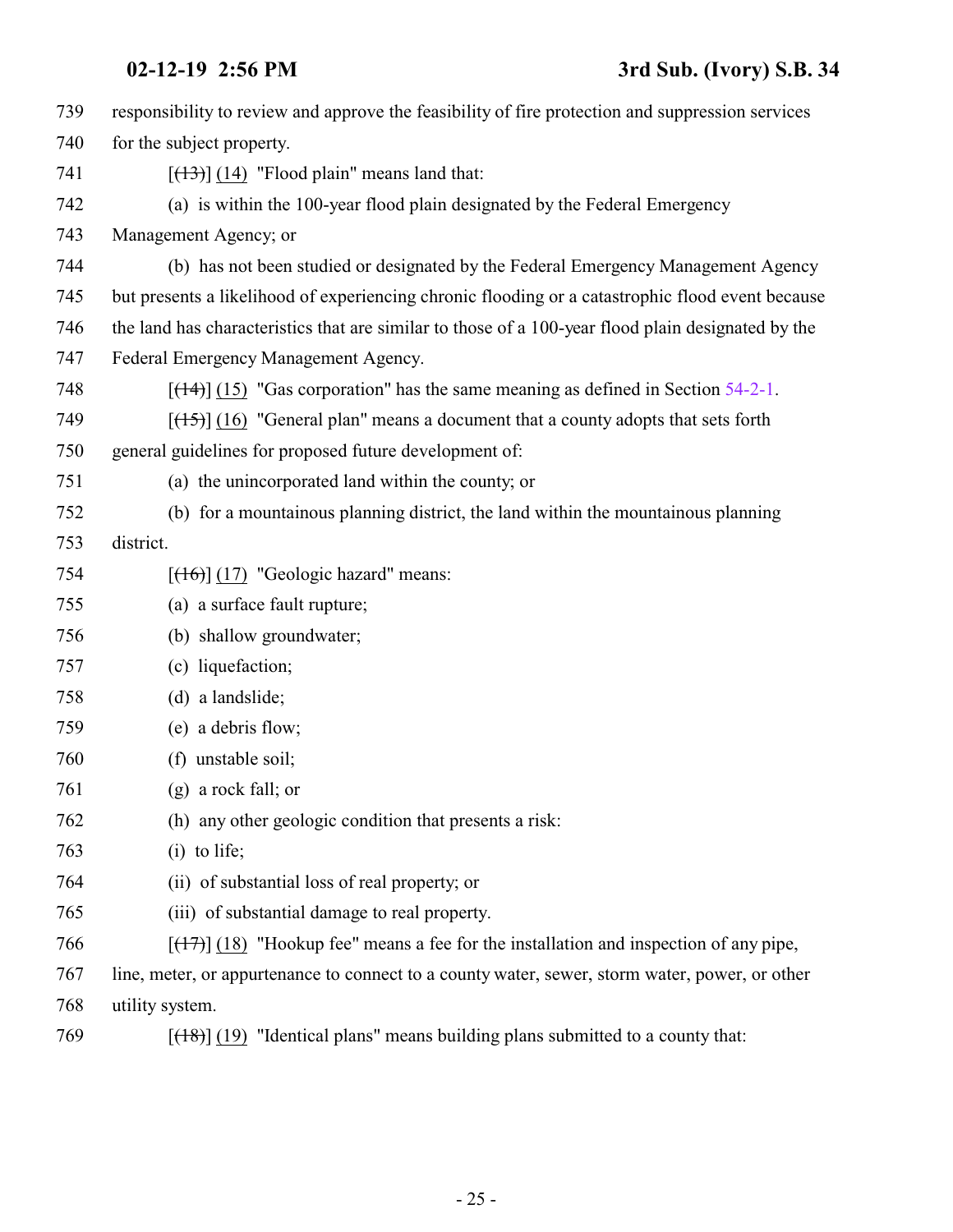| 770 | (a) are clearly marked as "identical plans";                                                        |
|-----|-----------------------------------------------------------------------------------------------------|
| 771 | (b) are substantially identical building plans that were previously submitted to and                |
| 772 | reviewed and approved by the county; and                                                            |
| 773 | (c) describe a building that:                                                                       |
| 774 | (i) is located on land zoned the same as the land on which the building described in the            |
| 775 | previously approved plans is located;                                                               |
| 776 | (ii) is subject to the same geological and meteorological conditions and the same law               |
| 777 | as the building described in the previously approved plans;                                         |
| 778 | (iii) has a floor plan identical to the building plan previously submitted to and reviewed          |
| 779 | and approved by the county; and                                                                     |
| 780 | (iv) does not require any additional engineering or analysis.                                       |
| 781 | $[$ ( $\{+9\}$ ) $]$ (20) "Impact fee" means a payment of money imposed under Title 11, Chapter     |
| 782 | 36a, Impact Fees Act.                                                                               |
| 783 | $[\frac{1}{20}]$ (21) "Improvement completion assurance" means a surety bond, letter of credit,     |
| 784 | financial institution bond, cash, assignment of rights, lien, or other equivalent security required |
| 785 | by a county to guaranty the proper completion of landscaping or an infrastructure improvement       |
| 786 | required as a condition precedent to:                                                               |
| 787 | (a) recording a subdivision plat; or                                                                |
| 788 | (b) development of a commercial, industrial, mixed use, or multifamily project.                     |
| 789 | $[\frac{21}{2}]$ (22) "Improvement warranty" means an applicant's unconditional warranty that       |
| 790 | the applicant's installed and accepted landscaping or infrastructure improvement:                   |
| 791 | (a) complies with the county's written standards for design, materials, and                         |
| 792 | workmanship; and                                                                                    |
| 793 | (b) will not fail in any material respect, as a result of poor workmanship or materials,            |
| 794 | within the improvement warranty period.                                                             |
| 795 | $[\frac{22}{2}]$ (23) "Improvement warranty period" means a period:                                 |
| 796 | (a) no later than one year after a county's acceptance of required landscaping; or                  |
| 797 | (b) no later than one year after a county's acceptance of required infrastructure, unless           |
| 798 | the county:                                                                                         |
| 799 | (i) determines for good cause that a one-year period would be inadequate to protect the             |
| 800 | public health, safety, and welfare; and                                                             |
|     |                                                                                                     |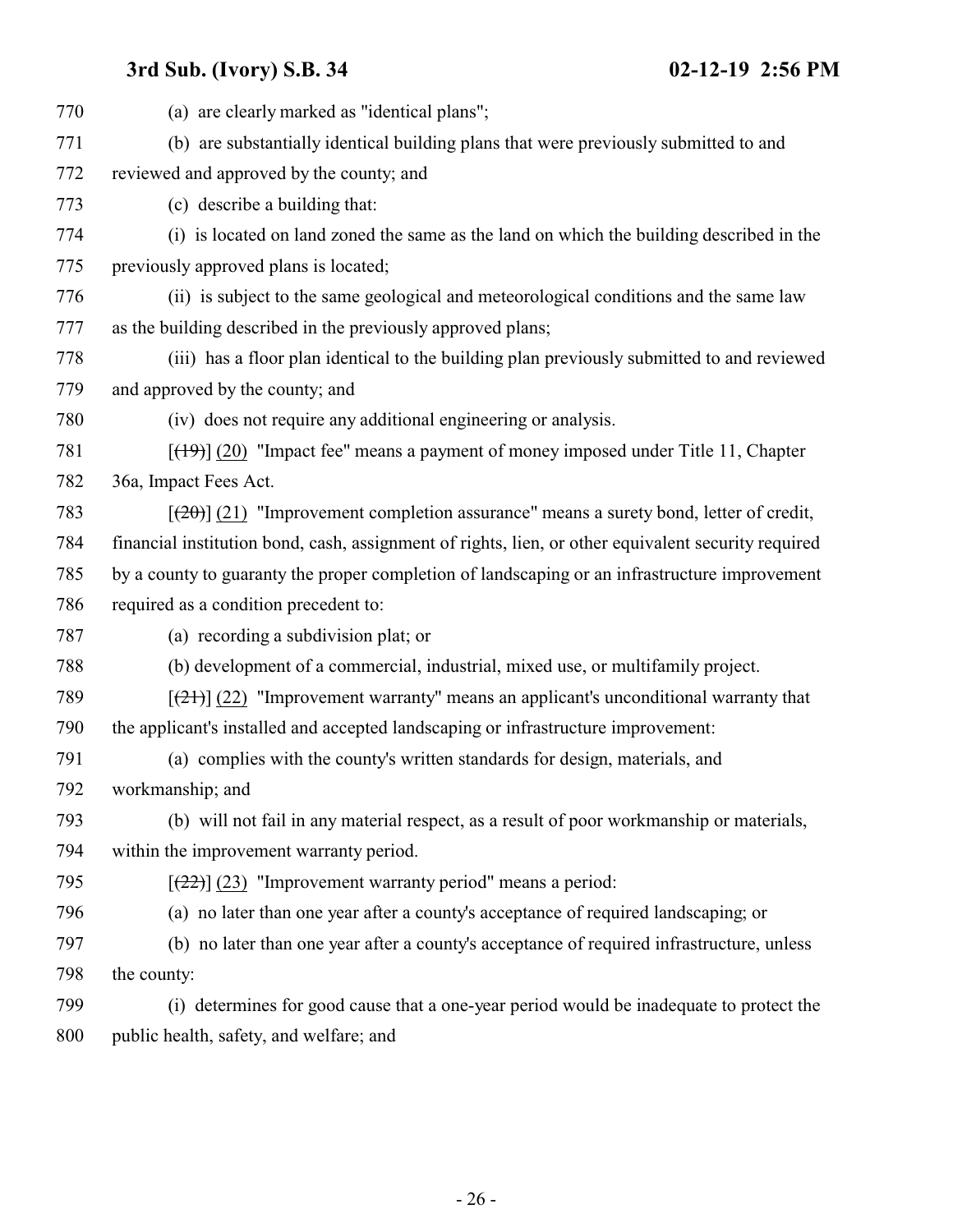(ii) has substantial evidence, on record: (A) of prior poor performance by the applicant; or (B) that the area upon which the infrastructure will be constructed contains suspect soil and the county has not otherwise required the applicant to mitigate the suspect soil.  $\left[\frac{(23)}{(24)}\right]$  (24) "Infrastructure improvement" means permanent infrastructure that an applicant must install: (a) pursuant to published installation and inspection specifications for public improvements; and (b) as a condition of: (i) recording a subdivision plat; or (ii) development of a commercial, industrial, mixed use, condominium, or multifamily project.  $\left[\frac{(24)}{(25)}\right]$  (25) "Internal lot restriction" means a platted note, platted demarcation, or platted designation that: (a) runs with the land; and (b) (i) creates a restriction that is enclosed within the perimeter of a lot described on the plat; or (ii) designates a development condition that is enclosed within the perimeter of a lot described on the plat.  $\left[\frac{(25)}{(26)}\right]$  (26) "Interstate pipeline company" means a person or entity engaged in natural gas transportation subject to the jurisdiction of the Federal Energy Regulatory Commission 822 under the Natural Gas Act, 15 U.S.C. Sec. 717 et seq.  $\left[\frac{(26)}{(27)}\right]$  (27) "Intrastate pipeline company" means a person or entity engaged in natural gas transportation that is not subject to the jurisdiction of the Federal Energy Regulatory 825 Commission under the Natural Gas Act, 15 U.S.C. Sec. 717 et seq.  $\left[\frac{(27)}{(28)}\right]$  (28) "Land use applicant" means a property owner, or the property owner's designee, who submits a land use application regarding the property owner's land.  $\left[\frac{(28)}{(29)}\right]$  (29) "Land use application": (a) means an application that is: (i) required by a county; and (ii) submitted by a land use applicant to obtain a land use decision; and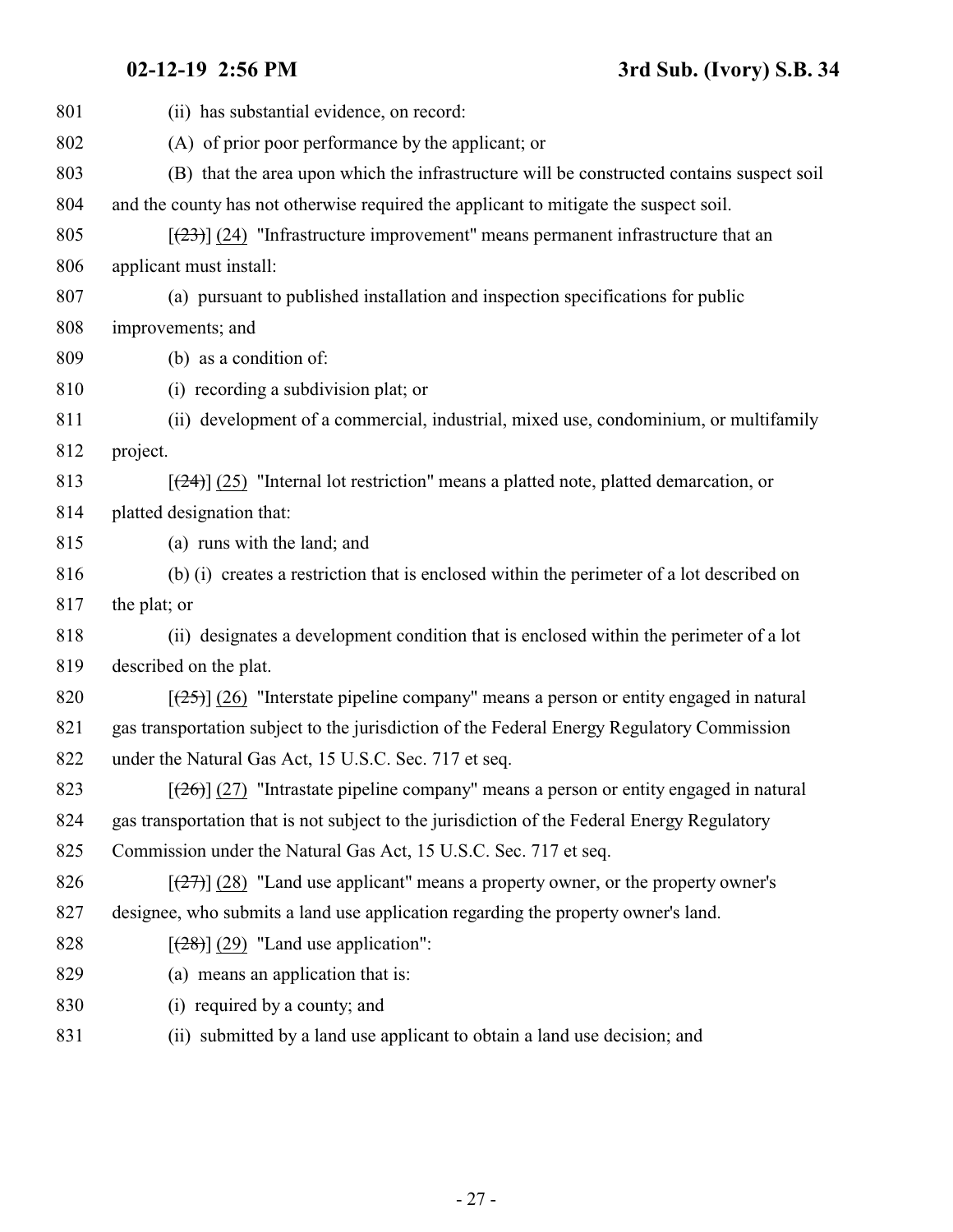| 832 | (b) does not mean an application to enact, amend, or repeal a land use regulation.        |
|-----|-------------------------------------------------------------------------------------------|
| 833 | $\left[\frac{(29)}{(29)}\right]$ (30) "Land use authority" means:                         |
| 834 | (a) a person, board, commission, agency, or body, including the local legislative body,   |
| 835 | designated by the local legislative body to act upon a land use application; or           |
| 836 | (b) if the local legislative body has not designated a person, board, commission,         |
| 837 | agency, or body, the local legislative body.                                              |
| 838 | $(30)$ (31) "Land use decision" means an administrative decision of a land use            |
| 839 | authority or appeal authority regarding:                                                  |
| 840 | (a) a land use permit;                                                                    |
| 841 | (b) a land use application; or                                                            |
| 842 | (c) the enforcement of a land use regulation, land use permit, or development             |
| 843 | agreement.                                                                                |
| 844 | $[31]$ (32) "Land use permit" means a permit issued by a land use authority.              |
| 845 | $[322]$ (33) "Land use regulation":                                                       |
| 846 | (a) means a legislative decision enacted by ordinance, law, code, map, resolution,        |
| 847 | specification, fee, or rule that governs the use or development of land;                  |
| 848 | (b) includes the adoption or amendment of a zoning map or the text of the zoning code;    |
| 849 | and                                                                                       |
| 850 | (c) does not include:                                                                     |
| 851 | (i) a land use decision of the legislative body acting as the land use authority, even if |
| 852 | the decision is expressed in a resolution or ordinance; or                                |
| 853 | (ii) a temporary revision to an engineering specification that does not materially:       |
| 854 | (A) increase a land use applicant's cost of development compared to the existing          |
| 855 | specification; or                                                                         |
| 856 | (B) impact a land use applicant's use of land.                                            |
| 857 | $[333]$ (34) "Legislative body" means the county legislative body, or for a county that   |
| 858 | has adopted an alternative form of government, the body exercising legislative powers.    |
| 859 | $[34]$ (35) "Local district" means any entity under Title 17B, Limited Purpose Local      |
| 860 | Government Entities - Local Districts, and any other governmental or quasi-governmental   |
| 861 | entity that is not a county, municipality, school district, or the state.                 |
| 862 | $[35]$ (36) "Lot line adjustment" means the relocation of the property boundary line in   |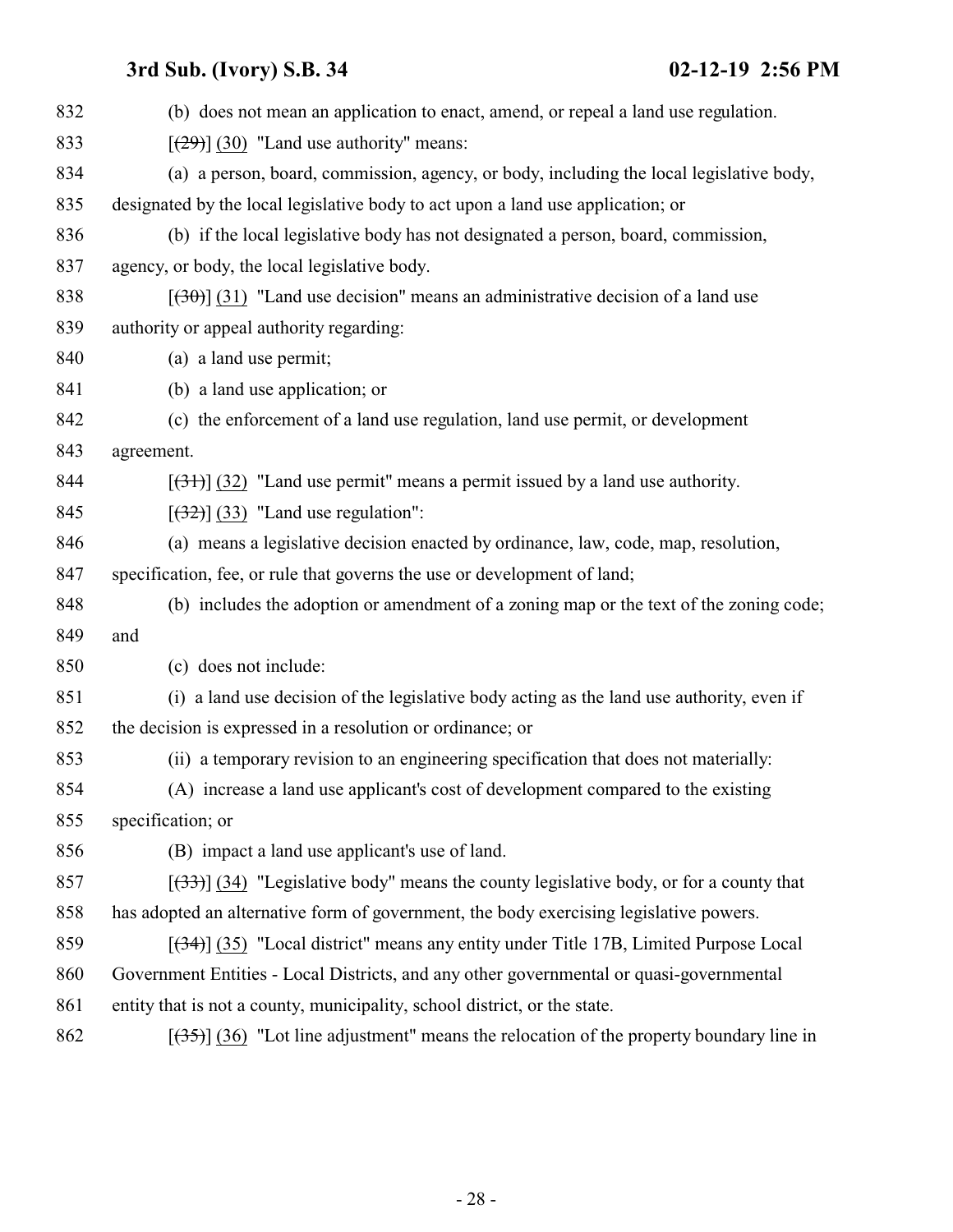| 863 | a subdivision between two adjoining lots with the consent of the owners of record.                 |
|-----|----------------------------------------------------------------------------------------------------|
| 864 | "Major transit investment corridor" means public transit service that uses or<br>(37)              |
| 865 | occupies:                                                                                          |
| 866 | (a) public transit rail right-of-way;                                                              |
| 867 | (b) dedicated road right-of-way for the use of public transit, such as bus rapid transit;          |
| 868 | or                                                                                                 |
| 869 | (c) fixed-route bus corridors subject to an interlocal agreement or contract between a             |
| 870 | municipality or county and:                                                                        |
| 871 | (i) a public transit district as defined in Section $17B-2a-802$ ; or                              |
| 872 | (ii) an eligible political subdivision as defined in Section $59-12-2219$ .                        |
| 873 | $[36]$ (38) "Moderate income housing" means housing occupied or reserved for                       |
| 874 | occupancy by households with a gross household income equal to or less than 80% of the             |
| 875 | median gross income for households of the same size in the county in which the housing is          |
| 876 | located.                                                                                           |
| 877 | $[37]$ (39) "Mountainous planning district" means an area:                                         |
| 878 | (a) designated by a county legislative body in accordance with Section $17-27a-901$ ; and          |
| 879 | (b) that is not otherwise exempt under Section $10-9a-304$ .                                       |
| 880 | $[38]$ (40) "Nominal fee" means a fee that reasonably reimburses a county only for                 |
| 881 | time spent and expenses incurred in:                                                               |
| 882 | (a) verifying that building plans are identical plans; and                                         |
| 883 | (b) reviewing and approving those minor aspects of identical plans that differ from the            |
| 884 | previously reviewed and approved building plans.                                                   |
| 885 | $[\frac{(39)}{(41)}]$ "Noncomplying structure" means a structure that:                             |
| 886 | (a) legally existed before its current land use designation; and                                   |
| 887 | (b) because of one or more subsequent land use ordinance changes, does not conform                 |
| 888 | to the setback, height restrictions, or other regulations, excluding those regulations that govern |
| 889 | the use of land.                                                                                   |
| 890 | $[$ (40)] (42) "Nonconforming use" means a use of land that:                                       |
| 891 | (a) legally existed before its current land use designation;                                       |
| 892 | (b) has been maintained continuously since the time the land use ordinance regulation              |
| 893 | governing the land changed; and                                                                    |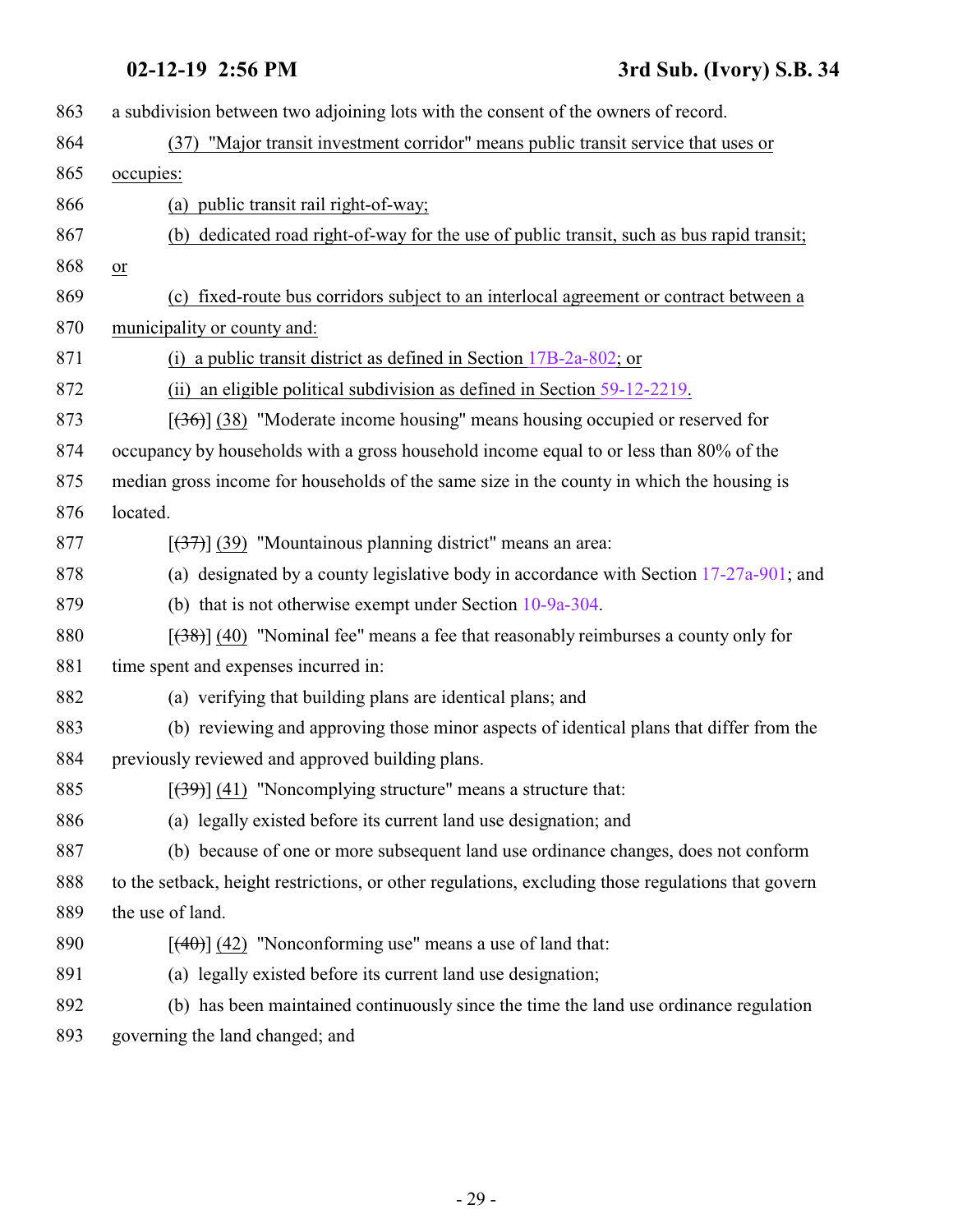| 894 | (c) because of one or more subsequent land use ordinance changes, does not conform            |
|-----|-----------------------------------------------------------------------------------------------|
| 895 | to the regulations that now govern the use of the land.                                       |
| 896 | $[\frac{(41)}{(43)}]$ "Official map" means a map drawn by county authorities and recorded in  |
| 897 | the county recorder's office that:                                                            |
| 898 | (a) shows actual and proposed rights-of-way, centerline alignments, and setbacks for          |
| 899 | highways and other transportation facilities;                                                 |
| 900 | (b) provides a basis for restricting development in designated rights-of-way or between       |
| 901 | designated setbacks to allow the government authorities time to purchase or otherwise reserve |
| 902 | the land; and                                                                                 |
| 903 | (c) has been adopted as an element of the county's general plan.                              |
| 904 | [(42)] (44) "Parcel boundary adjustment" means a recorded agreement between owners            |
| 905 | of adjoining properties adjusting their mutual boundary if:                                   |
| 906 | (a) no additional parcel is created; and                                                      |
| 907 | (b) each property identified in the agreement is unsubdivided land, including a               |
| 908 | remainder of subdivided land.                                                                 |
| 909 | $[$ (43) $]$ (45) "Person" means an individual, corporation, partnership, organization,       |
| 910 | association, trust, governmental agency, or any other legal entity.                           |
| 911 | $[$ (44)] (46) "Plan for moderate income housing" means a written document adopted by         |
| 912 | a county legislative body that includes:                                                      |
| 913 | (a) an estimate of the existing supply of moderate income housing located within the          |
| 914 | county;                                                                                       |
| 915 | (b) an estimate of the need for moderate income housing in the county for the next five       |
| 916 | years [as revised biennially];                                                                |
| 917 | (c) a survey of total residential land use;                                                   |
| 918 | (d) an evaluation of how existing land uses and zones affect opportunities for moderate       |
| 919 | income housing; and                                                                           |
| 920 | (e) a description of the county's program to encourage an adequate supply of moderate         |
| 921 | income housing.                                                                               |
| 922 | $[$ (45) $]$ (47) "Planning advisory area" means a contiguous, geographically defined         |
| 923 | portion of the unincorporated area of a county established under this part with planning and  |
| 924 | zoning functions as exercised through the planning advisory area planning commission, as      |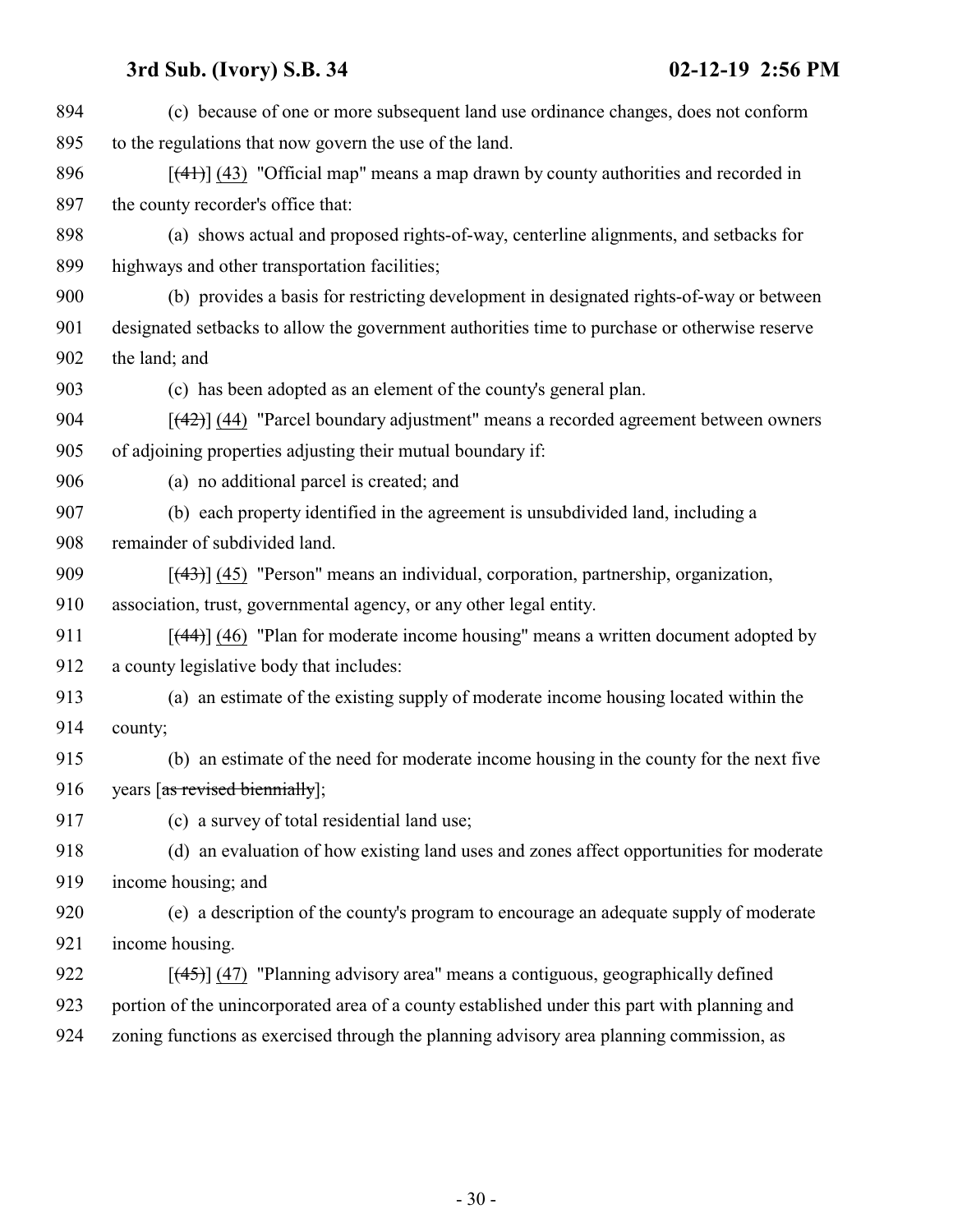| 925 | provided in this chapter, but with no legal or political identity separate from the county and no  |
|-----|----------------------------------------------------------------------------------------------------|
| 926 | taxing authority.                                                                                  |
| 927 | $[$ (46)] (48) "Plat" means a map or other graphical representation of lands being laid out        |
| 928 | and prepared in accordance with Section 17-27a-603, 17-23-17, or 57-8-13.                          |
| 929 | $[$ (47) $]$ (49) "Potential geologic hazard area" means an area that:                             |
| 930 | (a) is designated by a Utah Geological Survey map, county geologist map, or other                  |
| 931 | relevant map or report as needing further study to determine the area's potential for geologic     |
| 932 | hazard; or                                                                                         |
| 933 | (b) has not been studied by the Utah Geological Survey or a county geologist but                   |
| 934 | presents the potential of geologic hazard because the area has characteristics similar to those of |
| 935 | a designated geologic hazard area.                                                                 |
| 936 | $[ (48) ] (50)$ "Public agency" means:                                                             |
| 937 | (a) the federal government;                                                                        |
| 938 | (b) the state;                                                                                     |
| 939 | (c) a county, municipality, school district, local district, special service district, or other    |
| 940 | political subdivision of the state; or                                                             |
| 941 | (d) a charter school.                                                                              |
| 942 | $[$ (49)] (51) "Public hearing" means a hearing at which members of the public are                 |
| 943 | provided a reasonable opportunity to comment on the subject of the hearing.                        |
| 944 | $[50]$ (52) "Public meeting" means a meeting that is required to be open to the public             |
| 945 | under Title 52, Chapter 4, Open and Public Meetings Act.                                           |
| 946 | $[ (51) ]$ (53) "Receiving zone" means an unincorporated area of a county that the county          |
| 947 | designates, by ordinance, as an area in which an owner of land may receive a transferable          |
| 948 | development right.                                                                                 |
| 949 | $[52]$ (54) "Record of survey map" means a map of a survey of land prepared in                     |
| 950 | accordance with Section 17-23-17.                                                                  |
| 951 | $[ (53) ]$ (55) "Residential facility for persons with a disability" means a residence:            |
| 952 | (a) in which more than one person with a disability resides; and                                   |
| 953 | (b) (i) which is licensed or certified by the Department of Human Services under Title             |
| 954 | 62A, Chapter 2, Licensure of Programs and Facilities; or                                           |
| 955 | (ii) which is licensed or certified by the Department of Health under Title 26, Chapter            |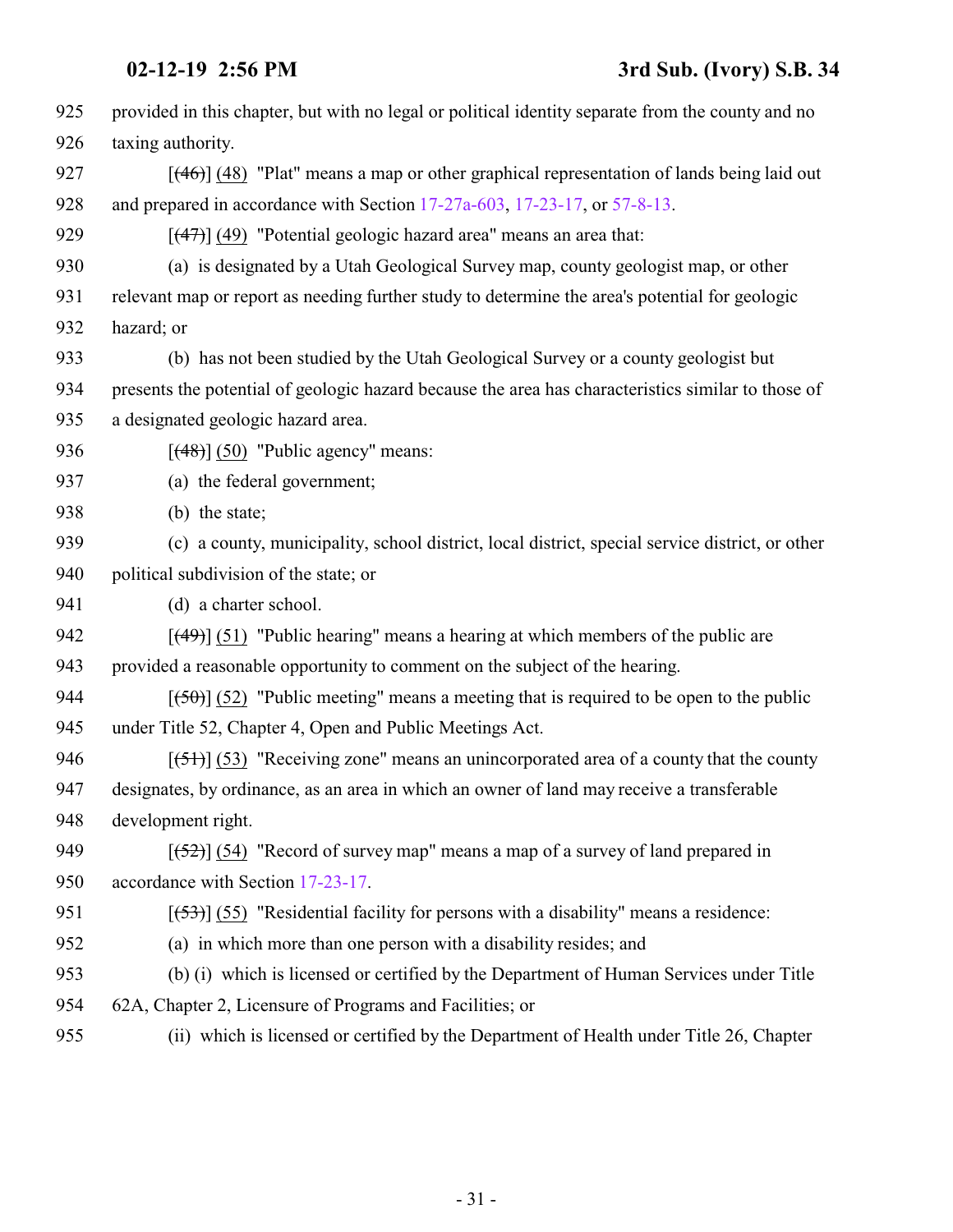21, Health Care Facility Licensing and Inspection Act.  $\left[\frac{54}{3}\right]$  (56) "Rules of order and procedure" means a set of rules that govern and prescribe in a public meeting: (a) parliamentary order and procedure; (b) ethical behavior; and (c) civil discourse.  $\left[\frac{55}{5}\right]$  (57) "Sanitary sewer authority" means the department, agency, or public entity with responsibility to review and approve the feasibility of sanitary sewer services or onsite wastewater systems.  $[(56)]$  (58) "Sending zone" means an unincorporated area of a county that the county designates, by ordinance, as an area from which an owner of land may transfer a transferable development right.  $\left[\frac{\{57\}}{\{57\}}\right]$  (59) "Site plan" means a document or map that may be required by a county during a preliminary review preceding the issuance of a building permit to demonstrate that an owner's or developer's proposed development activity meets a land use requirement.  $[ (58) ] (60)$  "Specified public agency" means: (a) the state; (b) a school district; or (c) a charter school.  $\left[\frac{(-59)}{(61)}\right]$  (61) "Specified public utility" means an electrical corporation, gas corporation, or telephone corporation, as those terms are defined in Section [54-2-1](http://le.utah.gov/UtahCode/SectionLookup.jsp?section=54-2-1&session=2019GS).  $[(60)(62)$  "State" includes any department, division, or agency of the state.  $[(61)] (63)$  "Street" means a public right-of-way, including a highway, avenue, boulevard, parkway, road, lane, walk, alley, viaduct, subway, tunnel, bridge, public easement, or other way.  $[(62)] (64) (a)$  "Subdivision" means any land that is divided, resubdivided or proposed to be divided into two or more lots, parcels, sites, units, plots, or other division of land for the purpose, whether immediate or future, for offer, sale, lease, or development either on the installment plan or upon any and all other plans, terms, and conditions. (b) "Subdivision" includes: (i) the division or development of land whether by deed, metes and bounds description,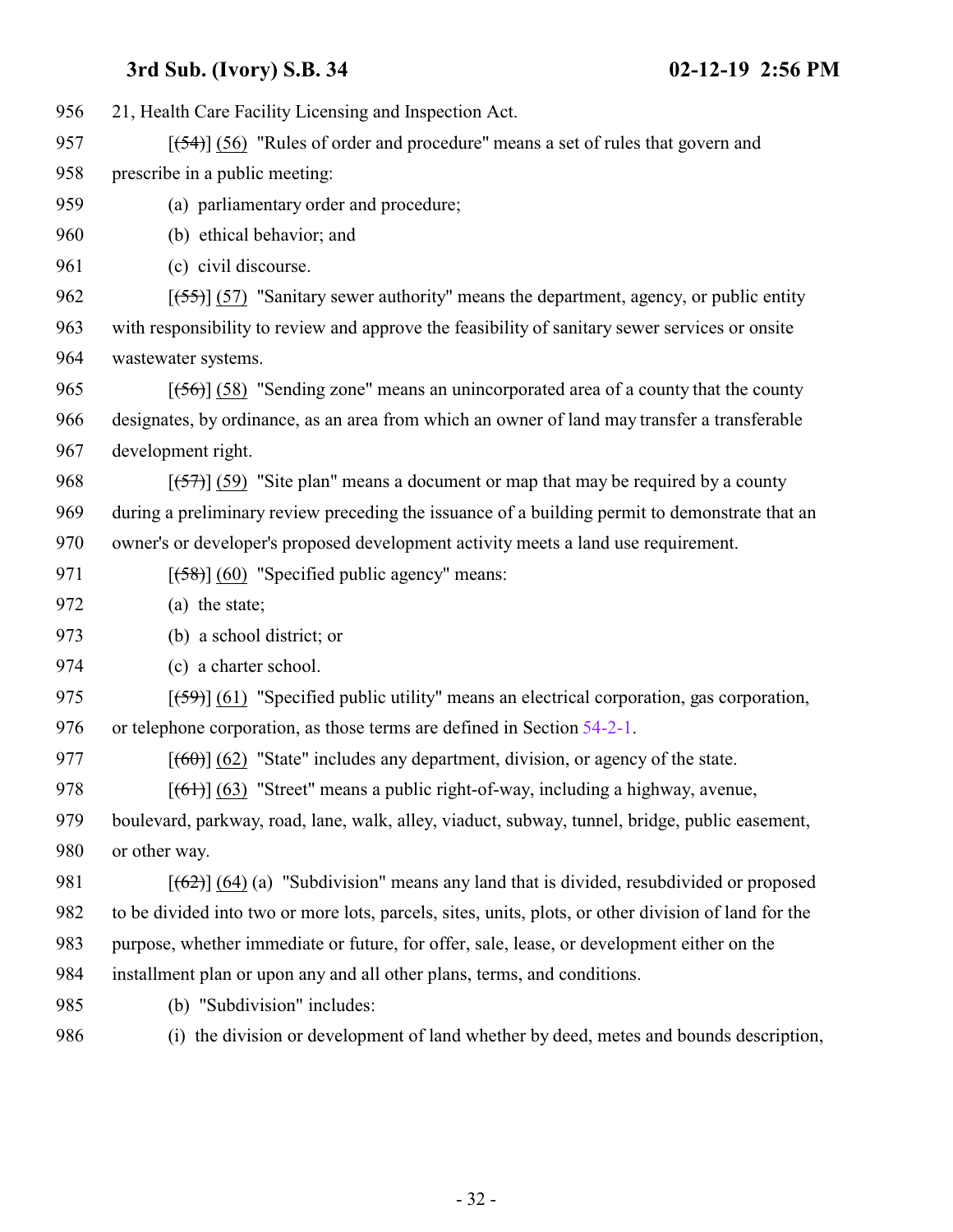| 987  | devise and testacy, map, plat, or other recorded instrument; and                                |
|------|-------------------------------------------------------------------------------------------------|
| 988  | (ii) except as provided in Subsection $[(62)]$ (64)(c), divisions of land for residential and   |
| 989  | nonresidential uses, including land used or to be used for commercial, agricultural, and        |
| 990  | industrial purposes.                                                                            |
| 991  | (c) "Subdivision" does not include:                                                             |
| 992  | (i) a bona fide division or partition of agricultural land for agricultural purposes;           |
| 993  | (ii) a recorded agreement between owners of adjoining properties adjusting their                |
| 994  | mutual boundary if:                                                                             |
| 995  | (A) no new lot is created; and                                                                  |
| 996  | (B) the adjustment does not violate applicable land use ordinances;                             |
| 997  | (iii) a recorded document, executed by the owner of record:                                     |
| 998  | (A) revising the legal description of more than one contiguous unsubdivided parcel of           |
| 999  | property into one legal description encompassing all such parcels of property; or               |
| 1000 | (B) joining a subdivided parcel of property to another parcel of property that has not          |
| 1001 | been subdivided, if the joinder does not violate applicable land use ordinances;                |
| 1002 | (iv) a bona fide division or partition of land in a county other than a first class county      |
| 1003 | for the purpose of siting, on one or more of the resulting separate parcels:                    |
| 1004 | (A) an electrical transmission line or a substation;                                            |
| 1005 | (B) a natural gas pipeline or a regulation station; or                                          |
| 1006 | (C) an unmanned telecommunications, microwave, fiber optic, electrical, or other                |
| 1007 | utility service regeneration, transformation, retransmission, or amplification facility;        |
| 1008 | (v) a recorded agreement between owners of adjoining subdivided properties adjusting            |
| 1009 | their mutual boundary if:                                                                       |
| 1010 | (A) no new dwelling lot or housing unit will result from the adjustment; and                    |
| 1011 | (B) the adjustment will not violate any applicable land use ordinance;                          |
| 1012 | (vi) a bona fide division or partition of land by deed or other instrument where the land       |
| 1013 | use authority expressly approves in writing the division in anticipation of further land use    |
| 1014 | approvals on the parcel or parcels; or                                                          |
| 1015 | (vii) a parcel boundary adjustment.                                                             |
| 1016 | (d) The joining of a subdivided parcel of property to another parcel of property that has       |
| 1017 | not been subdivided does not constitute a subdivision under this Subsection $[(62)]$ (63) as to |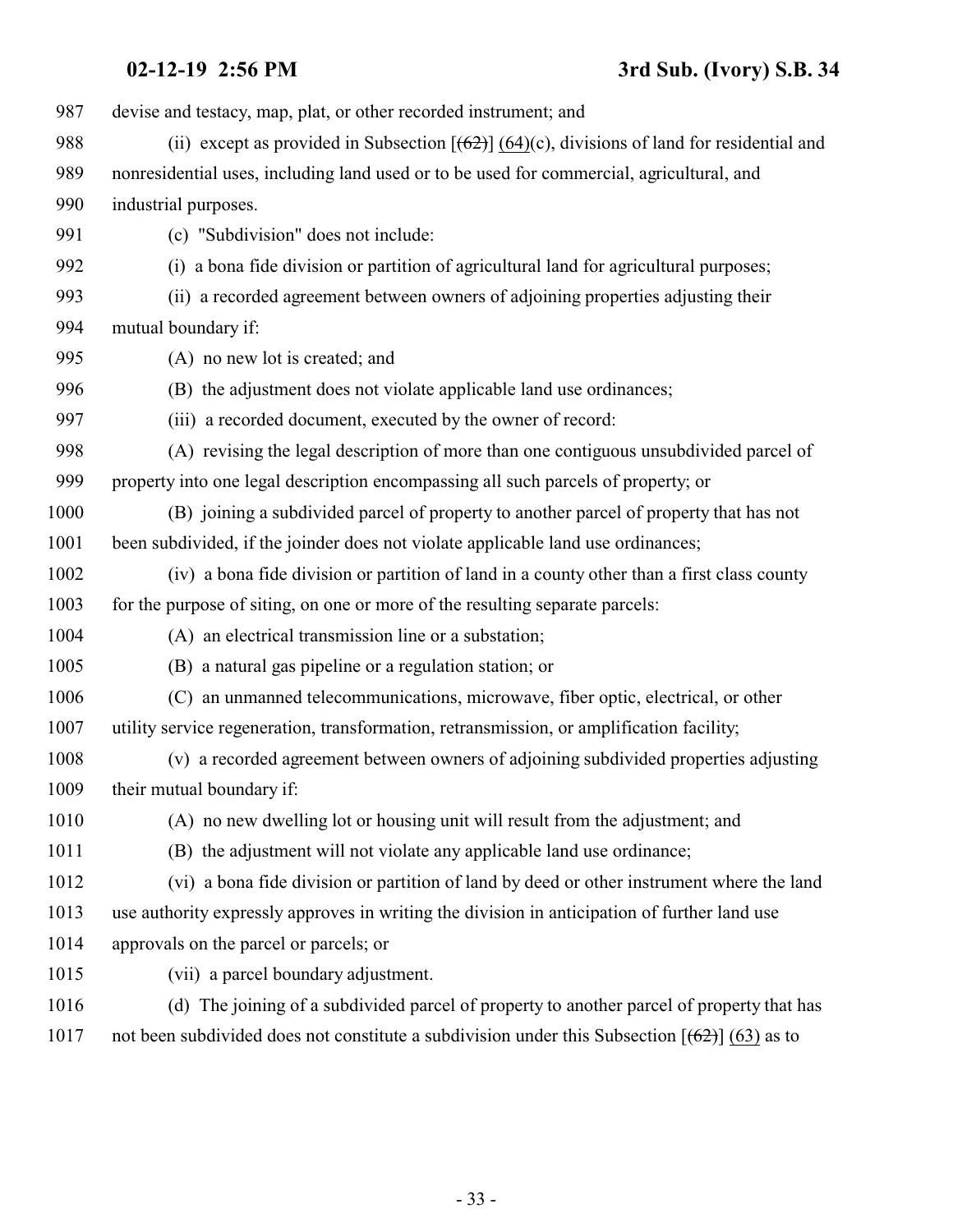| 1018 | the unsubdivided parcel of property or subject the unsubdivided parcel to the county's           |
|------|--------------------------------------------------------------------------------------------------|
| 1019 | subdivision ordinance.                                                                           |
| 1020 | $[ (63) ] (65)$ "Suspect soil" means soil that has:                                              |
| 1021 | (a) a high susceptibility for volumetric change, typically clay rich, having more than a         |
| 1022 | 3% swell potential;                                                                              |
| 1023 | (b) bedrock units with high shrink or swell susceptibility; or                                   |
| 1024 | (c) gypsiferous silt and clay, gypsum, or bedrock units containing abundant gypsum               |
| 1025 | commonly associated with dissolution and collapse features.                                      |
| 1026 | $[ (64) ] (66)$ "Therapeutic school" means a residential group living facility:                  |
| 1027 | (a) for four or more individuals who are not related to:                                         |
| 1028 | (i) the owner of the facility; or                                                                |
| 1029 | (ii) the primary service provider of the facility;                                               |
| 1030 | (b) that serves students who have a history of failing to function:                              |
| 1031 | (i) at home;                                                                                     |
| 1032 | (ii) in a public school; or                                                                      |
| 1033 | (iii) in a nonresidential private school; and                                                    |
| 1034 | (c) that offers:                                                                                 |
| 1035 | (i) room and board; and                                                                          |
| 1036 | (ii) an academic education integrated with:                                                      |
| 1037 | (A) specialized structure and supervision; or                                                    |
| 1038 | (B) services or treatment related to a disability, an emotional development, a                   |
| 1039 | behavioral development, a familial development, or a social development.                         |
| 1040 | $[ (65) ] (67)$ "Transferable development right" means a right to develop and use land that      |
| 1041 | originates by an ordinance that authorizes a land owner in a designated sending zone to transfer |
| 1042 | land use rights from a designated sending zone to a designated receiving zone.                   |
| 1043 | $[ (66) ] (68)$ "Unincorporated" means the area outside of the incorporated area of a            |
| 1044 | municipality.                                                                                    |
| 1045 | $[ (67) ] (69)$ "Water interest" means any right to the beneficial use of water, including:      |
| 1046 | (a) each of the rights listed in Section $73-1-11$ ; and                                         |
| 1047 | (b) an ownership interest in the right to the beneficial use of water represented by:            |
| 1048 | (i) a contract; or                                                                               |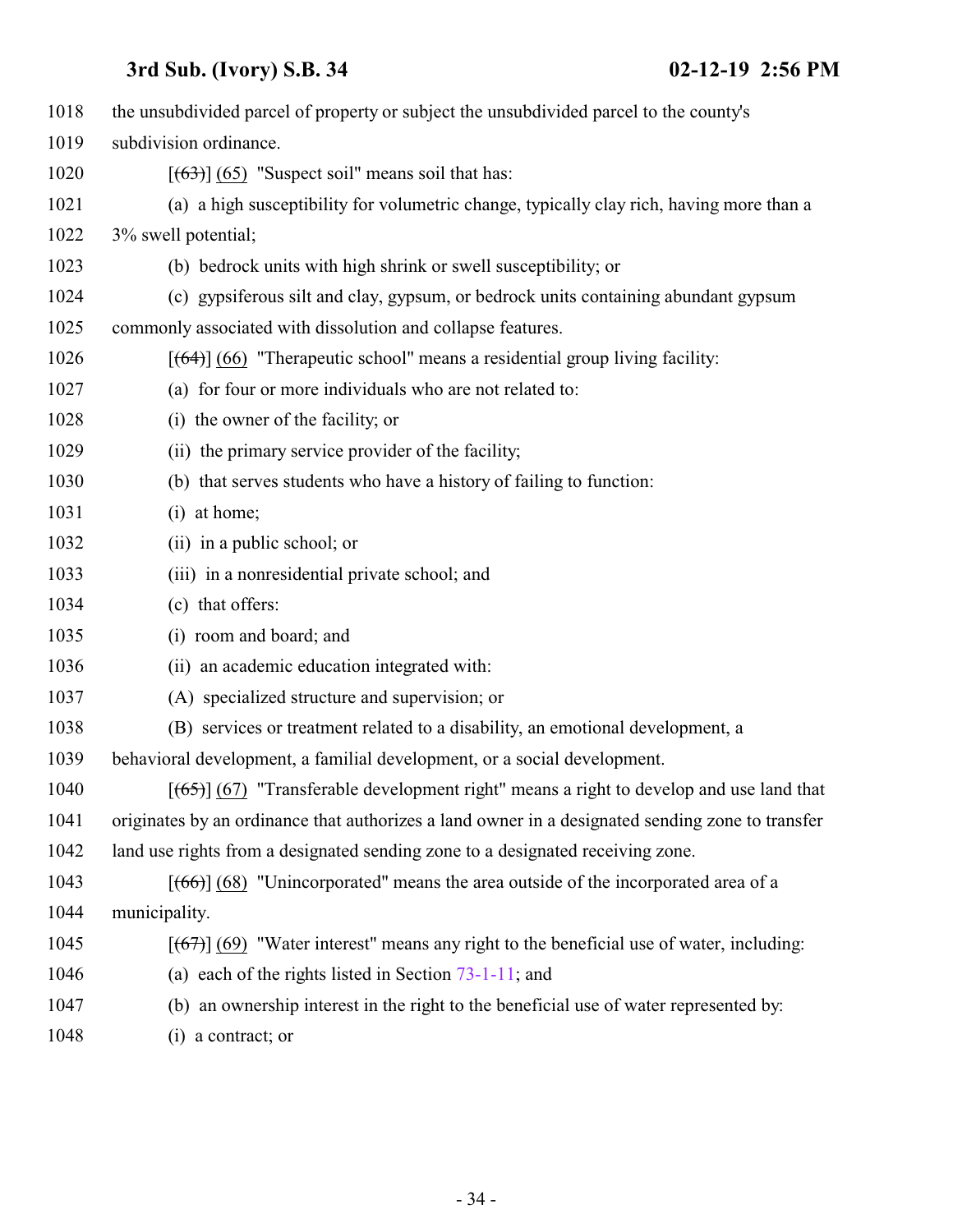<span id="page-34-0"></span>

| 1049 | (ii) a share in a water company, as defined in Section $73-3-3.5$ .                         |
|------|---------------------------------------------------------------------------------------------|
| 1050 | $[ (68) ]$ (70) "Zoning map" means a map, adopted as part of a land use ordinance, that     |
| 1051 | depicts land use zones, overlays, or districts.                                             |
| 1052 | Section 6. Section 17-27a-401 is amended to read:                                           |
| 1053 | 17-27a-401. General plan required -- Content -- Resource management plan --                 |
| 1054 | Provisions related to radioactive waste facility.                                           |
| 1055 | (1) To accomplish the purposes of this chapter, each county shall prepare and adopt a       |
| 1056 | comprehensive, long-range general plan:                                                     |
| 1057 | (a) for present and future needs of the county;                                             |
| 1058 | (b) (i) for growth and development of all or any part of the land within the                |
| 1059 | unincorporated portions of the county; or                                                   |
| 1060 | (ii) if a county has designated a mountainous planning district, for growth and             |
| 1061 | development of all or any part of the land within the mountainous planning district; and    |
| 1062 | (c) as a basis for communicating and coordinating with the federal government on land       |
| 1063 | and resource management issues.                                                             |
| 1064 | (2) To promote health, safety, and welfare, the general plan may provide for:               |
| 1065 | (a) health, general welfare, safety, energy conservation, transportation, prosperity, civic |
| 1066 | activities, aesthetics, and recreational, educational, and cultural opportunities;          |
| 1067 | (b) the reduction of the waste of physical, financial, or human resources that result       |
| 1068 | from either excessive congestion or excessive scattering of population;                     |
| 1069 | (c) the efficient and economical use, conservation, and production of the supply of:        |
| 1070 | (i) food and water; and                                                                     |
| 1071 | (ii) drainage, sanitary, and other facilities and resources;                                |
| 1072 | (d) the use of energy conservation and solar and renewable energy resources;                |
| 1073 | (e) the protection of urban development;                                                    |
| 1074 | (f) the protection and promotion of air quality;                                            |
| 1075 | (g) historic preservation;                                                                  |
| 1076 | (h) identifying future uses of land that are likely to require an expansion or significant  |
| 1077 | modification of services or facilities provided by each affected entity; and                |
| 1078 | (i) an official map.                                                                        |
| 1079 | $(3)$ (a) The general plan shall:                                                           |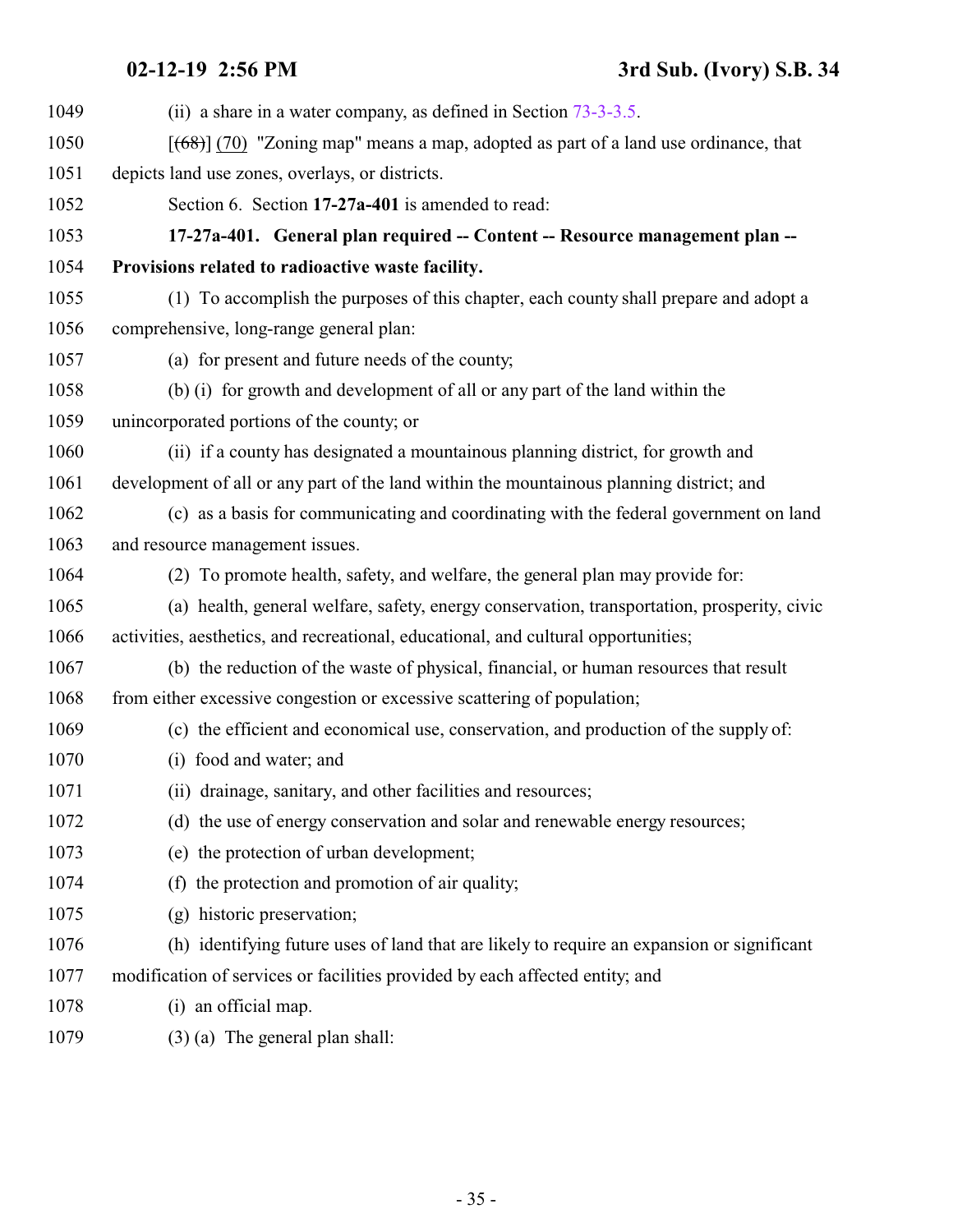| 1080 | (i) allow and plan for moderate income housing growth; and                                                                 |
|------|----------------------------------------------------------------------------------------------------------------------------|
| 1081 | (ii) contain a resource management plan for the public lands, as defined in Section                                        |
| 1082 | 63L-6-102, within the county.                                                                                              |
| 1083 | (b) On or before $\left[\frac{\text{July }1, 2019}{\text{101}}\right]$ December 1, 2019, a county with a general plan that |
| 1084 | does not comply with Subsection $(3)(a)(i)$ shall amend the general plan to comply with                                    |
| 1085 | Subsection $(3)(a)(i)$ .                                                                                                   |
| 1086 | (c) The resource management plan described in Subsection $(3)(a)(ii)$ shall address:                                       |
| 1087 | $(i)$ mining;                                                                                                              |
| 1088 | (ii) land use;                                                                                                             |
| 1089 | (iii) livestock and grazing;                                                                                               |
| 1090 | (iv) irrigation;                                                                                                           |
| 1091 | (v) agriculture;                                                                                                           |
| 1092 | (vi) fire management;                                                                                                      |
| 1093 | (vii) noxious weeds;                                                                                                       |
| 1094 | (viii) forest management;                                                                                                  |
| 1095 | (ix) water rights;                                                                                                         |
| 1096 | (x) ditches and canals;                                                                                                    |
| 1097 | (xi) water quality and hydrology;                                                                                          |
| 1098 | (xii) flood plains and river terraces;                                                                                     |
| 1099 | (xiii) wetlands;                                                                                                           |
| 1100 | (xiv) riparian areas;                                                                                                      |
| 1101 | (xv) predator control;                                                                                                     |
| 1102 | (xvi) wildlife;                                                                                                            |
| 1103 | (xvii) fisheries;                                                                                                          |
| 1104 | (xviii) recreation and tourism;                                                                                            |
| 1105 | (xix) energy resources;                                                                                                    |
| 1106 | (xx) mineral resources;                                                                                                    |
| 1107 | (xxi) cultural, historical, geological, and paleontological resources;                                                     |
| 1108 | (xxii) wilderness;                                                                                                         |
| 1109 | (xxiii) wild and scenic rivers;                                                                                            |
| 1110 | (xxiv) threatened, endangered, and sensitive species;                                                                      |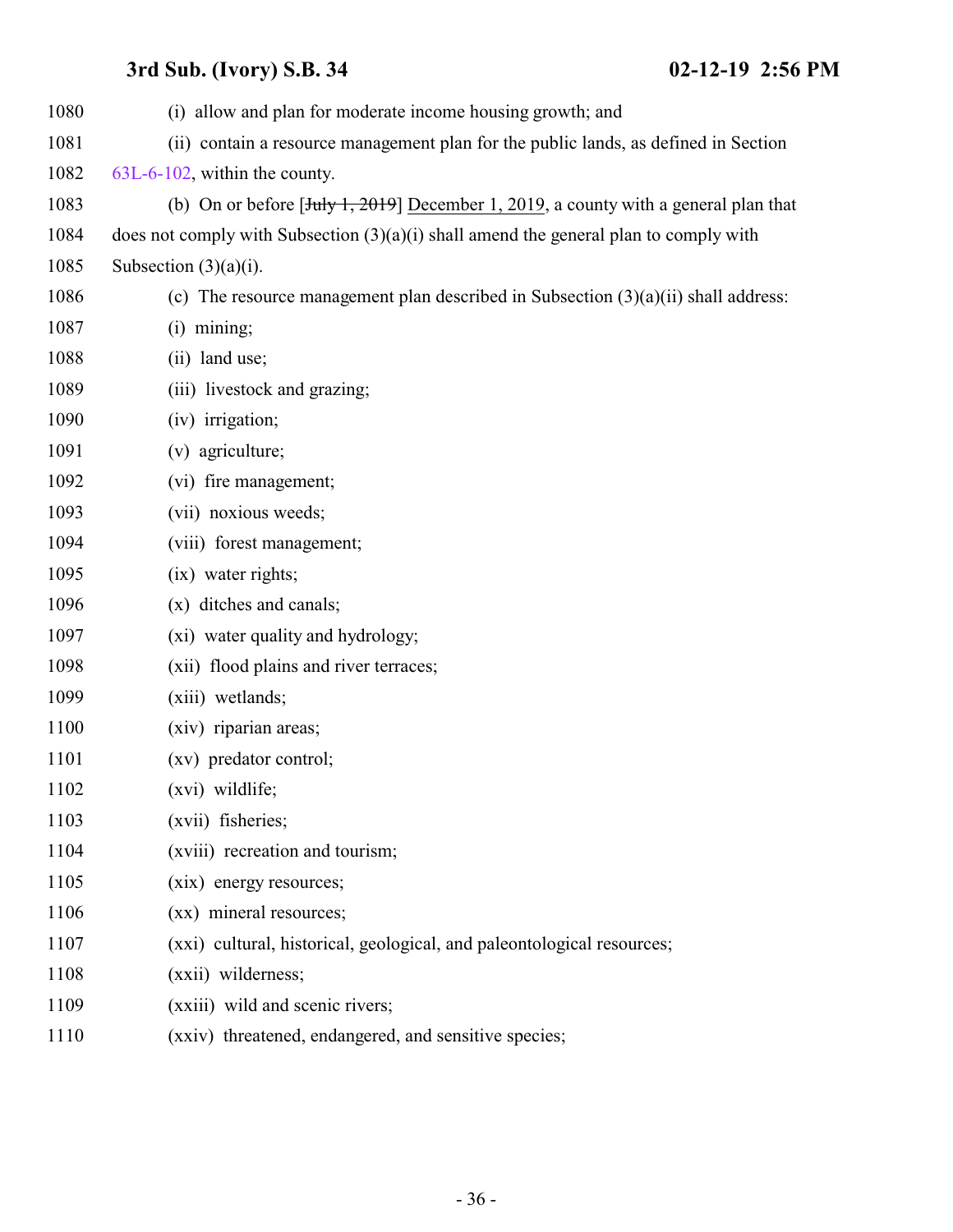| 1111 | (xxv) land access;                                                                               |
|------|--------------------------------------------------------------------------------------------------|
| 1112 | (xxvi) law enforcement;                                                                          |
| 1113 | (xxvii) economic considerations; and                                                             |
| 1114 | (xxviii) air.                                                                                    |
| 1115 | (d) For each item listed under Subsection $(3)(c)$ , a county's resource management plan         |
| 1116 | shall:                                                                                           |
| 1117 | (i) establish findings pertaining to the item;                                                   |
| 1118 | (ii) establish defined objectives; and                                                           |
| 1119 | (iii) outline general policies and guidelines on how the objectives described in                 |
| 1120 | Subsection $(3)(d)(ii)$ are to be accomplished.                                                  |
| 1121 | (4) (a) The general plan shall include specific provisions related to any areas within, or       |
| 1122 | partially within, the exterior boundaries of the county, or contiguous to the boundaries of a    |
| 1123 | county, which are proposed for the siting of a storage facility or transfer facility for the     |
| 1124 | placement of high-level nuclear waste or greater than class C radioactive nuclear waste, as      |
| 1125 | these wastes are defined in Section 19-3-303. The provisions shall address the effects of the    |
| 1126 | proposed site upon the health and general welfare of citizens of the state, and shall provide:   |
| 1127 | (i) the information identified in Section $19-3-305$ ;                                           |
| 1128 | (ii) information supported by credible studies that demonstrates that the provisions of          |
| 1129 | Subsection $19-3-307(2)$ have been satisfied; and                                                |
| 1130 | (iii) specific measures to mitigate the effects of high-level nuclear waste and greater          |
| 1131 | than class C radioactive waste and guarantee the health and safety of the citizens of the state. |
| 1132 | (b) A county may, in lieu of complying with Subsection $(4)(a)$ , adopt an ordinance             |
| 1133 | indicating that all proposals for the siting of a storage facility or transfer facility for the  |
| 1134 | placement of high-level nuclear waste or greater than class C radioactive waste wholly or        |
| 1135 | partially within the county are rejected.                                                        |
| 1136 | (c) A county may adopt the ordinance listed in Subsection $(4)(b)$ at any time.                  |
| 1137 | (d) The county shall send a certified copy of the ordinance described in Subsection              |
| 1138 | $(4)(b)$ to the executive director of the Department of Environmental Quality by certified mail  |
| 1139 | within 30 days of enactment.                                                                     |
| 1140 | (e) If a county repeals an ordinance adopted under Subsection (4)(b) the county shall:           |
| 1141 | (i) comply with Subsection $(4)(a)$ as soon as reasonably possible; and                          |
|      |                                                                                                  |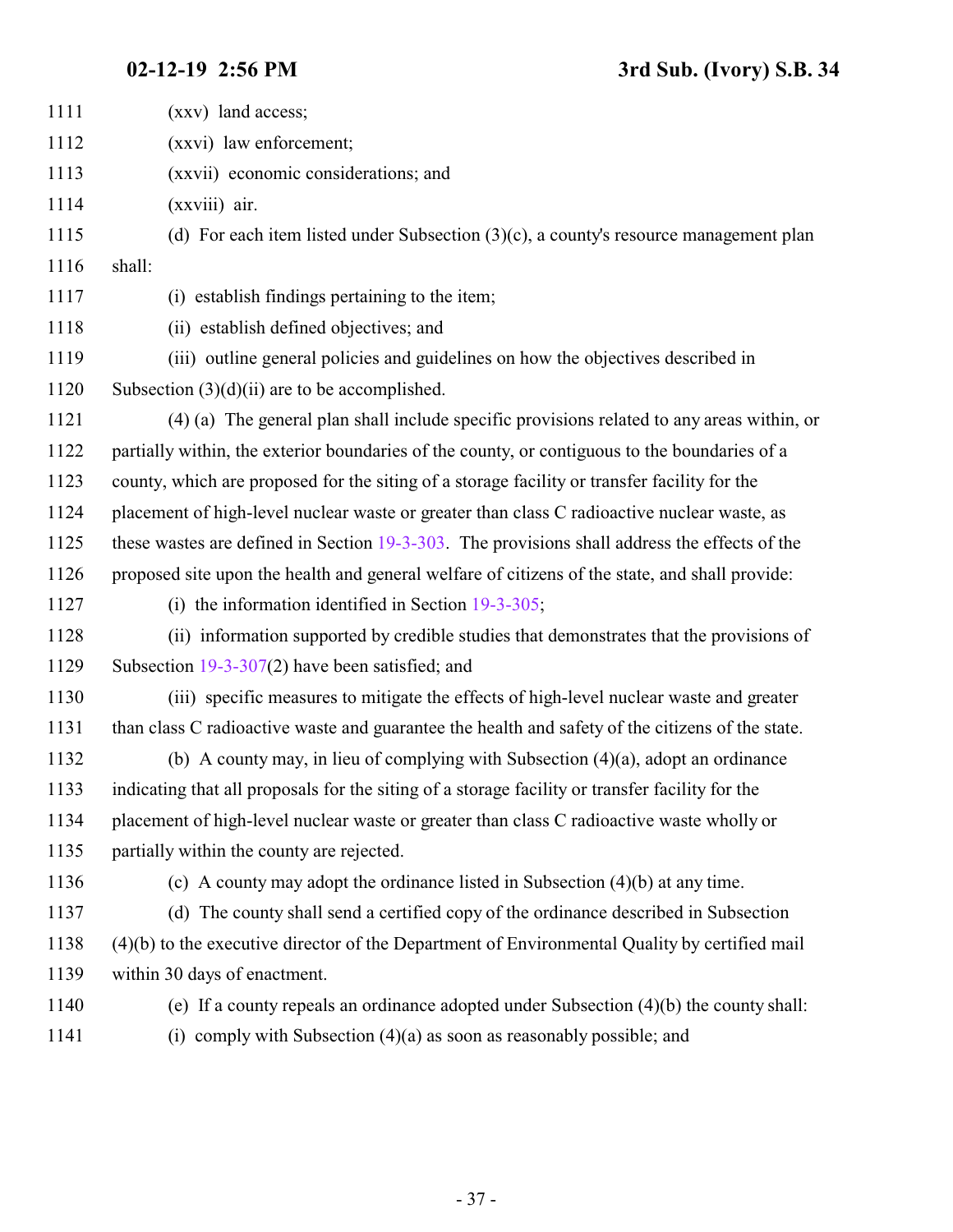<span id="page-37-0"></span>

| 1142 | (ii) send a certified copy of the repeal to the executive director of the Department of          |
|------|--------------------------------------------------------------------------------------------------|
| 1143 | Environmental Quality by certified mail within 30 days after the repeal.                         |
| 1144 | (5) The general plan may define the county's local customs, local culture, and the               |
| 1145 | components necessary for the county's economic stability.                                        |
| 1146 | (6) Subject to Subsection $17-27a-403(2)$ , the county may determine the                         |
| 1147 | comprehensiveness, extent, and format of the general plan.                                       |
| 1148 | (7) If a county has designated a mountainous planning district, the general plan for the         |
| 1149 | mountainous planning district is the controlling plan and takes precedence over a municipality's |
| 1150 | general plan for property located within the mountainous planning district.                      |
| 1151 | (8) Nothing in this part may be construed to limit the authority of the state to manage          |
| 1152 | and protect wildlife under Title 23, Wildlife Resources Code of Utah.                            |
| 1153 | Section 7. Section 17-27a-403 is amended to read:                                                |
| 1154 | 17-27a-403. Plan preparation.                                                                    |
| 1155 | (1) (a) The planning commission shall provide notice, as provided in Section                     |
| 1156 | 17-27a-203, of its intent to make a recommendation to the county legislative body for a general  |
| 1157 | plan or a comprehensive general plan amendment when the planning commission initiates the        |
| 1158 | process of preparing its recommendation.                                                         |
| 1159 | (b) The planning commission shall make and recommend to the legislative body a                   |
| 1160 | proposed general plan for:                                                                       |
| 1161 | (i) the unincorporated area within the county; or                                                |
| 1162 | (ii) if the planning commission is a planning commission for a mountainous planning              |
| 1163 | district, the mountainous planning district.                                                     |
| 1164 | (c) (i) The plan may include planning for incorporated areas if, in the planning                 |
| 1165 | commission's judgment, they are related to the planning of the unincorporated territory or of    |
| 1166 | the county as a whole.                                                                           |
| 1167 | (ii) Elements of the county plan that address incorporated areas are not an official plan        |
| 1168 | or part of a municipal plan for any municipality, unless it is recommended by the municipal      |
| 1169 | planning commission and adopted by the governing body of the municipality.                       |
| 1170 | (iii) Notwithstanding Subsection $(1)(c)(ii)$ , if property is located in a mountainous          |
| 1171 | planning district, the plan for the mountainous planning district controls and precedes a        |
| 1172 | municipal plan, if any, to which the property would be subject.                                  |
|      |                                                                                                  |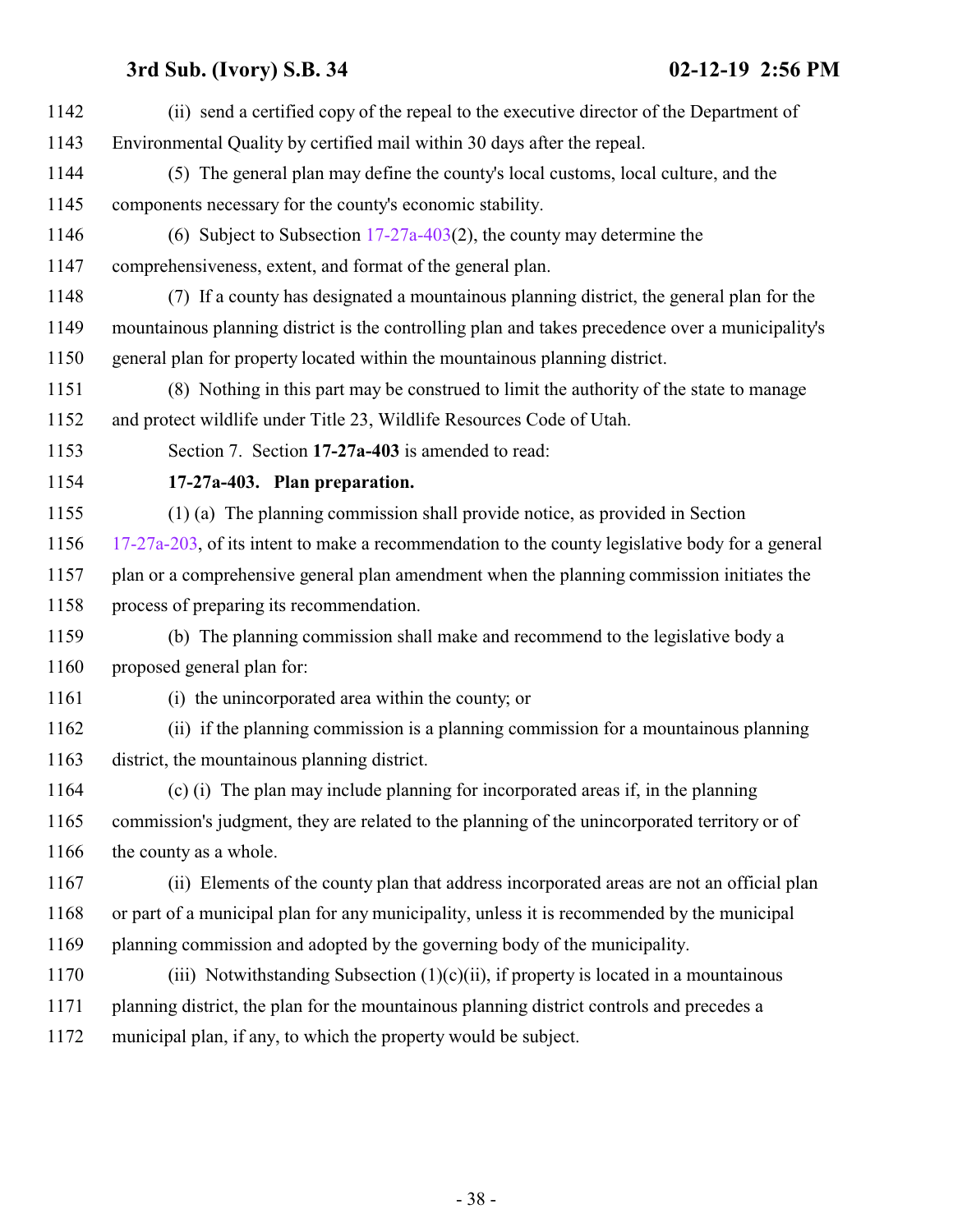| 1173 | (2) (a) At a minimum, the proposed general plan, with the accompanying maps, charts,            |
|------|-------------------------------------------------------------------------------------------------|
| 1174 | and descriptive and explanatory matter, shall include the planning commission's                 |
| 1175 | recommendations for the following plan elements:                                                |
| 1176 | (i) a land use element that:                                                                    |
| 1177 | (A) designates the long-term goals and the proposed extent, general distribution, and           |
| 1178 | location of land for housing for residents of various income levels, business, industry,        |
| 1179 | agriculture, recreation, education, public buildings and grounds, open space, and other         |
| 1180 | categories of public and private uses of land as appropriate; and                               |
| 1181 | (B) may include a statement of the projections for and standards of population density          |
| 1182 | and building intensity recommended for the various land use categories covered by the plan;     |
| 1183 | (ii) a transportation and traffic circulation element [consisting of the general location       |
| 1184 | and extent of existing and proposed freeways, arterial and collector streets, mass transit, and |
| 1185 | any other modes of transportation that the planning commission considers appropriate, all       |
| 1186 | correlated with the population projections and the proposed land use element of the general     |
| 1187 | $\frac{\text{plan}}{\text{plan}}$ that:                                                         |
| 1188 | (A) provides the general location and extent of existing and proposed freeways, arterial        |
| 1189 | and collector streets, public transit, active transportation facilities, and other modes of     |
| 1190 | transportation that the planning commission considers appropriate;                              |
| 1191 | (B) addresses the county's plan for residential and commercial development around               |
| 1192 | major transit investment corridors to maintain and improve the connections between housing,     |
| 1193 | employment, education, recreation, and commerce; and                                            |
| 1194 | correlates with the population projections, the employment projections, and the<br>(C)          |
| 1195 | proposed land use element of the general plan;                                                  |
| 1196 | (iii) a plan for the development of additional moderate income housing within the               |
| 1197 | unincorporated area of the county or the mountainous planning district, and a plan to provide a |
| 1198 | realistic opportunity to meet the need for additional moderate income housing; and              |
| 1199 | (iv) before May 1, 2017, a resource management plan detailing the findings, objectives,         |
| 1200 | and policies required by Subsection $17-27a-401(3)$ .                                           |
| 1201 | (b) In drafting the moderate income housing element, the planning commission:                   |
| 1202 | (i) shall consider the Legislature's determination that counties should facilitate a            |
| 1203 | reasonable opportunity for a variety of housing, including moderate income housing:             |
|      |                                                                                                 |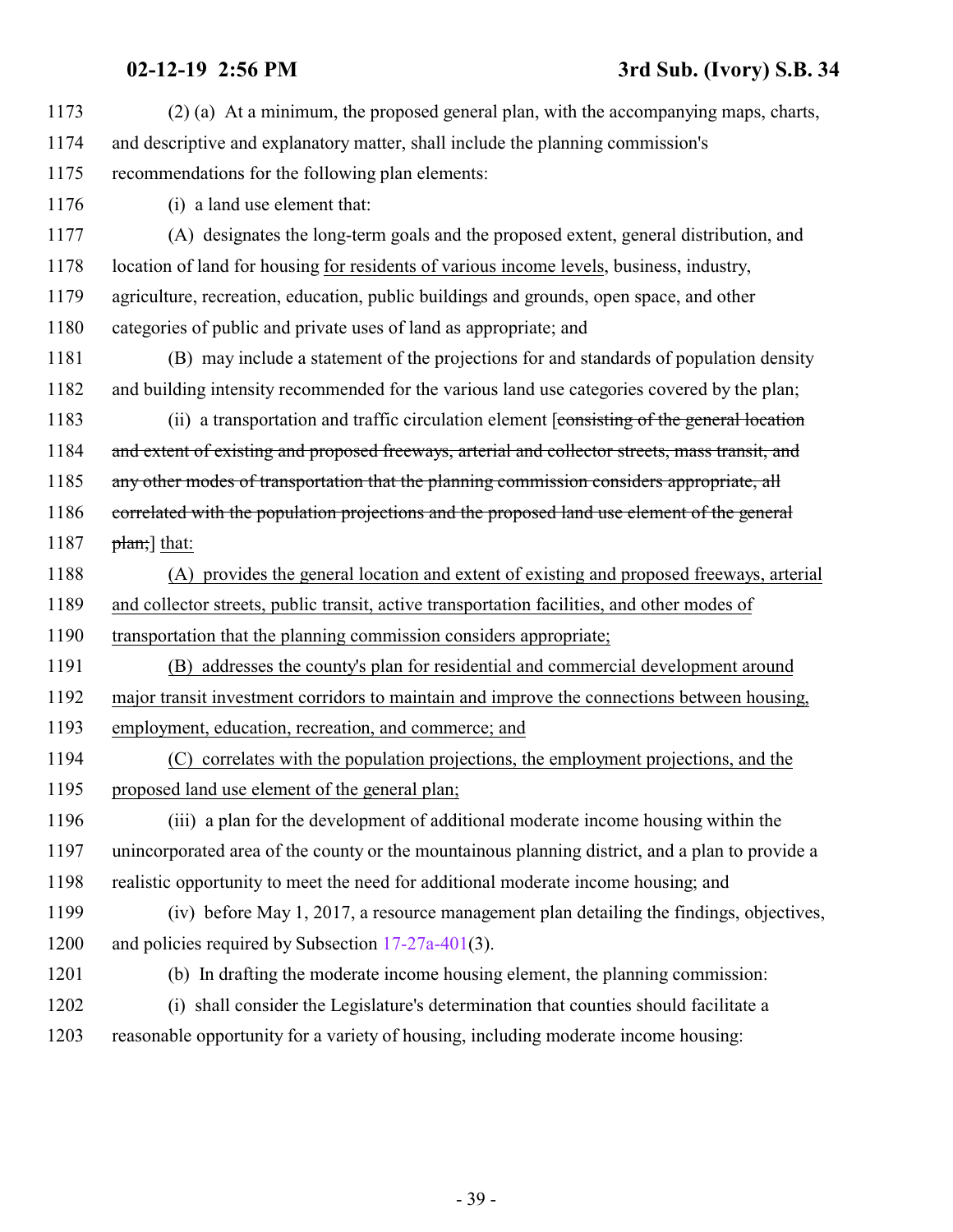| 1204 | (A) to meet the needs of people [desiring to live there] of various income levels living,           |
|------|-----------------------------------------------------------------------------------------------------|
| 1205 | working, or desiring to live or work in the community; and                                          |
| 1206 | (B) to allow [persons with moderate] people with various incomes to benefit from and                |
| 1207 | fully participate in all aspects of neighborhood and community life; and                            |
| 1208 | (ii) shall include an analysis of $\lceil \text{why} \rceil$ the recommended means, techniques, or  |
| 1209 | combination of means and techniques] how the county will provide a realistic opportunity for        |
| 1210 | the development of moderate income housing within the planning horizon, which [means or             |
| 1211 | techniques] may include a recommendation to implement three or more of the following                |
| 1212 | strategies:                                                                                         |
| 1213 | (A) rezone for densities necessary to assure the production of moderate income                      |
| 1214 | housing;                                                                                            |
| 1215 | (B) facilitate the rehabilitation or expansion of infrastructure that will encourage the            |
| 1216 | construction of moderate income housing;                                                            |
| 1217 | (C) [encourage] facilitate the rehabilitation of existing uninhabitable housing stock into          |
| 1218 | moderate income housing;                                                                            |
| 1219 | (D) consider county general fund subsidies or other sources of revenue to waive                     |
| 1220 | construction related fees that are otherwise generally imposed by the county;                       |
| 1221 | (E) create or allow for, and reduce regulations related to, accessory dwelling units in             |
| 1222 | residential zones;                                                                                  |
| 1223 | allow for higher density or moderate income residential development in<br>(F)                       |
| 1224 | commercial and mixed-use zones, commercial centers, or employment centers;                          |
| 1225 | encourage higher density or moderate income residential development near major<br>(G)               |
| 1226 | transit investment corridors;                                                                       |
| 1227 | (H) eliminate or reduce parking requirements for residential development where a                    |
| 1228 | resident is less likely to rely on the resident's own vehicle, such as residential development near |
| 1229 | major transit investment corridors or senior living facilities;                                     |
| 1230 | allow for single room occupancy developments;<br>(I)                                                |
| 1231 | (J) implement zoning incentives for low to moderate income units in new                             |
| 1232 | developments;                                                                                       |
| 1233 | (K) utilize strategies that preserve subsidized low to moderate income units on a                   |
| 1234 | long-term basis;                                                                                    |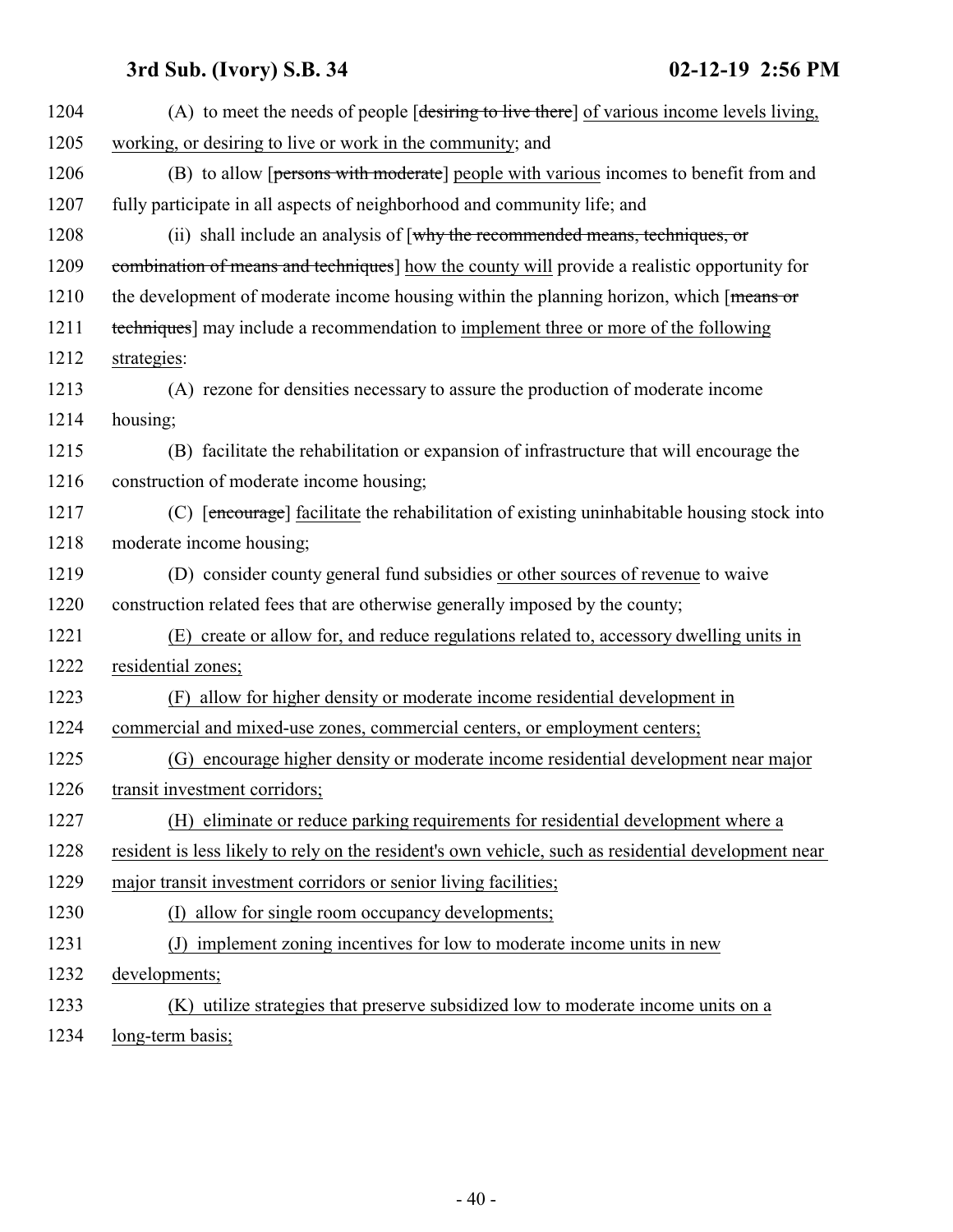| 1235 | preserve existing moderate income housing;<br>(L)                                                            |
|------|--------------------------------------------------------------------------------------------------------------|
| 1236 | (M) reduce impact fees, as defined in Section $11-36a-102$ , related to low and moderate                     |
| 1237 | income housing;                                                                                              |
| 1238 | (N) participate in a community land trust program for low or moderate income                                 |
| 1239 | housing;                                                                                                     |
| 1240 | (O) implement a mortgage assistance program for employees of the county or of an                             |
| 1241 | employer that provides contracted services for the county;                                                   |
| 1242 | $[\text{E})$ consider utilization of $[\text{P})$ apply for or partner with an entity that applies for state |
| 1243 | or federal funds or tax incentives to promote the construction of moderate income housing;                   |
| 1244 | $[f]$ consider utilization of $(Q)$ apply for or partner with an entity that applies for                     |
| 1245 | programs offered by the Utah Housing Corporation within that agency's funding capacity; [and]                |
| 1246 | $[(G)$ consider utilization of $(R)$ apply for or partner with an entity that applies for                    |
| 1247 | affordable housing programs administered by the Department of Workforce Services[-];                         |
| 1248 | (S) apply for or partner with an entity that applies for services provided by a public                       |
| 1249 | housing authority to preserve and create moderate income housing;                                            |
| 1250 | apply for or partner with an entity that applies for programs administered by a                              |
| 1251 | metropolitan planning organization or other transportation agency that provides technical                    |
| 1252 | planning assistance;                                                                                         |
| 1253 | (U) utilize a moderate income housing set aside from a community reinvestment                                |
| 1254 | agency, redevelopment agency, or community development and renewal agency; and                               |
| 1255 | (V) consider any other program or strategy implemented by the county to address the                          |
| 1256 | housing needs of residents of the county who earn less than 80% of the area median income.                   |
| 1257 | (c) In drafting the land use element, the planning commission shall:                                         |
| 1258 | (i) identify and consider each agriculture protection area within the unincorporated area                    |
| 1259 | of the county or mountainous planning district; and                                                          |
| 1260 | (ii) avoid proposing a use of land within an agriculture protection area that is                             |
| 1261 | inconsistent with or detrimental to the use of the land for agriculture.                                     |
| 1262 | (d) In drafting the transportation and traffic circulation element, the planning                             |
| 1263 | commission shall:                                                                                            |
| 1264 | (i) consider the regional transportation plan developed by its region's metropolitan                         |
| 1265 | planning organization, if the relevant areas of the county are within the boundaries of a                    |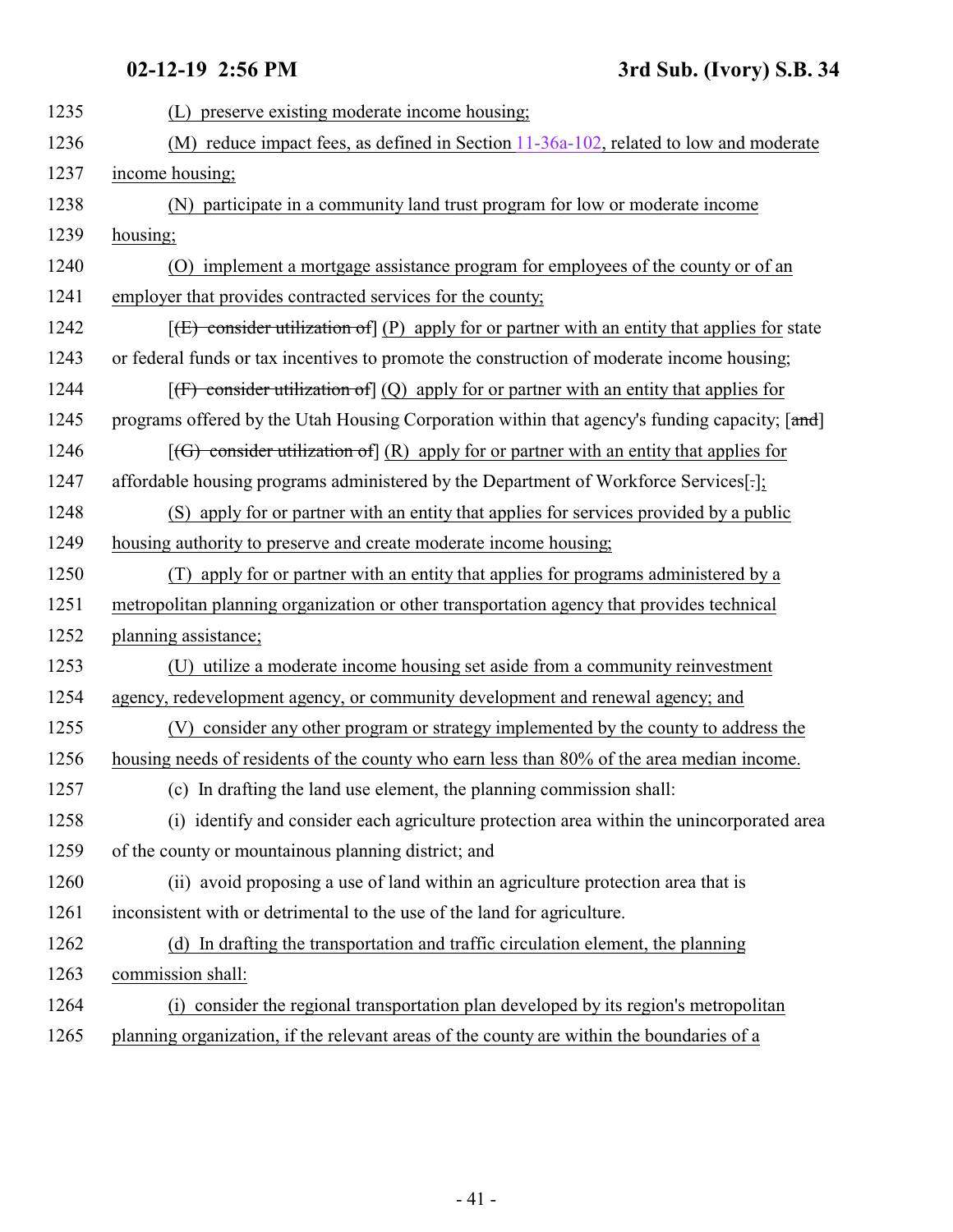| 1266 | metropolitan planning organization; or                                                               |
|------|------------------------------------------------------------------------------------------------------|
| 1267 | (ii) consider the long-range transportation plan developed by the Department of                      |
| 1268 | Transportation, if the relevant areas of the county are not within the boundaries of a               |
| 1269 | metropolitan planning organization.                                                                  |
| 1270 | (3) The proposed general plan may include:                                                           |
| 1271 | (a) an environmental element that addresses:                                                         |
| 1272 | (i) to the extent not covered by the county's resource management plan, the protection,              |
| 1273 | conservation, development, and use of natural resources, including the quality of air, forests,      |
| 1274 | soils, rivers and other waters, harbors, fisheries, wildlife, minerals, and other natural resources; |
| 1275 | and                                                                                                  |
| 1276 | (ii) the reclamation of land, flood control, prevention and control of the pollution of              |
| 1277 | streams and other waters, regulation of the use of land on hillsides, stream channels and other      |
| 1278 | environmentally sensitive areas, the prevention, control, and correction of the erosion of soils,    |
| 1279 | protection of watersheds and wetlands, and the mapping of known geologic hazards;                    |
| 1280 | (b) a public services and facilities element showing general plans for sewage, water,                |
| 1281 | waste disposal, drainage, public utilities, rights-of-way, easements, and facilities for them,       |
| 1282 | police and fire protection, and other public services;                                               |
| 1283 | (c) a rehabilitation, redevelopment, and conservation element consisting of plans and                |
| 1284 | programs for:                                                                                        |
| 1285 | (i) historic preservation;                                                                           |
| 1286 | (ii) the diminution or elimination of blight; and                                                    |
| 1287 | (iii) redevelopment of land, including housing sites, business and industrial sites, and             |
| 1288 | public building sites;                                                                               |
| 1289 | (d) an economic element composed of appropriate studies and forecasts, as well as an                 |
| 1290 | economic development plan, which may include review of existing and projected county                 |
| 1291 | revenue and expenditures, revenue sources, identification of basic and secondary industry,           |
| 1292 | primary and secondary market areas, employment, and retail sales activity;                           |
| 1293 | (e) recommendations for implementing all or any portion of the general plan, including               |
| 1294 | the use of land use ordinances, capital improvement plans, community development and                 |
| 1295 | promotion, and any other appropriate action;                                                         |
| 1296 | (f) provisions addressing any of the matters listed in Subsection $17-27a-401(2)$ or                 |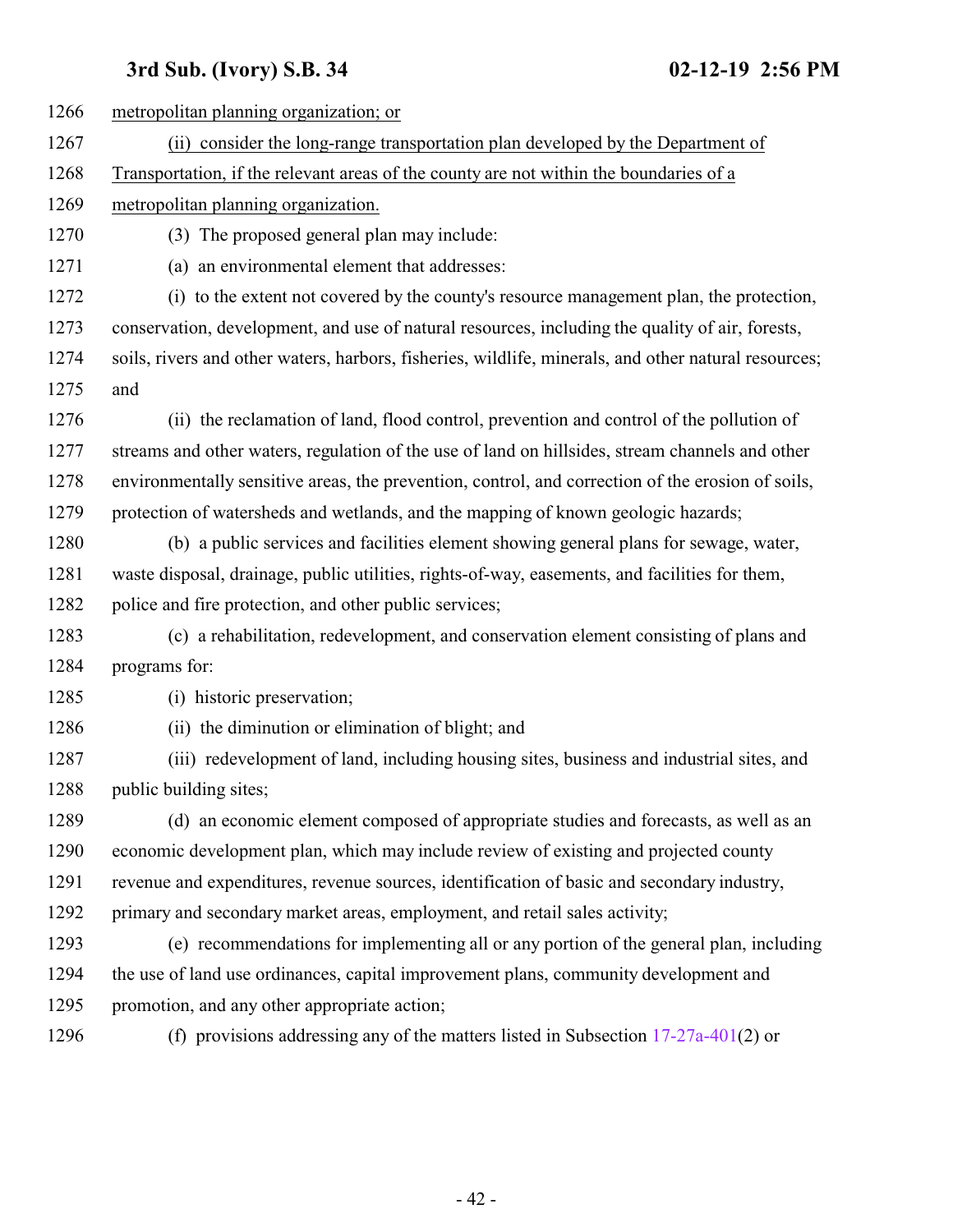<span id="page-42-0"></span>

| 1297 | $(3)(a)(i)$ ; and                                                                             |
|------|-----------------------------------------------------------------------------------------------|
| 1298 | (g) any other element the county considers appropriate.                                       |
| 1299 | Section 8. Section 17-27a-408 is amended to read:                                             |
| 1300 | 17-27a-408. Reporting requirements and civil action regarding moderate income                 |
| 1301 | housing element of general plan.                                                              |
| 1302 | (1) The legislative body of each county of the first, second, or third class, which has a     |
| 1303 | population in the county's unincorporated areas of more than 5,000 residents, shall annually: |
| 1304 | (a) review the moderate income housing plan element of the county's general plan and          |
| 1305 | implementation of that element of the general plan;                                           |
| 1306 | (b) prepare a report on the findings of the review described in Subsection (1)(a); and        |
| 1307 | (c) post the report described in Subsection $(1)(b)$ on the county's website.                 |
| 1308 | The report described in Subsection (1) shall include:<br>(2)                                  |
| 1309 | a revised estimate of the need for moderate income housing in the unincorporated<br>(a)       |
| 1310 | areas of the county for the next five years;                                                  |
| 1311 | (b) a description of progress made within the unincorporated areas of the county to           |
| 1312 | provide moderate income housing demonstrated by analyzing and publishing data on the          |
| 1313 | number of housing units in the county that are at or below:                                   |
| 1314 | 80% of the adjusted median family income;<br>(i)                                              |
| 1315 | (ii) 50% of the adjusted median family income; and                                            |
| 1316 | (iii) 30% of the adjusted median family income;                                               |
| 1317 | (c) a description of any efforts made by the county to utilize a moderate income              |
| 1318 | housing set-aside from a community reinvestment agency, redevelopment agency, or a            |
| 1319 | community development and renewal agency; and                                                 |
| 1320 | (d) a description of how the county has implemented any of the recommendations                |
| 1321 | related to moderate income housing described in Subsection $17-27a-403(2)(b)(ii)$ .           |
| 1322 | (3) The legislative body of each county described in Subsection (1) shall send a copy of      |
| 1323 | the report under Subsection (1) to the Department of Workforce Services, the association of   |
| 1324 | governments in which the county is located, and, if the unincorporated area of the county is  |
| 1325 | located withing the boundaries of a metropolitan planning organization, the appropriate       |
| 1326 | metropolitan planning organization.                                                           |
| 1327 | (4) In a civil action seeking enforcement or claiming a violation of this section or of       |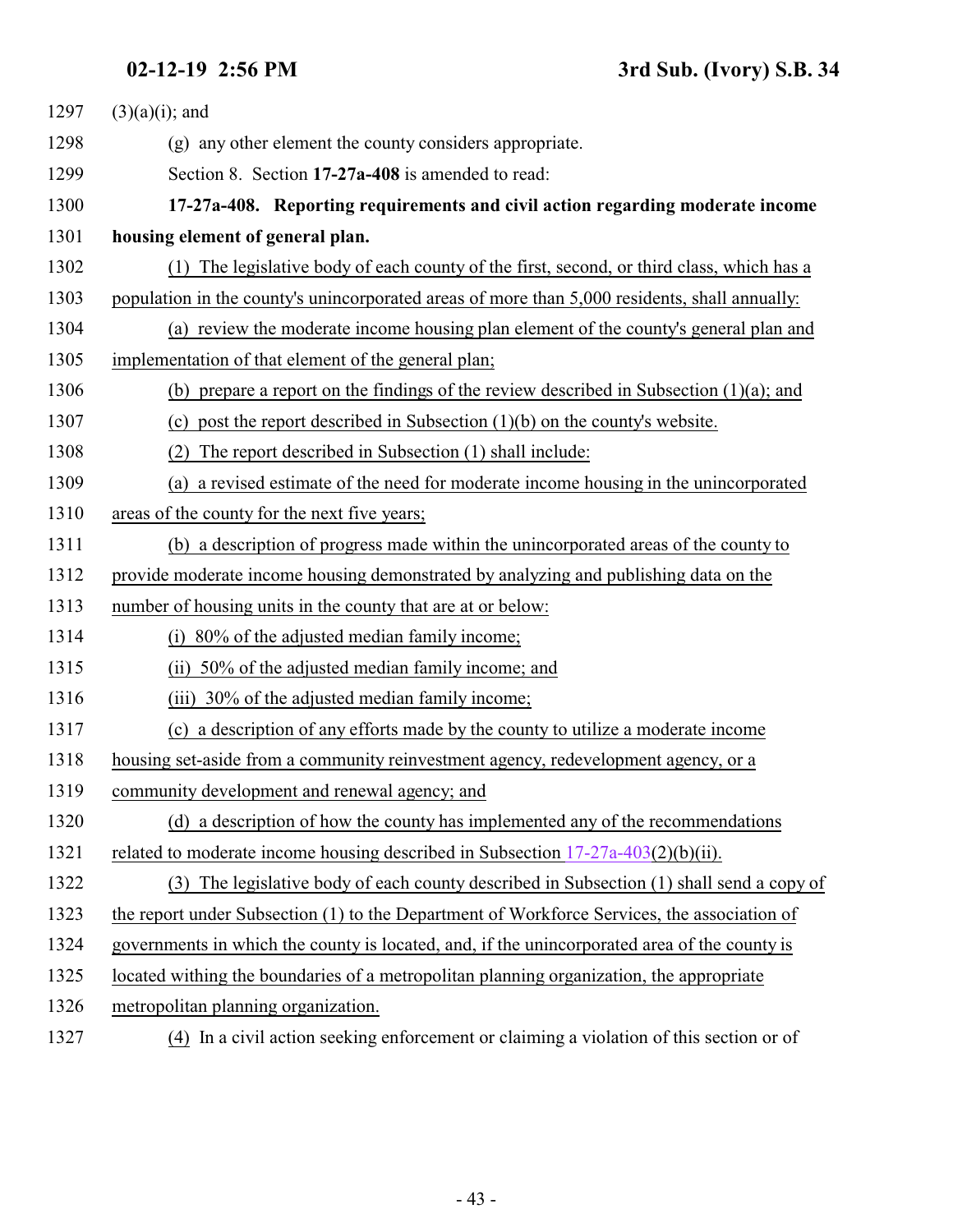<span id="page-43-0"></span>

| 1328 | Subsection $17-27a-404(6)(c)$ , a plaintiff may not recover damages but may be awarded only     |
|------|-------------------------------------------------------------------------------------------------|
| 1329 | injunctive or other equitable relief.                                                           |
| 1330 | Section 9. Section 35A-8-503 is amended to read:                                                |
| 1331 | 35A-8-503. Housing loan fund board -- Duties -- Expenses.                                       |
| 1332 | (1) There is created the Olene Walker Housing Loan Fund Board.                                  |
| 1333 | The board is composed of 11 voting members.<br>(2)                                              |
| 1334 | (a) The governor shall appoint the following members to four-year terms:                        |
| 1335 | (i) two members from local governments;                                                         |
| 1336 | (ii) two members from the mortgage lending community;                                           |
| 1337 | (iii) one member from real estate sales interests;                                              |
| 1338 | (iv) one member from home builders interests;                                                   |
| 1339 | (v) one member from rental housing interests;                                                   |
| 1340 | (vi) one member from housing advocacy interests;                                                |
| 1341 | (vii) one member of the manufactured housing interest; [and]                                    |
| 1342 | (viii) one member with expertise in transit-oriented developments; and                          |
| 1343 | (ix) one member who represents rural interests.                                                 |
| 1344 | $\left[\left(\text{viii}\right)$ two members of the general public.                             |
| 1345 | (b) The director or the director's designee serves as the secretary of the board.               |
| 1346 | (c) The members of the board shall annually elect a chair from among the voting                 |
| 1347 | membership of the board.                                                                        |
| 1348 | (3) (a) Notwithstanding the requirements of Subsection (2), the governor shall, at the          |
| 1349 | time of appointment or reappointment, adjust the length of terms to ensure that the terms of    |
| 1350 | board members are staggered so that approximately half of the board is appointed every two      |
| 1351 | years.                                                                                          |
| 1352 | (b) When a vacancy occurs in the membership for any reason, the replacement is                  |
| 1353 | appointed for the unexpired term.                                                               |
| 1354 | $(4)$ (a) The board shall:                                                                      |
| 1355 | (i) meet regularly, at least quarterly to conduct business of the board, on dates fixed by      |
| 1356 | the board;                                                                                      |
| 1357 | meet twice per year, with at least one of the meetings in a rural area of the state, to<br>(ii) |
| 1358 | provide information to and receive input from the public regarding the state's housing policies |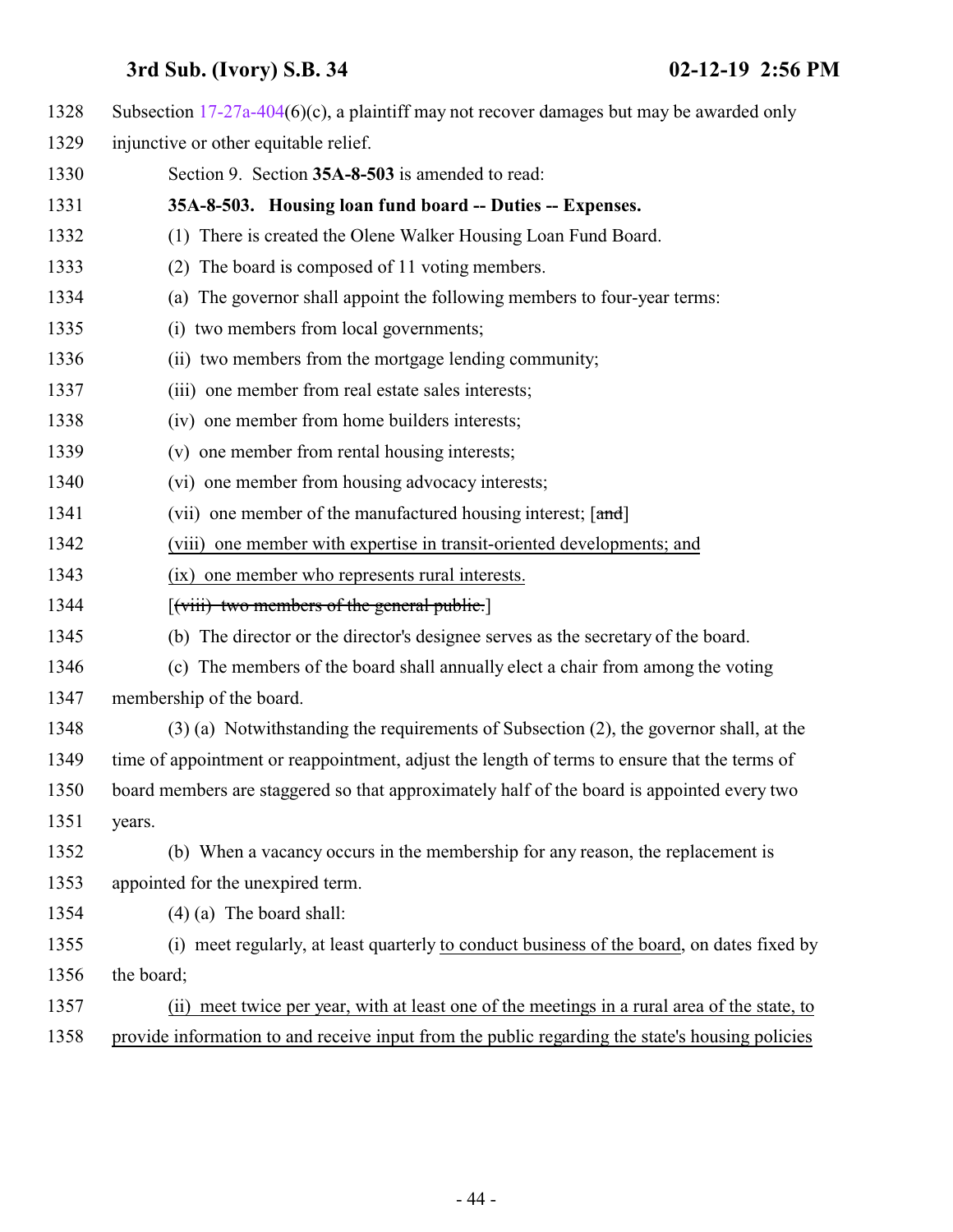<span id="page-44-0"></span>

| 1359 | and needs;                                                                                              |
|------|---------------------------------------------------------------------------------------------------------|
| 1360 | $\left[\overrightarrow{iii}\right]$ (iii) keep minutes of its meetings; and                             |
| 1361 | $[\overrightarrow{tiii}]$ (iv) comply with the procedures and requirements of Title 52, Chapter 4, Open |
| 1362 | and Public Meetings Act.                                                                                |
| 1363 | (b) [Seven] Six members of the board constitute a quorum, and the governor, the chair,                  |
| 1364 | or a majority of the board may call a meeting of the board.                                             |
| 1365 | (5) The board shall:                                                                                    |
| 1366 | (a) review the housing needs in the state;                                                              |
| 1367 | (b) determine the relevant operational aspects of any grant, loan, or revenue collection                |
| 1368 | program established under the authority of this chapter;                                                |
| 1369 | (c) determine the means to implement the policies and goals of this chapter;                            |
| 1370 | (d) select specific projects to receive grant or loan money; and                                        |
| 1371 | (e) determine how fund money shall be allocated and distributed.                                        |
| 1372 | (6) A member may not receive compensation or benefits for the member's service, but                     |
| 1373 | may receive per diem and travel expenses in accordance with:                                            |
| 1374 | (a) Section $63A-3-106$ ;                                                                               |
| 1375 | (b) Section $63A-3-107$ ; and                                                                           |
| 1376 | (c) rules made by the Division of Finance pursuant to Sections $63A-3-106$ and                          |
| 1377 | 63A-3-107.                                                                                              |
| 1378 | Section 10. Section 35A-8-505 is amended to read:                                                       |
| 1379 | 35A-8-505. Activities authorized to receive fund money -- Powers of the executive                       |
| 1380 | director.                                                                                               |
| 1381 | At the direction of the board, the executive director may:                                              |
| 1382 | (1) provide fund money to any of the following activities:                                              |
| 1383 | (a) the acquisition, rehabilitation, or new construction of low-income housing units;                   |
| 1384 | (b) matching funds for social services projects directly related to providing housing for               |
| 1385 | special-need renters in assisted projects;                                                              |
| 1386 | (c) the development and construction of accessible housing designed for low-income                      |
| 1387 | persons;                                                                                                |
| 1388 | (d) the construction or improvement of a shelter or transitional housing facility that                  |
| 1389 | provides services intended to prevent or minimize homelessness among members of a specific              |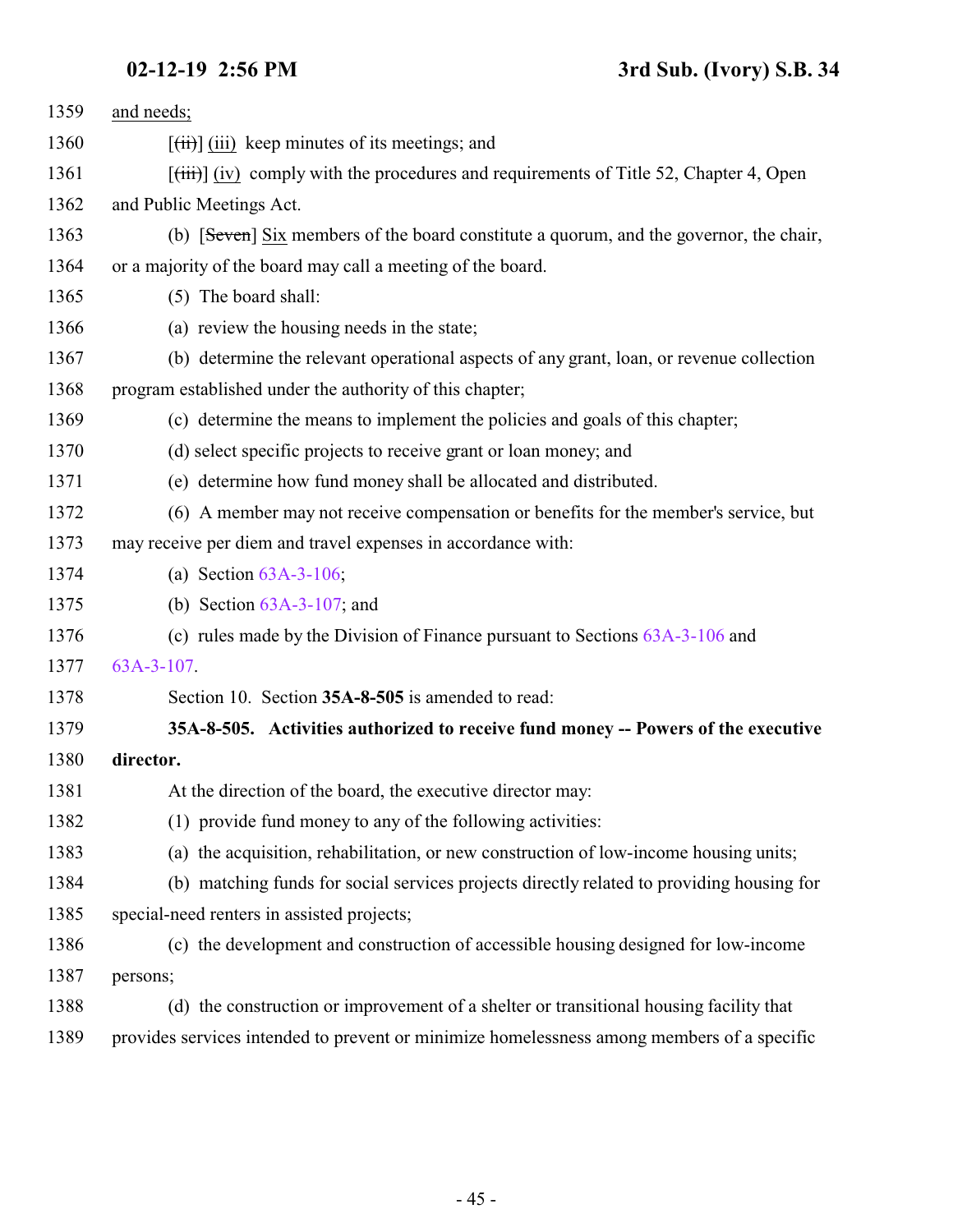homeless subpopulation;

 (e) the purchase of an existing facility to provide temporary or transitional housing for the homeless in an area that does not require rezoning before providing such temporary or 1393 transitional housing; [and]

(f) the purchase of land that will be used as the site of low-income housing units; and

1395  $[(f)$  (g) other activities that will assist in minimizing homelessness or improving the availability or quality of housing in the state for low-income persons;

 (2) do any act necessary or convenient to the exercise of the powers granted by this part or reasonably implied from those granted powers, including:

 (a) making or executing contracts and other instruments necessary or convenient for the performance of the executive director and board's duties and the exercise of the executive director and board's powers and functions under this part, including contracts or agreements for 1402 the servicing and originating of mortgage loans;

 (b) procuring insurance against a loss in connection with property or other assets held by the fund, including mortgage loans, in amounts and from insurers it considers desirable;

 (c) entering into agreements with a department, agency, or instrumentality of the United States or this state and with mortgagors and mortgage lenders for the purpose of planning and regulating and providing for the financing and refinancing, purchase, construction, reconstruction, rehabilitation, leasing, management, maintenance, operation, sale, or other disposition of residential housing undertaken with the assistance of the department under this part;

 (d) proceeding with a foreclosure action, to own, lease, clear, reconstruct, rehabilitate, repair, maintain, manage, operate, assign, encumber, sell, or otherwise dispose of real or personal property obtained by the fund due to the default on a mortgage loan held by the fund in preparation for disposition of the property, taking assignments of leases and rentals, proceeding with foreclosure actions, and taking other actions necessary or incidental to the performance of its duties; and

 (e) selling, at a public or private sale, with public bidding, a mortgage or other obligation held by the fund.

<span id="page-45-0"></span>Section 11. Section **35A-8-803** is amended to read:

**35A-8-803. Division -- Functions.**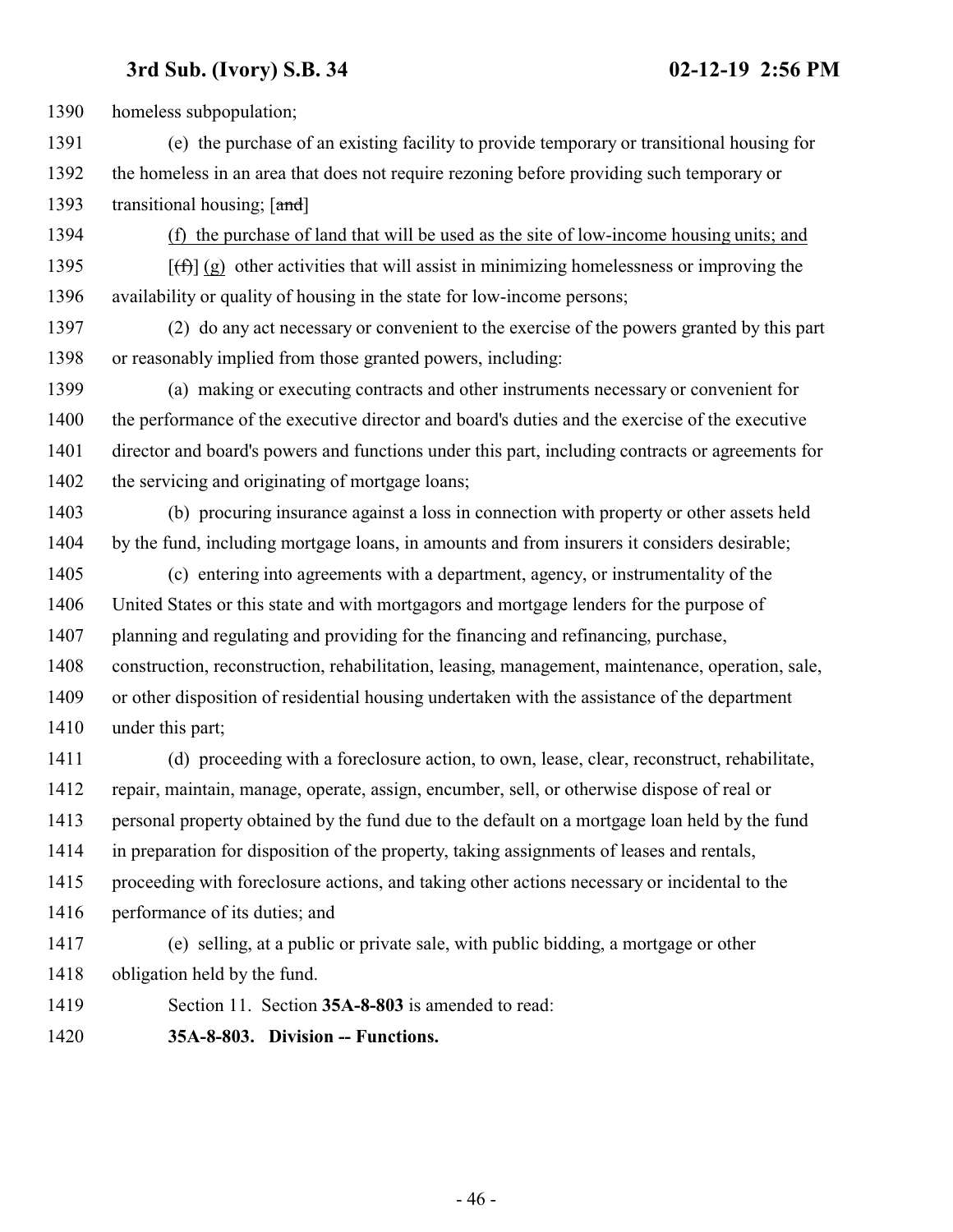| 1421 | (1) In addition to any other functions the governor or Legislature may assign:                  |
|------|-------------------------------------------------------------------------------------------------|
| 1422 | (a) the division shall:                                                                         |
| 1423 | (i) provide a clearinghouse of information for federal, state, and local housing                |
| 1424 | assistance programs;                                                                            |
| 1425 | (ii) establish, in cooperation with political subdivisions, model plans and management          |
| 1426 | methods to encourage or provide for the development of affordable housing that may be           |
| 1427 | adopted by political subdivisions by reference;                                                 |
| 1428 | (iii) undertake, in cooperation with political subdivisions, a realistic assessment of          |
| 1429 | problems relating to housing needs, such as:                                                    |
| 1430 | (A) inadequate supply of dwellings;                                                             |
| 1431 | (B) substandard dwellings; and                                                                  |
| 1432 | (C) inability of medium and low income families to obtain adequate housing;                     |
| 1433 | (iv) provide the information obtained under Subsection $(1)(a)(iii)$ to:                        |
| 1434 | (A) political subdivisions;                                                                     |
| 1435 | (B) real estate developers;                                                                     |
| 1436 | (C) builders;                                                                                   |
| 1437 | (D) lending institutions;                                                                       |
| 1438 | (E) affordable housing advocates; and                                                           |
| 1439 | (F) others having use for the information;                                                      |
| 1440 | (v) advise political subdivisions of serious housing problems existing within their             |
| 1441 | jurisdiction that require concerted public action for solution; [and]                           |
| 1442 | (vi) assist political subdivisions in defining housing objectives and in preparing for          |
| 1443 | adoption a plan of action covering a five-year period designed to accomplish housing            |
| 1444 | objectives within their jurisdiction; and                                                       |
| 1445 | (vii) for municipalities or counties required to submit an annual moderate income               |
| 1446 | housing report to the department as described in Section 10-9a-408 or 17-27a-408:               |
| 1447 | (A) assist in the creation of the reports; and                                                  |
| 1448 | (B) evaluate the reports for the purposes of Subsections $72-2-124(5)$ and (6); and             |
| 1449 | (b) within legislative appropriations, the division may accept for and on behalf of, and        |
| 1450 | bind the state to, any federal housing or homeless program in which the state is invited,       |
| 1451 | permitted, or authorized to participate in the distribution, disbursement, or administration of |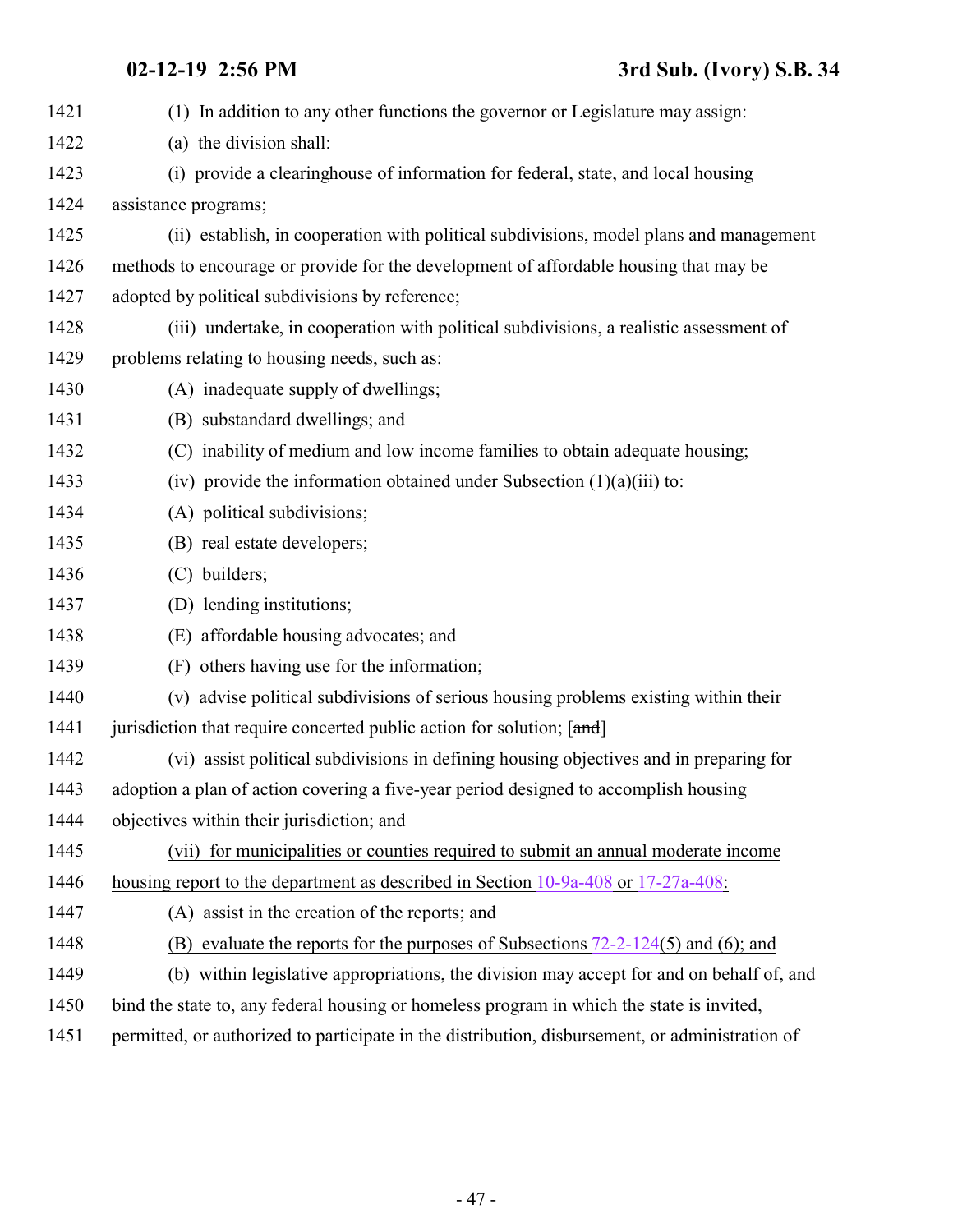<span id="page-47-0"></span>

| 1452 | any funds or service advanced, offered, or contributed in whole or in part by the federal         |
|------|---------------------------------------------------------------------------------------------------|
| 1453 | government.                                                                                       |
| 1454 | (2) The administration of any federal housing program in which the state is invited,              |
| 1455 | permitted, or authorized to participate in distribution, disbursement, or administration of funds |
| 1456 | or services, except those administered by the Utah Housing Corporation, is governed by            |
| 1457 | Sections 35A-8-501 through 35A-8-508.                                                             |
| 1458 | (3) In accordance with Title 63G, Chapter 3, Utah Administrative Rulemaking Act, the              |
| 1459 | department shall make rules describing the evaluation process for moderate income housing         |
| 1460 | reports described in Subsection $(1)(a)(vii)$ .                                                   |
| 1461 | Section 12. Section 63B-18-401 is amended to read:                                                |
| 1462 | 63B-18-401. Highway bonds -- Maximum amount -- Use of proceeds for highway                        |
| 1463 | projects.                                                                                         |
| 1464 | (1) (a) The total amount of bonds issued under this section may not exceed                        |
| 1465 | \$2,077,000,000.                                                                                  |
| 1466 | (b) When the Department of Transportation certifies to the commission that the                    |
| 1467 | requirements of Subsection $72-2-124(5)(7)$ have been met and certifies the amount of bond        |
| 1468 | proceeds that it needs to provide funding for the projects described in Subsection (2) for the    |
| 1469 | next fiscal year, the commission may issue and sell general obligation bonds in an amount         |
| 1470 | equal to the certified amount plus costs of issuance.                                             |
| 1471 | (2) Except as provided in Subsections (3) and (4), proceeds from the issuance of bonds            |
| 1472 | shall be provided to the Department of Transportation to pay all or part of the costs of the      |
| 1473 | following state highway construction or reconstruction projects:                                  |
| 1474 | (a) Interstate 15 reconstruction in Utah County;                                                  |
| 1475 | (b) the Mountain View Corridor;                                                                   |
| 1476 | (c) the Southern Parkway; and                                                                     |
| 1477 | (d) state and federal highways prioritized by the Transportation Commission through:              |
| 1478 | (i) the prioritization process for new transportation capacity projects adopted under             |
| 1479 | Section 72-1-304; or                                                                              |
| 1480 | (ii) the state highway construction program.                                                      |
| 1481 | $(3)$ (a) Except as provided in Subsection $(5)$ , the bond proceeds issued under this            |
| 1482 | section shall be provided to the Department of Transportation.                                    |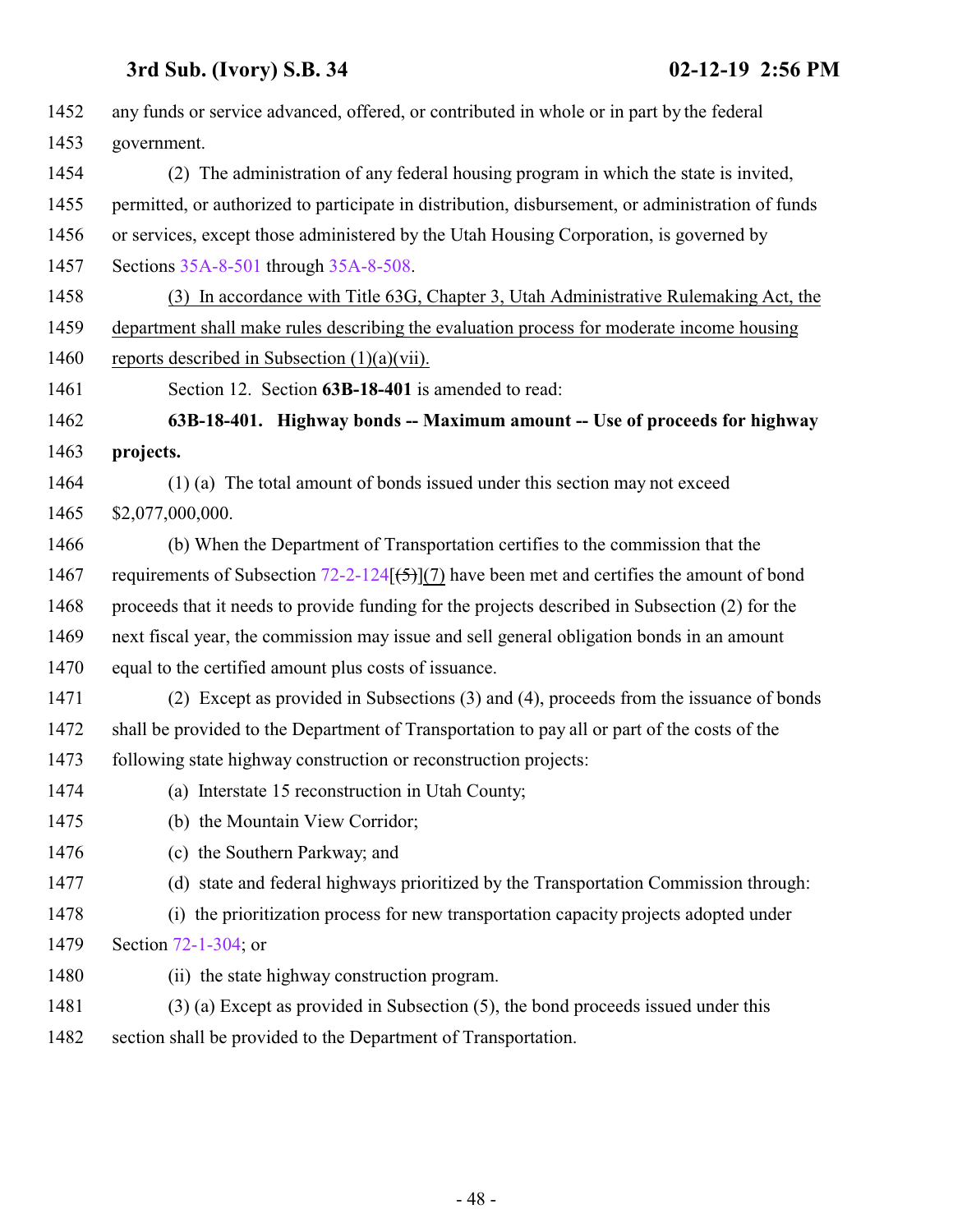| 1483 | (b) The Department of Transportation shall use bond proceeds and the funds provided            |
|------|------------------------------------------------------------------------------------------------|
| 1484 | to it under Section $72-2-124$ to pay for the costs of right-of-way acquisition, construction, |
| 1485 | reconstruction, renovations, or improvements to the following highways:                        |
| 1486 | (i) \$35 million to add highway capacity on I-15 south of the Spanish Fork Main Street         |
| 1487 | interchange to Payson;                                                                         |
| 1488 | (ii) \$28 million for improvements to Riverdale Road in Ogden;                                 |
| 1489 | (iii) \$1 million for intersection improvements on S.R. 36 at South Mountain Road;             |
| 1490 | (iv) \$2 million for capacity enhancements on S.R. 248 between Sidewinder Drive and            |
| 1491 | Richardson Flat Road;                                                                          |
| 1492 | (v) \$12 million for Vineyard Connector from 800 North Geneva Road to Lake Shore               |
| 1493 | Road;                                                                                          |
| 1494 | (vi) \$7 million for 2600 South interchange modifications in Woods Cross;                      |
| 1495 | (vii) \$9 million for reconfiguring the 1100 South interchange on I-15 in Box Elder            |
| 1496 | County;                                                                                        |
| 1497 | (viii) \$18 million for the Provo west-side connector;                                         |
| 1498 | (ix) \$8 million for interchange modifications on I-15 in the Layton area;                     |
| 1499 | $(x)$ \$3,000,000 for an energy corridor study and environmental review for                    |
| 1500 | improvements in the Uintah Basin;                                                              |
| 1501 | (xi) \$2,000,000 for highway improvements to Harrison Boulevard in Ogden City;                 |
| 1502 | (xii) \$2,500,000 to be provided to Tooele City for roads around the Utah State                |
| 1503 | University campus to create improved access to an institution of higher education;             |
| 1504 | (xiii) \$3,000,000 to be provided to the Utah Office of Tourism within the Governor's          |
| 1505 | Office of Economic Development for transportation infrastructure improvements associated       |
| 1506 | with annual tourism events that have:                                                          |
| 1507 | (A) a significant economic development impact within the state; and                            |
| 1508 | (B) significant needs for congestion mitigation;                                               |
| 1509 | (xiv) \$4,500,000 to be provided to the Governor's Office of Economic Development              |
| 1510 | for transportation infrastructure acquisitions and improvements that have a significant        |
| 1511 | economic development impact within the state;                                                  |
| 1512 | $(xv)$ \$125,000,000 to pay all or part of the costs of state and federal highway              |
| 1513 | construction or reconstruction projects prioritized by the Transportation Commission through   |
|      |                                                                                                |

- 49 -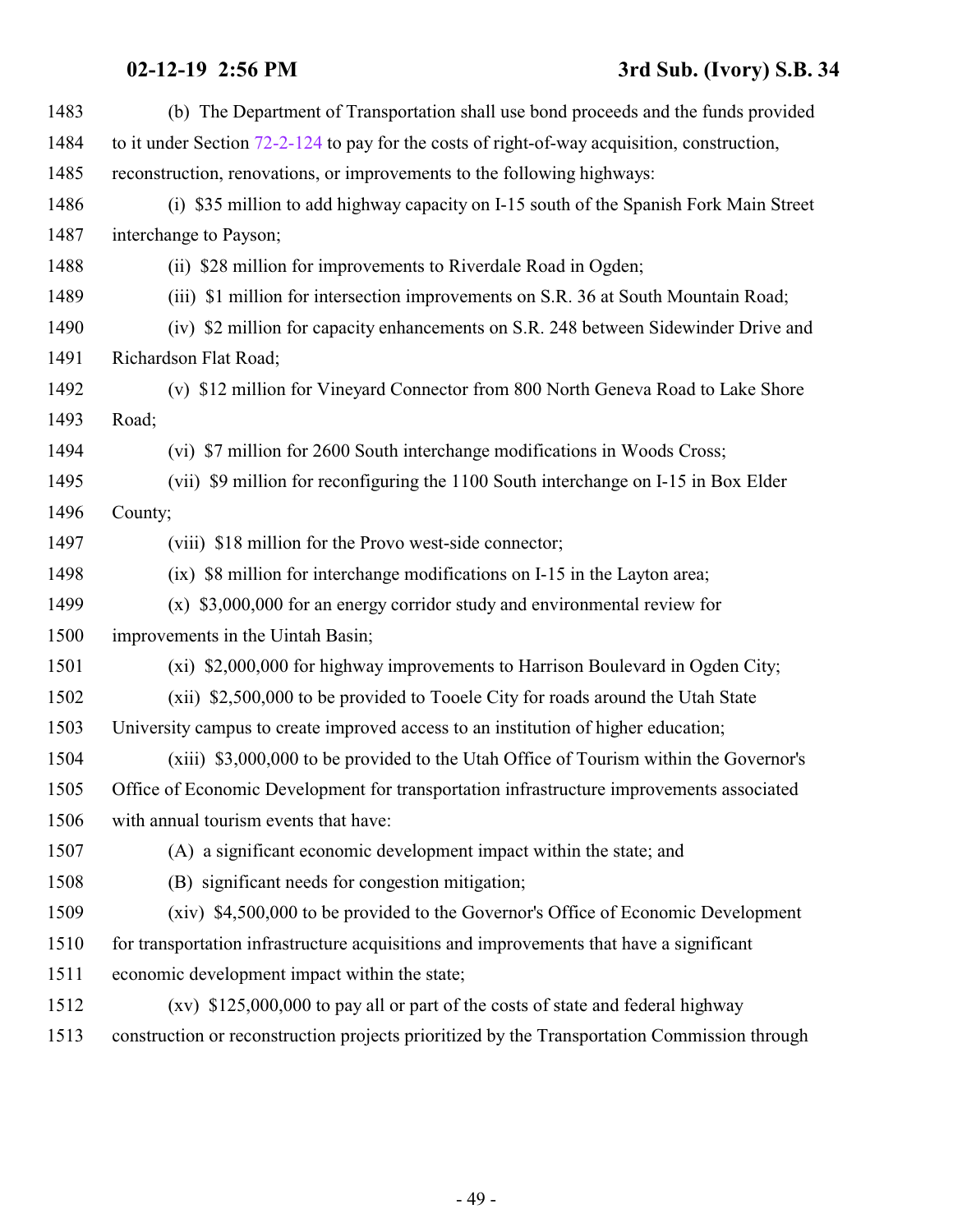| 1514 | the prioritization process for new transportation capacity projects adopted under Section        |
|------|--------------------------------------------------------------------------------------------------|
| 1515 | $72 - 1 - 304$ ; and                                                                             |
| 1516 | (xvi) \$10,000,000 for the Transportation Fund to pay all or part of the costs of state          |
| 1517 | and federal highway construction or reconstruction projects as prioritized by the Transportation |
| 1518 | Commission.                                                                                      |
| 1519 | (4) (a) The Department of Transportation shall use bond proceeds and the funds under             |
| 1520 | Section 72-2-121 to pay for, or to provide funds to, a municipality, county, or political        |
| 1521 | subdivision to pay for the costs of right-of-way acquisition, construction, reconstruction,      |
| 1522 | renovations, or improvements to the following highway or transit projects in Salt Lake County:   |
| 1523 | (i) \$4,000,000 to Taylorsville City for bus rapid transit planning on 4700 South;               |
| 1524 | (ii) \$4,200,000 to Taylorsville City for highway improvements on or surrounding 6200            |
| 1525 | South and pedestrian crossings and system connections;                                           |
| 1526 | (iii) \$2,250,000 to Herriman City for highway improvements to the Salt Lake                     |
| 1527 | Community College Road;                                                                          |
| 1528 | (iv) \$5,300,000 to West Jordan City for highway improvements on 5600 West from                  |
| 1529 | 6200 South to 8600 South;                                                                        |
| 1530 | (v) \$4,000,000 to West Jordan City for highway improvements to 7800 South from                  |
| 1531 | 1300 West to S.R. 111;                                                                           |
| 1532 | (vi) \$7,300,000 to Sandy City for highway improvements on Monroe Street;                        |
| 1533 | (vii) \$3,000,000 to Draper City for highway improvements to 13490 South from 200                |
| 1534 | West to 700 West;                                                                                |
| 1535 | (viii) \$5,000,000 to Draper City for highway improvements to Suncrest Road;                     |
| 1536 | (ix) \$1,200,000 to Murray City for highway improvements to 5900 South from State                |
| 1537 | Street to 900 East;                                                                              |
| 1538 | $(x)$ \$1,800,000 to Murray City for highway improvements to 1300 East;                          |
| 1539 | (xi) \$3,000,000 to South Salt Lake City for intersection improvements on West                   |
| 1540 | Temple, Main Street, and State Street;                                                           |
| 1541 | (xii) \$2,000,000 to Salt Lake County for highway improvements to 5400 South from                |
| 1542 | 5600 West to Mountain View Corridor;                                                             |
| 1543 | (xiii) \$3,000,000 to West Valley City for highway improvements to 6400 West from                |
| 1544 | Parkway Boulevard to SR-201 Frontage Road;                                                       |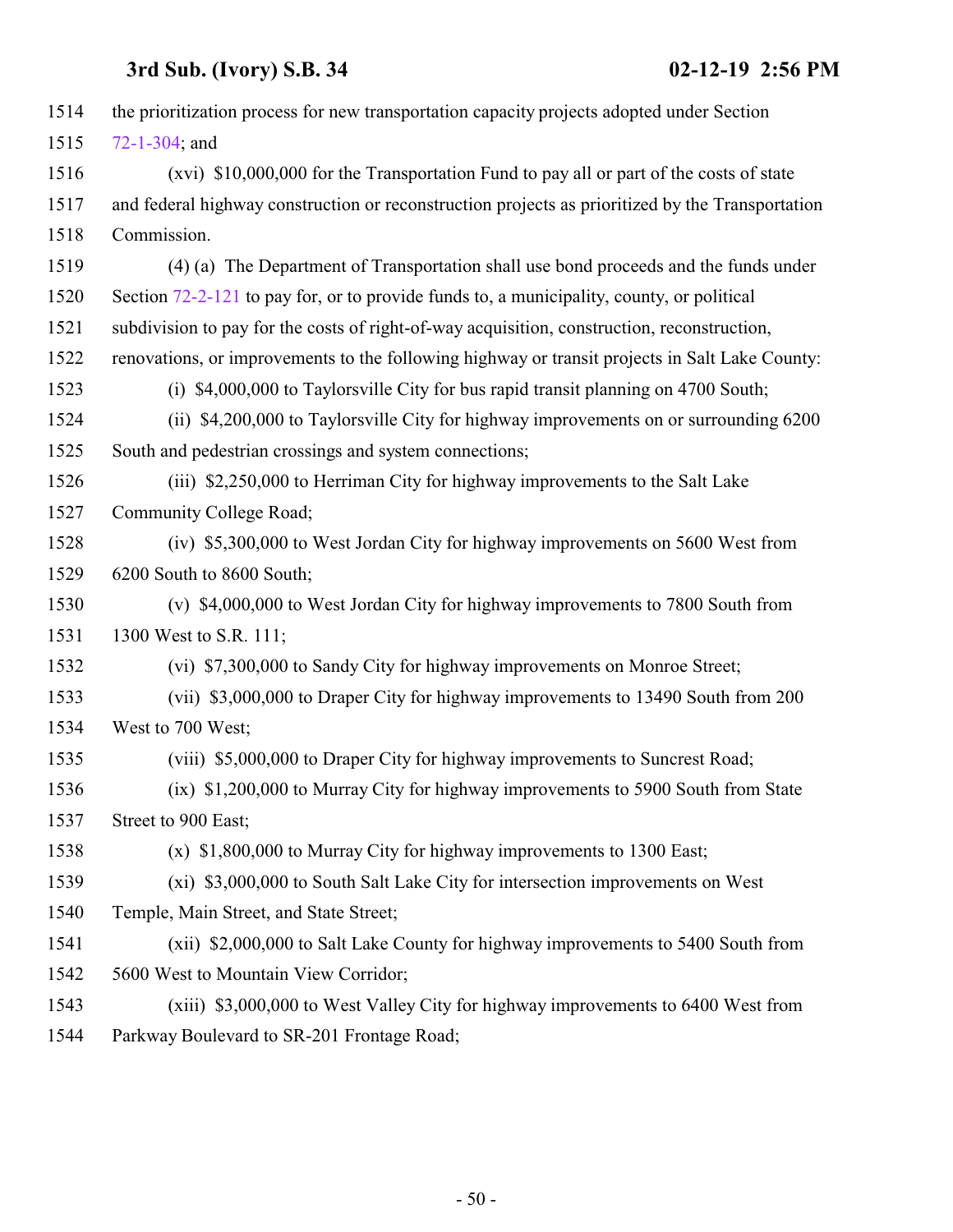| 1545 | (xiv) \$4,300,000 to West Valley City for highway improvements to 2400 South from                 |
|------|---------------------------------------------------------------------------------------------------|
| 1546 | 4800 West to 7200 West and pedestrian crossings;                                                  |
| 1547 | (xv) \$4,000,000 to Salt Lake City for highway improvements to 700 South from 2800                |
| 1548 | West to 5600 West;                                                                                |
| 1549 | (xvi) \$2,750,000 to Riverton City for highway improvements to 4570 West from                     |
| 1550 | 12600 South to Riverton Boulevard;                                                                |
| 1551 | (xvii) \$1,950,000 to Cottonwood Heights for improvements to Union Park Avenue                    |
| 1552 | from I-215 exit south to Creek Road and Wasatch Boulevard and Big Cottonwood Canyon;              |
| 1553 | (xviii) \$1,300,000 to Cottonwood Heights for highway improvements to Bengal                      |
| 1554 | Boulevard;                                                                                        |
| 1555 | (xix) \$1,500,000 to Midvale City for highway improvements to 7200 South from I-15                |
| 1556 | to 1000 West;                                                                                     |
| 1557 | $(xx)$ \$1,000,000 to Bluffdale City for an environmental impact study on Porter                  |
| 1558 | Rockwell Boulevard;                                                                               |
| 1559 | (xxi) \$2,900,000 to the Utah Transit Authority for the following public transit studies:         |
| 1560 | (A) a circulator study; and                                                                       |
| 1561 | (B) a mountain transport study; and                                                               |
| 1562 | (xxii) \$1,000,000 to South Jordan City for highway improvements to 2700 West.                    |
| 1563 | (b) (i) Before providing funds to a municipality or county under this Subsection (4), the         |
| 1564 | Department of Transportation shall obtain from the municipality or county:                        |
| 1565 | (A) a written certification signed by the county or city mayor or the mayor's designee            |
| 1566 | certifying that the municipality or county will use the funds provided under this Subsection (4)  |
| 1567 | solely for the projects described in Subsection $(4)(a)$ ; and                                    |
| 1568 | (B) other documents necessary to protect the state and the bondholders and to ensure              |
| 1569 | that all legal requirements are met.                                                              |
| 1570 | (ii) Except as provided in Subsection $(4)(c)$ , by January 1 of each year, the municipality      |
| 1571 | or county receiving funds described in this Subsection (4) shall submit to the Department of      |
| 1572 | Transportation a statement of cash flow for the next fiscal year detailing the funds necessary to |
| 1573 | pay project costs for the projects described in Subsection (4)(a).                                |
| 1574 | (iii) After receiving the statement required under Subsection $(4)(b)(ii)$ and after July 1,      |
| 1575 | the Department of Transportation shall provide funds to the municipality or county necessary to   |
|      |                                                                                                   |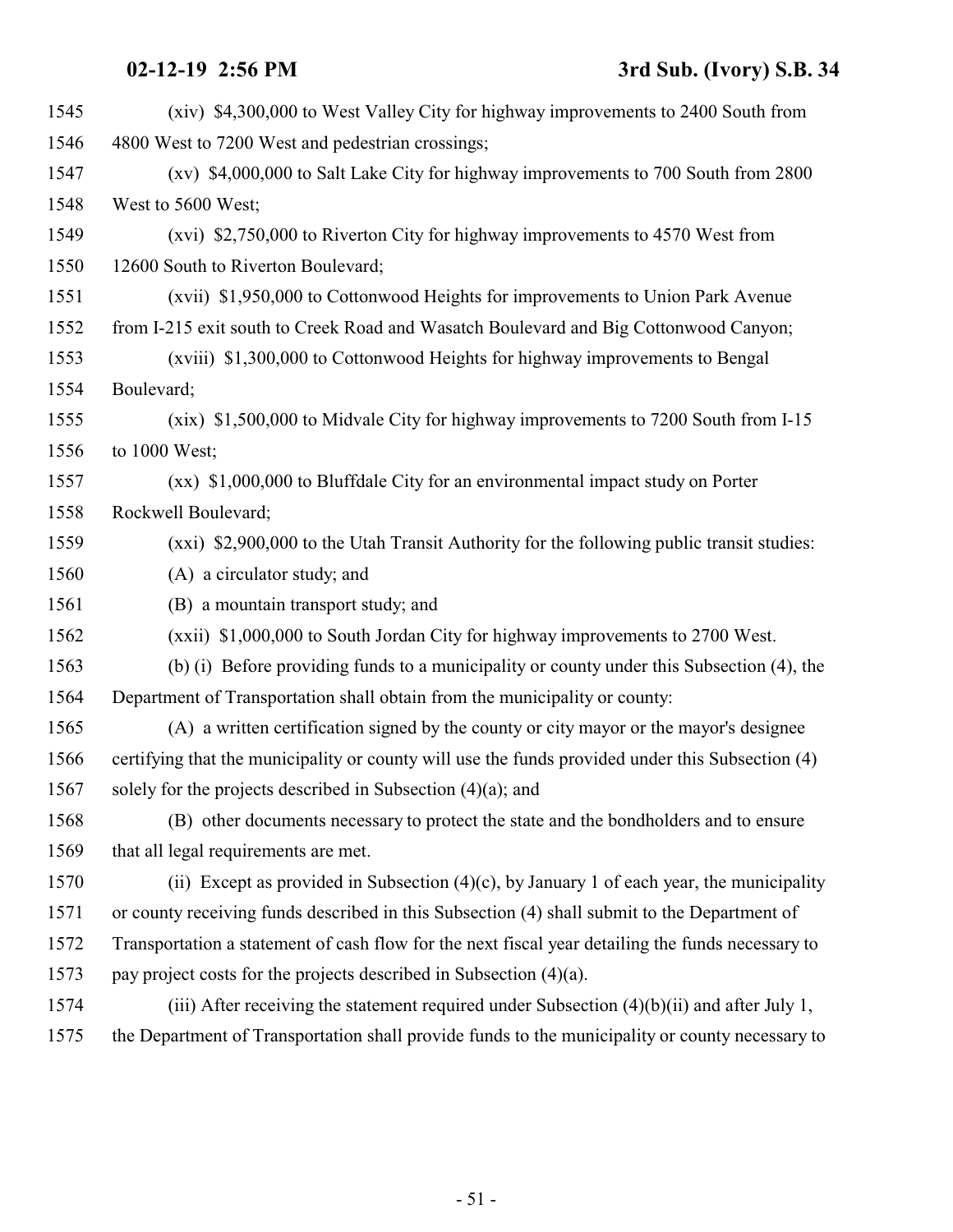pay project costs for the next fiscal year based upon the statement of cash flow submitted by the municipality or county.

 (iv) Upon the financial close of each project described in Subsection (4)(a), the municipality or county receiving funds under this Subsection (4) shall submit a statement to the Department of Transportation detailing the expenditure of funds received for each project.

(c) For calendar year 2012 only:

 (i) the municipality or county shall submit to the Department of Transportation a statement of cash flow as provided in Subsection (4)(b)(ii) as soon as possible; and

 (ii) the Department of Transportation shall provide funds to the municipality or county necessary to pay project costs based upon the statement of cash flow.

 (5) Twenty million dollars of the bond proceeds issued under this section and funds available under Section [72-2-124](#page-57-0) shall be provided to the Transportation Infrastructure Loan Fund created by Section [72-2-202](http://le.utah.gov/UtahCode/SectionLookup.jsp?section=72-2-202&session=2019GS) to make funds available for transportation infrastructure loans and transportation infrastructure assistance under Title 72, Chapter 2, Part 2,

Transportation Infrastructure Loan Fund.

 (6) The costs under Subsections (2), (3), and (4) may include the costs of studies necessary to make transportation infrastructure improvements, the cost of acquiring land, interests in land, easements and rights-of-way, improving sites, and making all improvements necessary, incidental, or convenient to the facilities, interest estimated to accrue on these bonds during the period to be covered by construction of the projects plus a period of six months after the end of the construction period, interest estimated to accrue on any bond anticipation notes issued under the authority of this title, and all related engineering, architectural, and legal fees.

 (7) The commission or the state treasurer may make any statement of intent relating to a reimbursement that is necessary or desirable to comply with federal tax law.

 (8) The Department of Transportation may enter into agreements related to the projects described in Subsections (2), (3), and (4) before the receipt of proceeds of bonds issued under this section.

 (9) The Department of Transportation may enter into a new or amend an existing interlocal agreement related to the projects described in Subsections (3) and (4) to establish any necessary covenants or requirements not otherwise provided for by law.

<span id="page-51-0"></span>Section 13. Section **63B-27-101** is amended to read: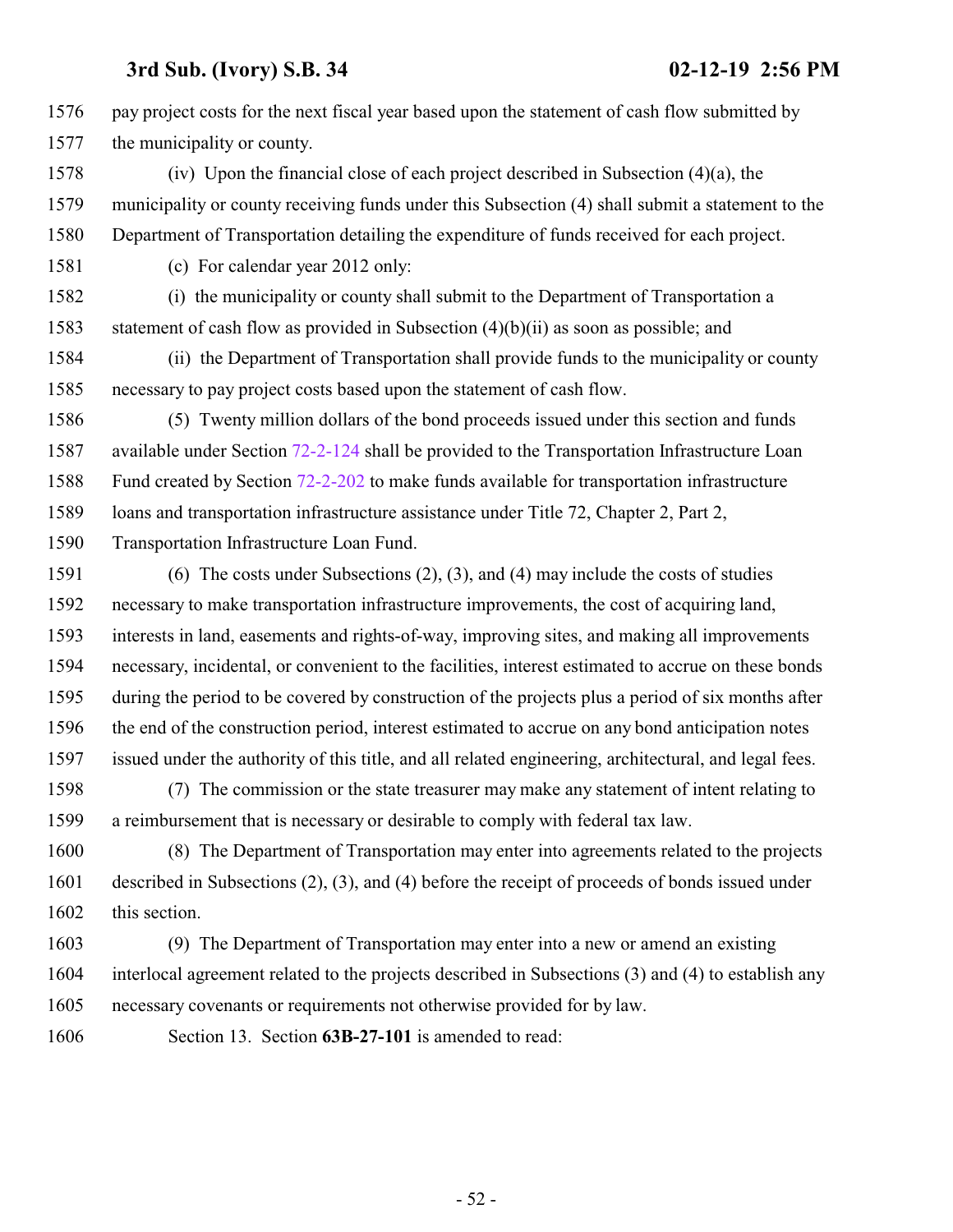- **63B-27-101. Highway bonds -- Maximum amount -- Use of proceeds for highway projects.**
- (1) (a) Subject to the restriction in Subsection (1)(c), the total amount of bonds issued under this section may not exceed \$1,000,000,000 for acquisition and construction proceeds, plus additional amounts necessary to pay costs of issuance, to pay capitalized interest, and to fund any existing debt service reserve requirements, with the total amount of the bonds not to exceed \$1,010,000,000.
- (b) When the Department of Transportation certifies to the commission that the 1615 requirements of Subsection  $72-2-124$   $(5)$   $(7)$  have been met and certifies the amount of bond proceeds that the commission needs to provide funding for the projects described in Subsection (2) for the current or next fiscal year, the commission may issue and sell general obligation bonds in an amount equal to the certified amount, plus additional amounts necessary to pay costs of issuance, to pay capitalized interest, and to fund any existing debt service reserve requirements, not to exceed one percent of the certified amount.
- (c) The commission may not issue general obligation bonds authorized under this section if the issuance of the general obligation bonds would result in the total current outstanding general obligation debt of the state exceeding 50% of the limitation described in the Utah Constitution, Article XIV, Section 1.
- (2) Except as provided in Subsections (3) and (4), proceeds from the issuance of bonds shall be provided to the Department of Transportation to pay all or part of the costs of the following state highway construction or reconstruction projects:
- (a) state and federal highways prioritized by the Transportation Commission through the prioritization process for new transportation capacity projects adopted under Section [72-1-304](#page-55-0), giving priority consideration for projects with a regional significance or that support economic development within the state, including:
- (i) projects that are prioritized but exceed available cash flow beyond the normal programming horizon; or
- 

(ii) projects prioritized in the state highway construction program; and

- (b) \$100,000,000 to be used by the Department of Transportation for transportation improvements as prioritized by the Transportation Commission for projects that:
- (i) have a significant economic development impact associated with recreation and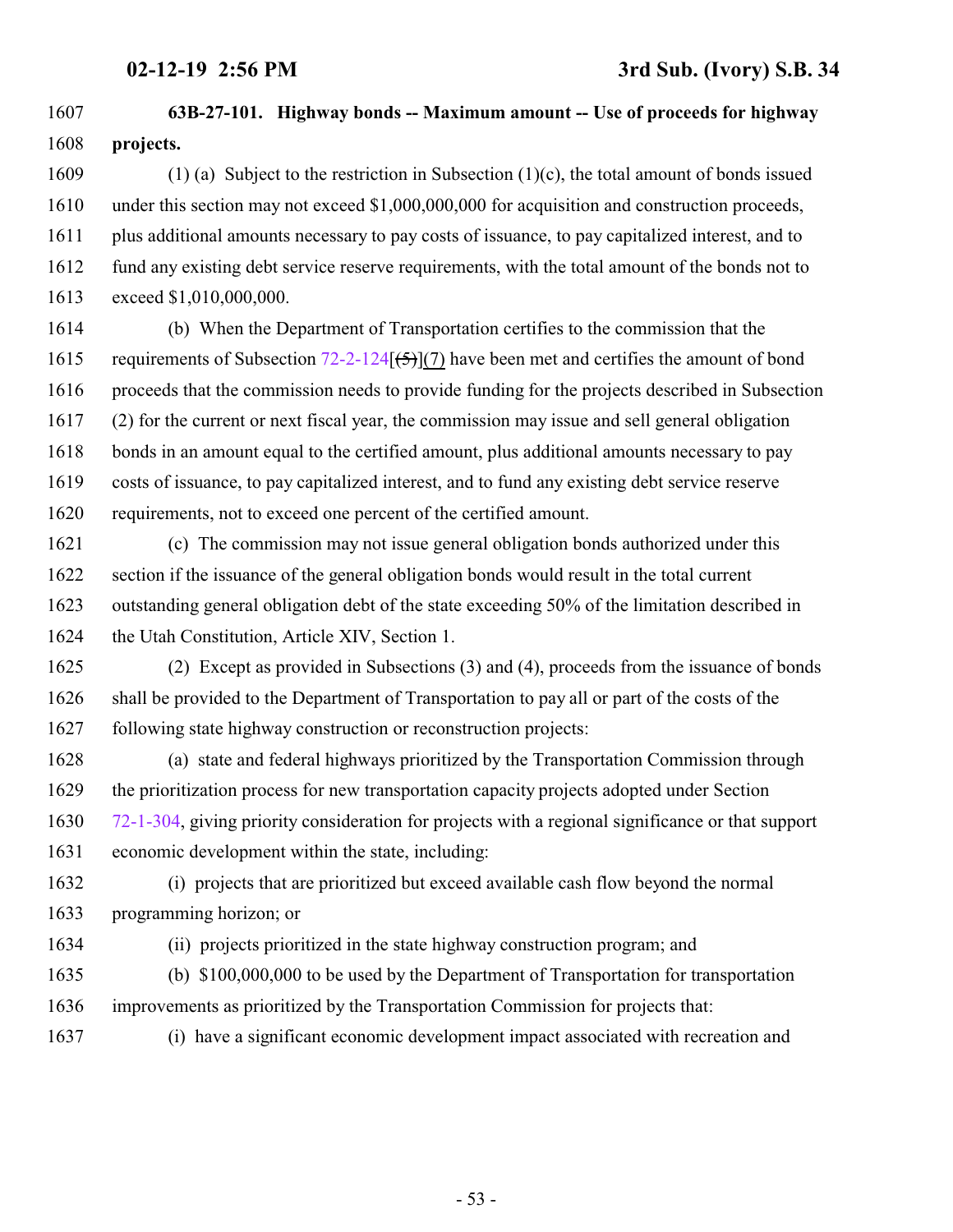tourism within the state; and (ii) address significant needs for congestion mitigation. (3) Thirty-nine million dollars of the bond proceeds issued under this section shall be 1641 provided to the Transportation Infrastructure Loan Fund created by Section [72-2-202](http://le.utah.gov/UtahCode/SectionLookup.jsp?section=72-2-202&session=2019GS) to make funds available for a transportation infrastructure loan or transportation infrastructure assistance under Title 72, Chapter 2, Part 2, Transportation Infrastructure Loan Fund, including the amounts as follows: (a) \$14,000,000 to the military installation development authority created in Section [63H-1-201](http://le.utah.gov/UtahCode/SectionLookup.jsp?section=63h-1-201&session=2019GS); and (b) \$5,000,000 for right-of-way acquisition and highway construction in Salt Lake County for roads in the northwest quadrant of Salt Lake City. (4) (a) Four million dollars of the bond proceeds issued under this section shall be used 1650 for a public transit fixed guideway rail station associated with or adjacent to an institution of higher education. (b) Ten million dollars of the bond proceeds issued under this section shall be used by the Department of Transportation for the design, engineering, construction, or reconstruction of underpasses under a state highway connecting a state park and a project area created by a military installation development authority created in Section [63H-1-201](http://le.utah.gov/UtahCode/SectionLookup.jsp?section=63h-1-201&session=2019GS). (5) The bond proceeds issued under this section shall be provided to the Department of Transportation. (6) The costs under Subsection (2) may include the costs of studies necessary to make transportation infrastructure improvements, the costs of acquiring land, interests in land, and easements and rights-of-way, the costs of improving sites, and making all improvements necessary, incidental, or convenient to the facilities, and the costs of interest estimated to accrue on these bonds during the period to be covered by construction of the projects plus a period of six months after the end of the construction period, interest estimated to accrue on any bond anticipation notes issued under the authority of this title, and all related engineering, architectural, and legal fees. (7) The commission or the state treasurer may make any statement of intent relating to a reimbursement that is necessary or desirable to comply with federal tax law. (8) The Department of Transportation may enter into agreements related to the projects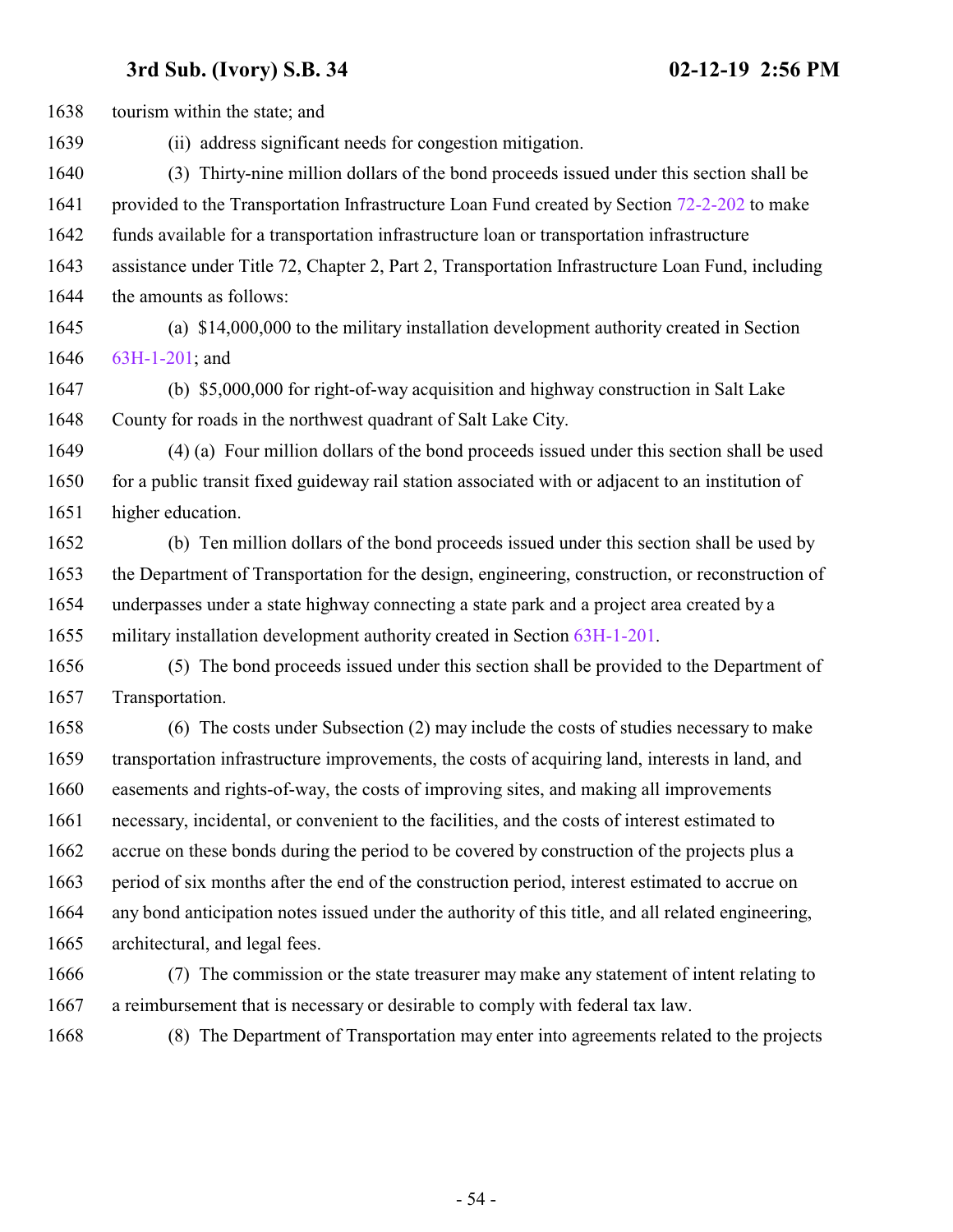<span id="page-54-0"></span> described in Subsection (2) before the receipt of proceeds of bonds issued under this section. Section 14. Section **63I-2-217** is amended to read: **63I-2-217. Repeal dates -- Title 17.** (1) Subsection [17-27a-102](http://le.utah.gov/UtahCode/SectionLookup.jsp?section=17-27a-102&session=2019GS)(1)(b), the language that states "or a designated mountainous planning district" is repealed June 1, 2020. (2) (a) Subsection [17-27a-103](#page-21-0)(15)(b) is repealed June 1, 2020. 1675 (b) Subsection  $17-27a-103(37)$  (38) is repealed June 1, 2020. (3) Subsection [17-27a-210](http://le.utah.gov/UtahCode/SectionLookup.jsp?section=17-27a-210&session=2019GS)(2)(a), the language that states "or the mountainous planning district area" is repealed June 1, 2020. (4) (a) Subsection [17-27a-301](http://le.utah.gov/UtahCode/SectionLookup.jsp?section=17-27a-301&session=2019GS)(1)(b)(iii) is repealed June 1, 2020. (b) Subsection [17-27a-301](http://le.utah.gov/UtahCode/SectionLookup.jsp?section=17-27a-301&session=2019GS)(1)(c) is repealed June 1, 2020. 1680 (c) Subsection  $17-27a-301(2)(a)$ , the language that states "described in Subsection (1)(a) or (c)" is repealed June 1, 2020. (5) Subsection [17-27a-302](http://le.utah.gov/UtahCode/SectionLookup.jsp?section=17-27a-302&session=2019GS)(1), the language that states ", or mountainous planning district" and "or the mountainous planning district," is repealed June 1, 2020. (6) Subsection [17-27a-305](http://le.utah.gov/UtahCode/SectionLookup.jsp?section=17-27a-305&session=2019GS)(1)(a), the language that states "a mountainous planning district or" and ", as applicable" is repealed June 1, 2020. (7) (a) Subsection [17-27a-401](#page-34-0)(1)(b)(ii) is repealed June 1, 2020. (b) Subsection [17-27a-401](#page-34-0)(6) is repealed June 1, 2020. 1688 (8) (a) Subsection  $17-27a-403(1)(b)(ii)$  is repealed June 1, 2020. (b) Subsection [17-27a-403](#page-37-0)(1)(c)(iii) is repealed June 1, 2020. (c) Subsection (2)(a)(iii), the language that states "or the mountainous planning district" is repealed June 1, 2020. 1692 (d) Subsection  $17-27a-403(2)(c)(i)$ , the language that states "or mountainous planning district" is repealed June 1, 2020. (9) Subsection [17-27a-502](http://le.utah.gov/UtahCode/SectionLookup.jsp?section=17-27a-502&session=2019GS)(1)(d)(i)(B) is repealed June 1, 2020. (10) Subsection [17-27a-505.5](http://le.utah.gov/UtahCode/SectionLookup.jsp?section=17-27a-505.5&session=2019GS)(2)(a)(iii) is repealed June 1, 2020. 1696 (11) Subsection  $17-27a-602(1)(b)$ , the language that states "or, in the case of a mountainous planning district, the mountainous planning district" is repealed June 1, 2020. 1698 (12) Subsection  $17-27a-604(1)(b)(i)(B)$  is repealed June 1, 2020. (13) Subsection [17-27a-605](http://le.utah.gov/UtahCode/SectionLookup.jsp?section=17-27a-605&session=2019GS)(1), the language that states "or mountainous planning

- 55 -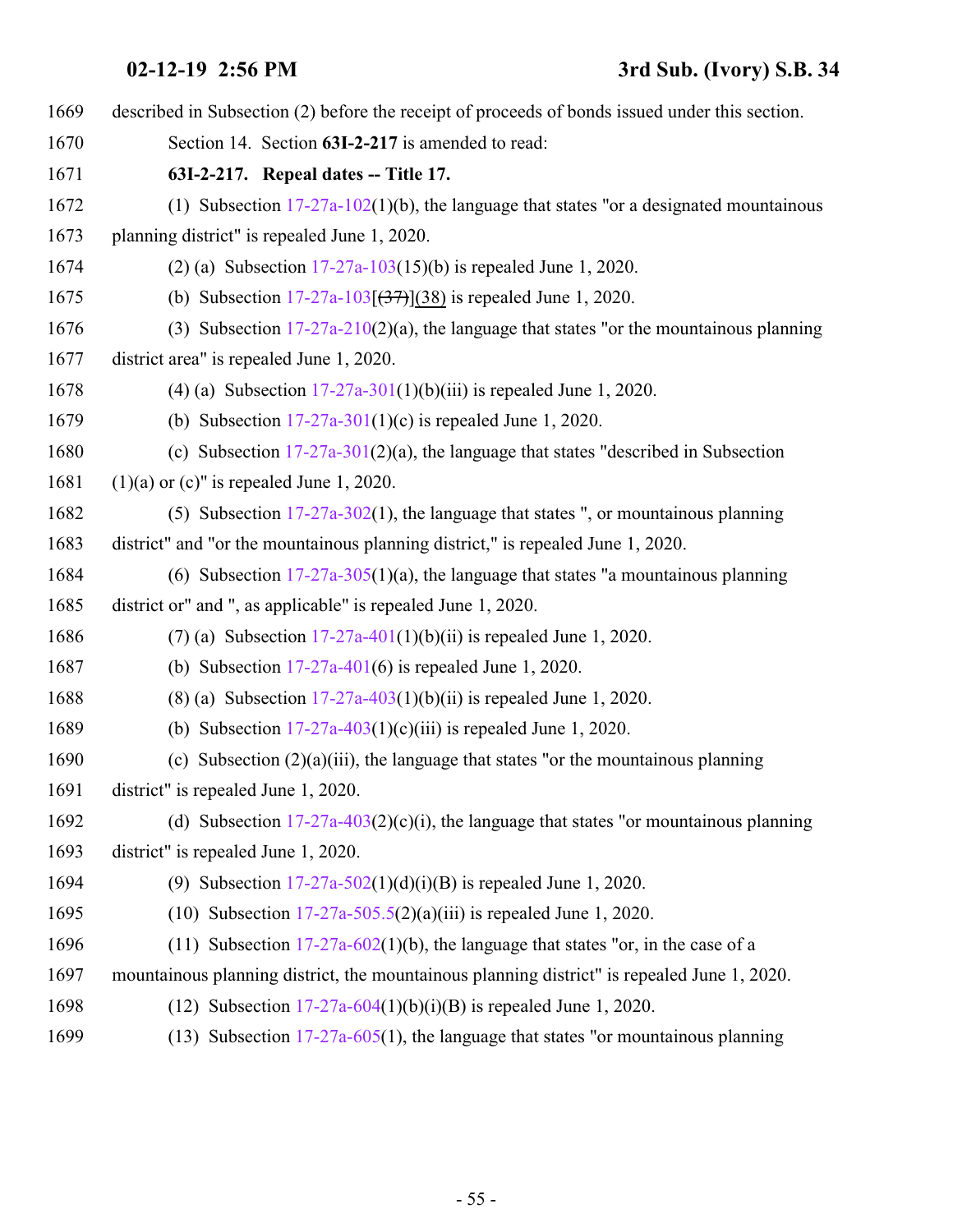<span id="page-55-0"></span> district land" is repealed June 1, 2020. (14) Title 17, Chapter 27a, Part 9, Mountainous Planning District, is repealed June 1, 2020. (15) On June 1, 2020, when making the changes in this section, the Office of Legislative Research and General Counsel shall: (a) in addition to its authority under Subsection [36-12-12](http://le.utah.gov/UtahCode/SectionLookup.jsp?section=36-12-12&session=2019GS)(3), make corrections necessary to ensure that sections and subsections identified in this section are complete sentences and accurately reflect the office's understanding of the Legislature's intent; and (b) identify the text of the affected sections and subsections based upon the section and subsection numbers used in Laws of Utah 2017, Chapter 448. (16) On June 1, 2020: (a) Section [17-52a-104](http://le.utah.gov/UtahCode/SectionLookup.jsp?section=17-52a-104&session=2019GS) is repealed; 1712 (b) in Subsection  $17-52a-301(3)(a)$ , the language that states "or under a provision described in Subsection [17-52a-104](http://le.utah.gov/UtahCode/SectionLookup.jsp?section=17-52a-104&session=2019GS)(2)," is repealed; 1714 (c) Subsection  $17-52a-301(3)(a)(vi)$  is repealed; 1715 (d) in Subsection  $17-52a-501(1)$ , the language that states "or, for a county under a 1716 pending process described in Section [17-52a-104](http://le.utah.gov/UtahCode/SectionLookup.jsp?section=17-52a-104&session=2019GS), under Section [17-52-204](http://le.utah.gov/UtahCode/SectionLookup.jsp?section=17-52-204&session=2019GS) as that section was in effect on March 14, 2018," is repealed; and (e) in Subsection [17-52a-501](http://le.utah.gov/UtahCode/SectionLookup.jsp?section=17-52a-501&session=2019GS)(3)(a), the language that states "or, for a county under a 1719 pending process described in Section [17-52a-104](http://le.utah.gov/UtahCode/SectionLookup.jsp?section=17-52a-104&session=2019GS), the attorney's report that is described in Section [17-52-204](http://le.utah.gov/UtahCode/SectionLookup.jsp?section=17-52-204&session=2019GS) as that section was in effect on March 14, 2018 and that contains a 1721 statement described in Subsection [17-52-204](http://le.utah.gov/UtahCode/SectionLookup.jsp?section=17-52-204&session=2019GS)(5) as that subsection was in effect on March 14, 2018," is repealed. (17) On January 1, 2028, Subsection [17-52a-102](http://le.utah.gov/UtahCode/SectionLookup.jsp?section=17-52a-102&session=2019GS)(3) is repealed. Section 15. Section **72-1-304** is amended to read: **72-1-304. Written project prioritization process for new transportation capacity projects -- Rulemaking.** (1) (a) The Transportation Commission, in consultation with the department and the metropolitan planning organizations as defined in Section [72-1-208.5](http://le.utah.gov/UtahCode/SectionLookup.jsp?section=72-1-208.5&session=2019GS), shall develop a written prioritization process for the prioritization of new transportation capacity projects that are or will be part of the state highway system under Chapter 4, Part 1, State Highways, or public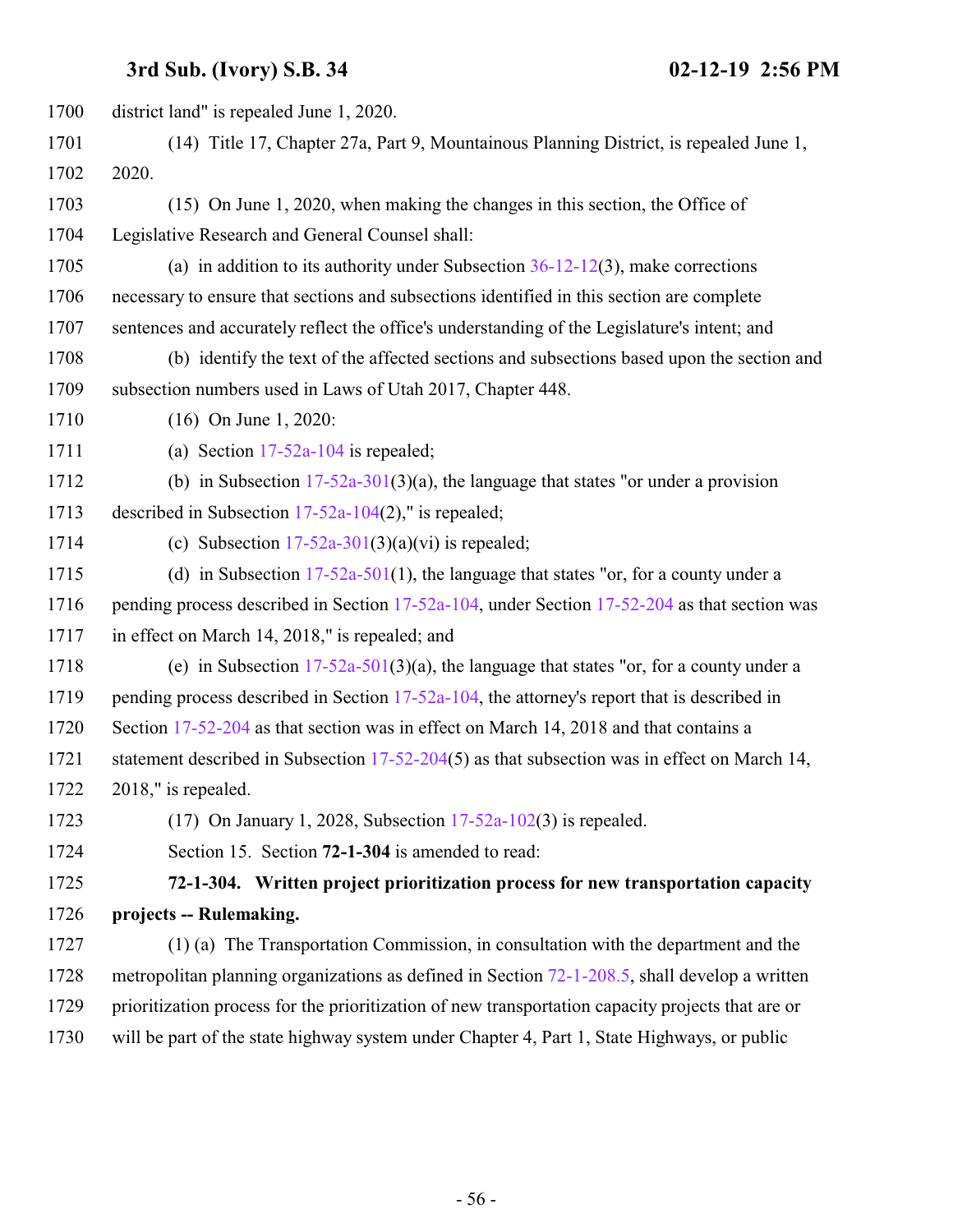| 1731 | transit projects that add capacity to the public transit systems within the state.          |
|------|---------------------------------------------------------------------------------------------|
| 1732 | (b) (i) A local government or district may nominate a project for prioritization in         |
| 1733 | accordance with the process established by the commission in rule.                          |
| 1734 | (ii) If a local government or district nominates a project for prioritization by the        |
| 1735 | commission, the local government or district shall provide data and evidence to show that:  |
| 1736 | (A) the project will advance the purposes and goals described in Section $72-1-211$ ;       |
| 1737 | (B) for a public transit project, the local government or district has an ongoing funding   |
| 1738 | source for operations and maintenance of the proposed development; and                      |
| 1739 | (C) the local government or district will provide 40% of the funds for the project as       |
| 1740 | required by Subsection $72-2-124$ $(\frac{7}{7})$ $(9)(e)$ .                                |
| 1741 | (2) The following shall be included in the written prioritization process under             |
| 1742 | Subsection (1):                                                                             |
| 1743 | (a) a description of how the strategic initiatives of the department adopted under          |
| 1744 | Section 72-1-211 are advanced by the written prioritization process;                        |
| 1745 | (b) a definition of the type of projects to which the written prioritization process        |
| 1746 | applies;                                                                                    |
| 1747 | (c) specification of a weighted criteria system that is used to rank proposed projects      |
| 1748 | and how it will be used to determine which projects will be prioritized;                    |
| 1749 | (d) specification of the data that is necessary to apply the weighted ranking criteria; and |
| 1750 | (e) any other provisions the commission considers appropriate, which may include            |
| 1751 | consideration of:                                                                           |
| 1752 | (i) regional and statewide economic development impacts, including improved local           |
| 1753 | access to:                                                                                  |
| 1754 | (A) employment;                                                                             |
| 1755 | (B) educational facilities;                                                                 |
| 1756 | $[\overline{(B)}]$ (C) recreation;                                                          |
| 1757 | $[\left(\bigoplus\right)]$ (D) commerce; and                                                |
| 1758 | $[\Theta]$ (E) residential areas, including moderate income housing as demonstrated in the  |
| 1759 | local government's or district's general plan pursuant to Section 10-9a-403 or 17-27a-403;  |
| 1760 | (ii) the extent to which local land use plans relevant to a project support and             |
| 1761 | accomplish the strategic initiatives adopted under Section 72-1-211; and                    |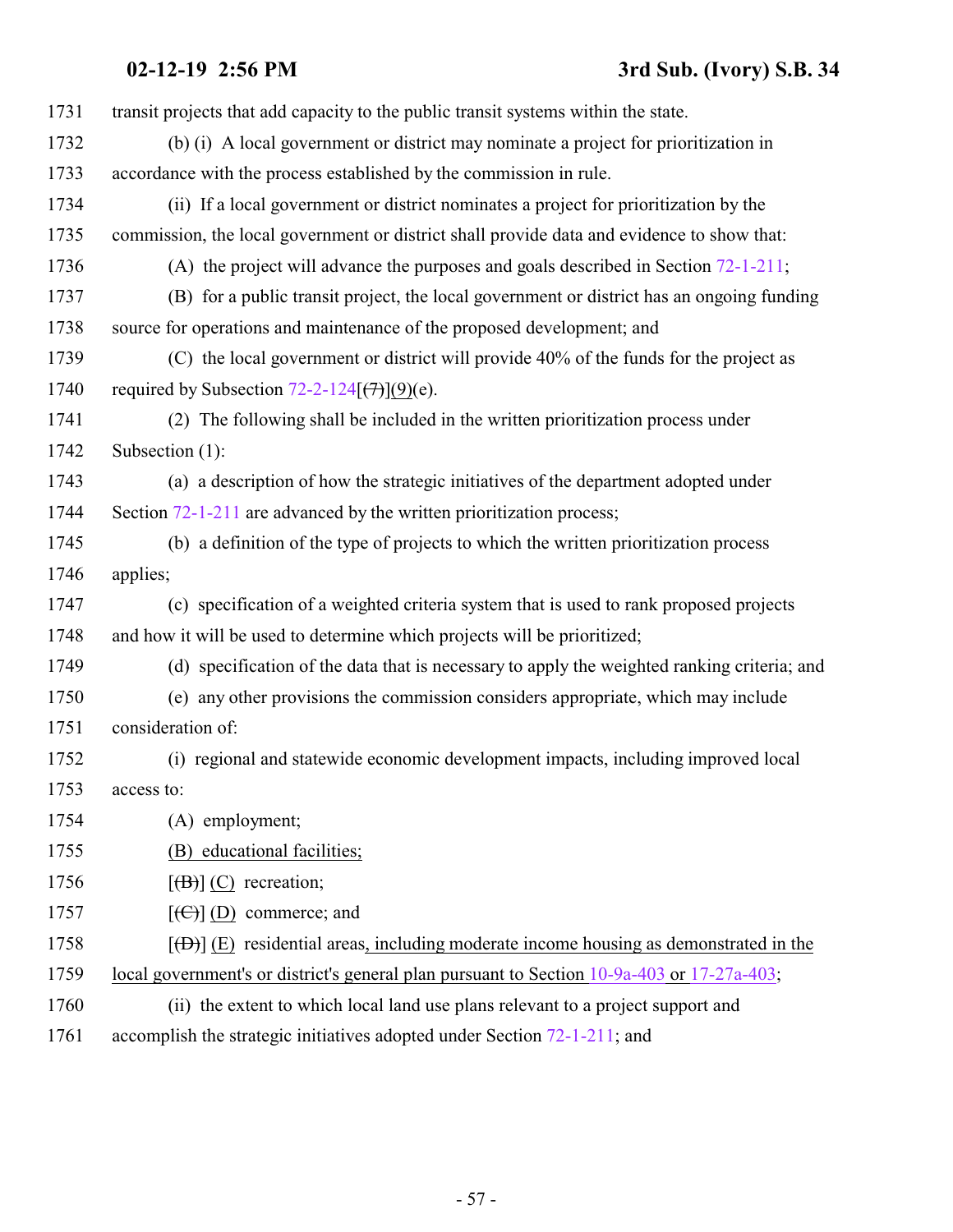<span id="page-57-0"></span>

| 1762 | (iii) any matching funds provided by a political subdivision or public transit district in    |
|------|-----------------------------------------------------------------------------------------------|
| 1763 | addition to the 40% required by Subsection 72-2-124 $(\overline{(7)})(9)(e)$ .                |
| 1764 | (3) In developing the written prioritization process, the commission:                         |
| 1765 | (a) shall seek and consider public comment by holding public meetings at locations            |
| 1766 | throughout the state; and                                                                     |
| 1767 | (b) may not consider local matching dollars as provided under Section $72-2-123$ unless       |
| 1768 | the state provides an equal opportunity to raise local matching dollars for state highway     |
| 1769 | improvements within each county.                                                              |
| 1770 | (4) In accordance with Title 63G, Chapter 3, Utah Administrative Rulemaking Act, the          |
| 1771 | Transportation Commission, in consultation with the department, shall make rules establishing |
| 1772 | the written prioritization process under Subsection (1).                                      |
| 1773 | (5) The commission shall submit the proposed rules under this section to a committee          |
| 1774 | or task force designated by the Legislative Management Committee for review prior to taking   |
| 1775 | final action on the proposed rules or any proposed amendment to the rules described in        |
| 1776 | Subsection (4).                                                                               |
| 1777 | Section 16. Section 72-2-124 is amended to read:                                              |
| 1778 | 72-2-124. Transportation Investment Fund of 2005.                                             |
| 1779 | (1) There is created a capital projects fund entitled the Transportation Investment Fund      |
| 1780 | of 2005.                                                                                      |
| 1781 | The fund consists of money generated from the following sources:<br>(2)                       |
| 1782 | (a) any voluntary contributions received for the maintenance, construction,                   |
| 1783 | reconstruction, or renovation of state and federal highways;                                  |
| 1784 | (b) appropriations made to the fund by the Legislature;                                       |
| 1785 | (c) registration fees designated under Section $41-1a-1201$ ;                                 |
| 1786 | (d) the sales and use tax revenues deposited into the fund in accordance with Section         |
| 1787 | 59-12-103; and                                                                                |
| 1788 | (e) revenues transferred to the fund in accordance with Section $72-2-106$ .                  |
| 1789 | $(3)$ (a) The fund shall earn interest.                                                       |
| 1790 | (b) All interest earned on fund money shall be deposited into the fund.                       |
| 1791 | $(4)$ (a) Except as provided in Subsection $(4)(b)$ , the executive director may only use     |
| 1792 | fund money $[\text{only}]$ to pay:                                                            |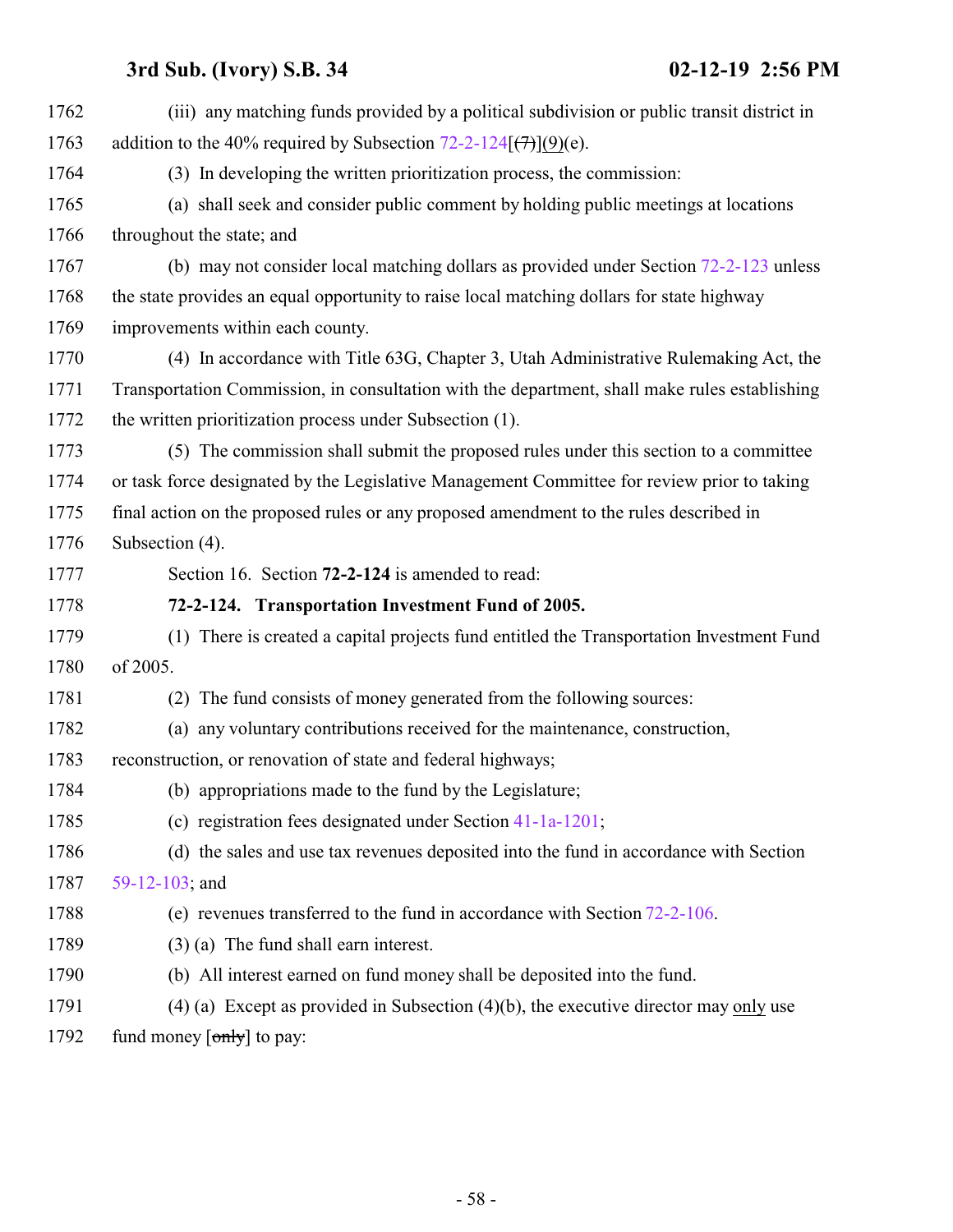| 1793 | (i) the costs of maintenance, construction, reconstruction, or renovation to state and         |
|------|------------------------------------------------------------------------------------------------|
| 1794 | federal highways prioritized by the Transportation Commission through the prioritization       |
| 1795 | process for new transportation capacity projects adopted under Section 72-1-304;               |
| 1796 | (ii) the costs of maintenance, construction, reconstruction, or renovation to the highway      |
| 1797 | projects described in Subsections $63B-18-401(2)$ , (3), and (4);                              |
| 1798 | (iii) principal, interest, and issuance costs of bonds authorized by Section 63B-18-401        |
| 1799 | minus the costs paid from the County of the First Class Highway Projects Fund in accordance    |
| 1800 | with Subsection $72-2-121(4)(f)$ ;                                                             |
| 1801 | (iv) for a fiscal year beginning on or after July 1, 2013, to transfer to the 2010 Salt        |
| 1802 | Lake County Revenue Bond Sinking Fund created by Section 72-2-121.3 the amount certified       |
| 1803 | by Salt Lake County in accordance with Subsection $72-2-121.3(4)(c)$ as necessary to pay the   |
| 1804 | debt service on \$30,000,000 of the revenue bonds issued by Salt Lake County;                  |
| 1805 | (v) principal, interest, and issuance costs of bonds authorized by Section 63B-16-101          |
| 1806 | for projects prioritized in accordance with Section $72-2-125$ ;                               |
| 1807 | (vi) all highway general obligation bonds that are intended to be paid from revenues in        |
| 1808 | the Centennial Highway Fund created by Section 72-2-118; and                                   |
| 1809 | (vii) for fiscal year 2015-16 only, to transfer \$25,000,000 to the County of the First        |
| 1810 | Class Highway Projects Fund created in Section 72-2-121 to be used for the purposes described  |
| 1811 | in Section 72-2-121.                                                                           |
| 1812 | (b) The executive director may use fund money to exchange for an equal or greater              |
| 1813 | amount of federal transportation funds to be used as provided in Subsection $(4)(a)$ .         |
| 1814 | $(5)$ (a) Except as provided in Subsection $(5)(b)$ , the executive director may not use fund  |
| 1815 | money, including fund money from the Transit Transportation Investment Fund, within the        |
| 1816 | boundaries of a municipality that is required to adopt a moderate income housing plan element  |
| 1817 | as part of the municipality's general plan as described in Subsection $10-9a-401(3)$ , if the  |
| 1818 | municipality has failed to adopt a moderate income housing plan element as part of the         |
| 1819 | municipality's general plan or has failed to implement the requirements of the moderate income |
| 1820 | housing plan as determined by the results of the Department of Workforce Service's review of   |
| 1821 | the annual moderate income housing report described in Subsection $35A-8-803(1)(a)(vii)$ .     |
| 1822 | (b) Within the boundaries of a municipality that is required under Subsection                  |
| 1823 | $10-9a-401(3)$ to plan for moderate income housing growth but has failed to adopt a moderate   |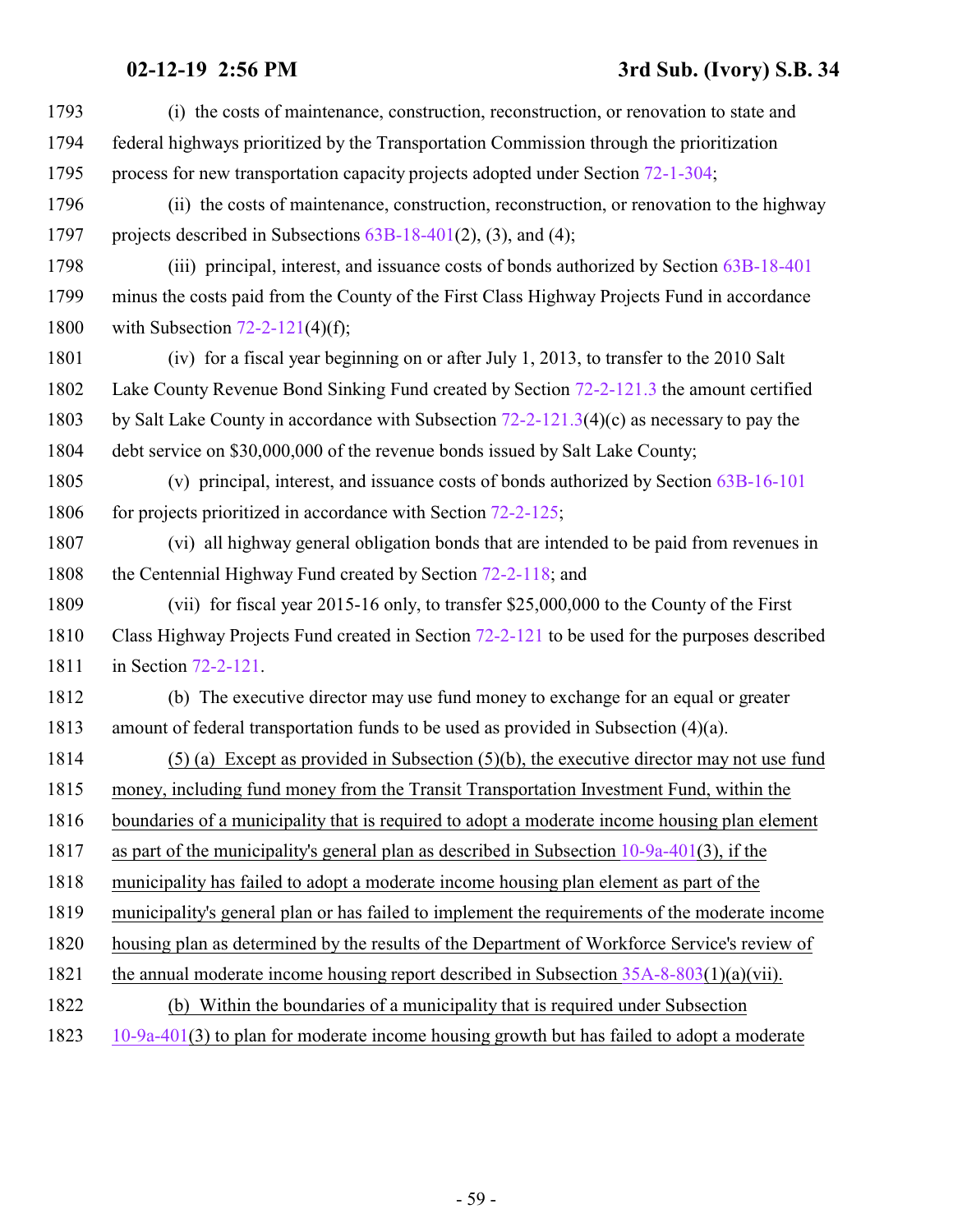| 1824 | income housing plan element as part of the municipality's general plan or has failed to           |
|------|---------------------------------------------------------------------------------------------------|
| 1825 | implement the requirements of the moderate income housing plan as determined by the results       |
| 1826 | of the Department of Workforce Service's review of the annual moderate income housing             |
| 1827 | report described in Subsection $35A-8-803(1)(a)(vii)$ , the executive director:                   |
| 1828 | may use fund money in accordance with Subsection $(4)(a)$ for a limited-access<br>(i)             |
| 1829 | facility;                                                                                         |
| 1830 | (ii) may not use fund money for the construction, reconstruction, or renovation of an             |
| 1831 | interchange on a limited-access facility;                                                         |
| 1832 | (iii) may use Transit Transportation Investment Fund money for a multi-community                  |
| 1833 | fixed guideway public transportation project; and                                                 |
| 1834 | may not use Transit Transportation Investment Fund money for the construction,<br>(iv)            |
| 1835 | reconstruction, or renovation of a station that is part of a fixed guideway public transportation |
| 1836 | project.                                                                                          |
| 1837 | $(6)$ (a) Except as provided in Subsection $(6)(b)$ , the executive director may not use fund     |
| 1838 | money, including fund money from the Transit Transportation Investment Fund, within the           |
| 1839 | boundaries of the unincorporated area of a county, if the county is required to adopt a moderate  |
| 1840 | income housing plan element as part of the county's general plan as described in Subsection       |
| 1841 | $17-27a-401(3)$ and if the county has failed to adopt a moderate income housing plan element as   |
| 1842 | part of the county's general plan or has failed to implement the requirements of the moderate     |
| 1843 | income housing plan as determined by the results of the Department of Workforce Service's         |
| 1844 | review of the annual moderate income housing report described in Subsection                       |
| 1845 | $35A-8-803(1)(a)(vii)$ .                                                                          |
| 1846 | (b) Within the boundaries of the unincorporated area of a county where the county is              |
| 1847 | required under Subsection $17-27a-401(3)$ to plan for moderate income housing growth but has      |
| 1848 | failed to adopt a moderate income housing plan element as part of the county's general plan or    |
| 1849 | has failed to implement the requirements of the moderate income housing plan as determined        |
| 1850 | by the results of the Department of Workforce Service's review of the annual moderate income      |
| 1851 | housing report described in Subsection $35A-8-803(1)(a)(vii)$ , the executive director:           |
| 1852 | (i) may use fund money in accordance with Subsection $(4)(a)$ for a limited-access                |
| 1853 | facility;                                                                                         |
| 1854 | may not use fund money for the construction, reconstruction, or renovation of an<br>(ii)          |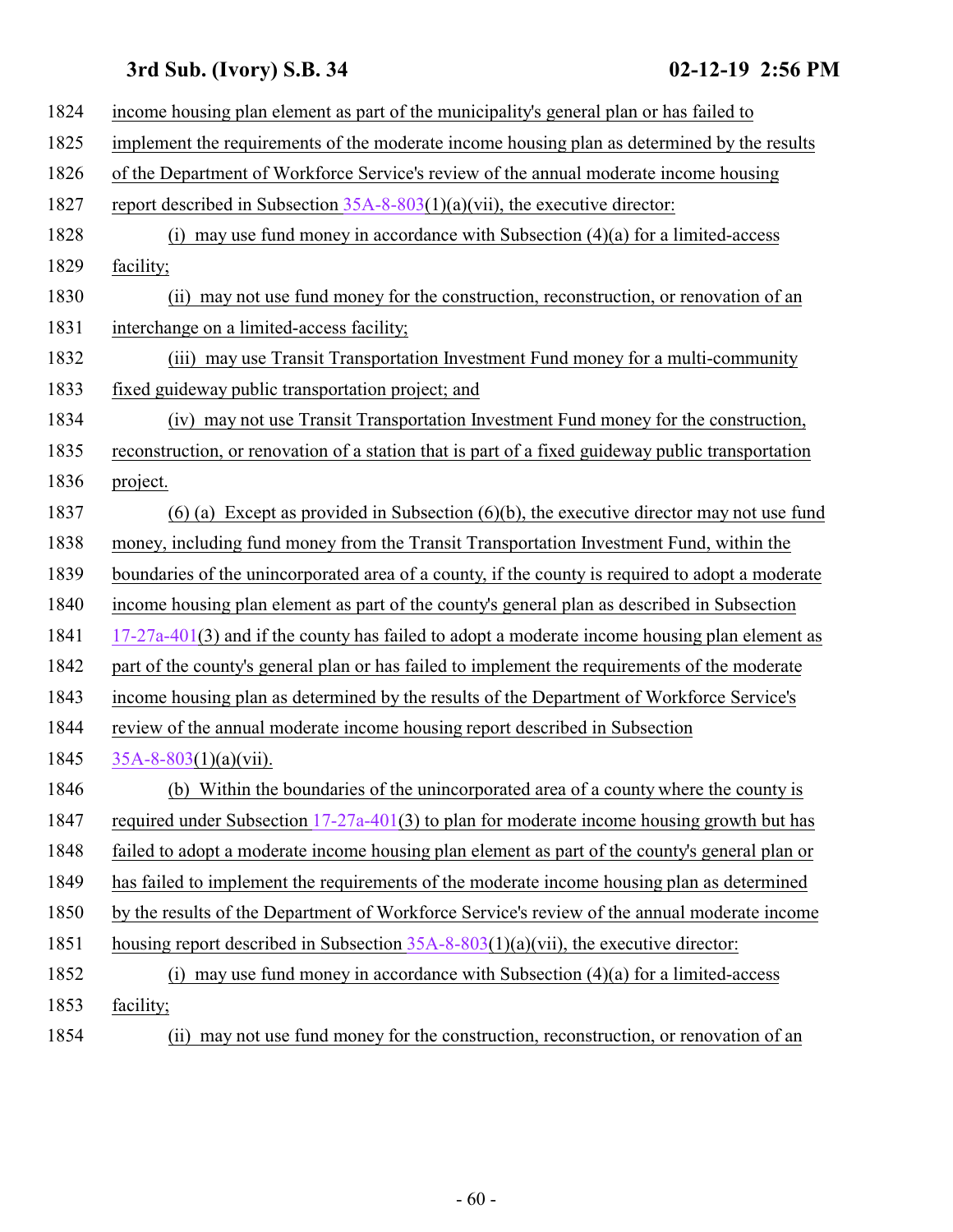| 1855 | interchange on a limited-access facility;                                                                                |
|------|--------------------------------------------------------------------------------------------------------------------------|
| 1856 | (iii) may use Transit Transportation Investment Fund money for a multi-community                                         |
| 1857 | fixed guideway public transportation project; and                                                                        |
| 1858 | (iv) may not use Transit Transportation Investment Fund money for the construction,                                      |
| 1859 | reconstruction, or renovation of a station that is part of a fixed guideway public transportation                        |
| 1860 | project.                                                                                                                 |
| 1861 | $[\frac{1}{5}]$ (7) (a) Before bonds authorized by Section 63B-18-401 or 63B-27-101 may be                               |
| 1862 | issued in any fiscal year, the department and the commission shall appear before the Executive                           |
| 1863 | Appropriations Committee of the Legislature and present the amount of bond proceeds that the                             |
| 1864 | department needs to provide funding for the projects identified in Subsections 63B-18-401(2),                            |
| 1865 | $(3)$ , and $(4)$ or Subsection $63B-27-101(2)$ for the current or next fiscal year.                                     |
| 1866 | (b) The Executive Appropriations Committee of the Legislature shall review and                                           |
| 1867 | comment on the amount of bond proceeds needed to fund the projects.                                                      |
| 1868 | $[\text{f6}]$ (8) The Division of Finance shall, from money deposited into the fund, transfer                            |
| 1869 | the amount of funds necessary to pay principal, interest, and issuance costs of bonds authorized                         |
| 1870 | by Section 63B-18-401 or 63B-27-101 in the current fiscal year to the appropriate debt service                           |
| 1871 | or sinking fund.                                                                                                         |
| 1872 | $[\overline{(\tau)}](9)$ (a) There is created in the Transportation Investment Fund of 2005 the Transit                  |
| 1873 | Transportation Investment Fund.                                                                                          |
| 1874 | (b) The fund shall be funded by:                                                                                         |
| 1875 | contributions deposited into the fund in accordance with Section 59-12-103;<br>(i)                                       |
| 1876 | (ii) appropriations into the account by the Legislature;                                                                 |
| 1877 | (iii) private contributions; and                                                                                         |
| 1878 | (iv) donations or grants from public or private entities.                                                                |
| 1879 | (c) (i) The fund shall earn interest.                                                                                    |
| 1880 | (ii) All interest earned on fund money shall be deposited into the fund.                                                 |
| 1881 | (d) Subject to Subsection $\left[\left(\frac{1}{2}\right)\right]$ (9)(e), the Legislature may appropriate money from the |
| 1882 | fund for public transit capital development of new capacity projects to be used as prioritized by                        |
| 1883 | the commission.                                                                                                          |
| 1884 | (e) (i) The Legislature may only appropriate money from the fund for a public transit                                    |
| 1885 | capital development project if the public transit district or political subdivision provides funds                       |